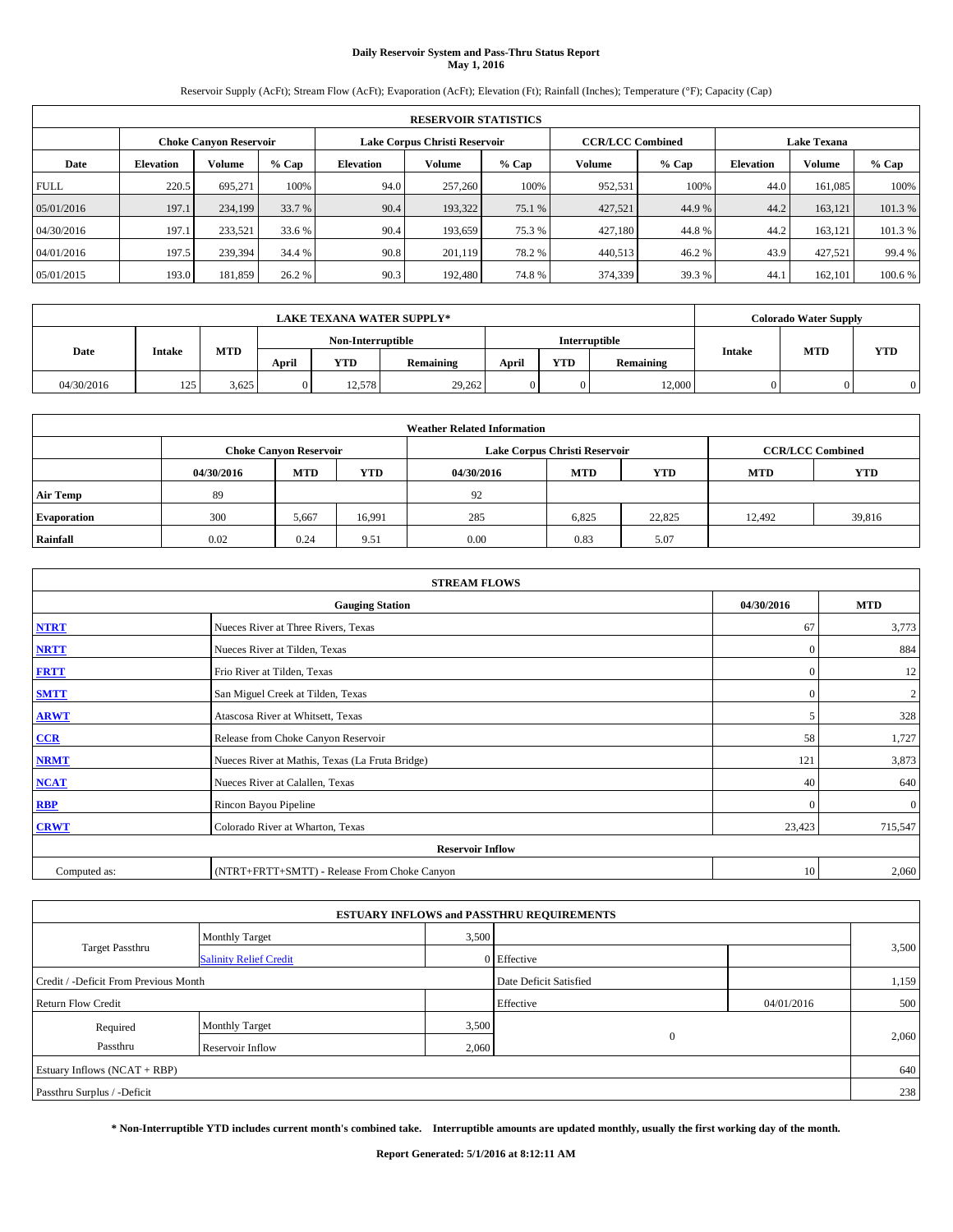# **Daily Reservoir System and Pass-Thru Status Report May 2, 2016**

Reservoir Supply (AcFt); Stream Flow (AcFt); Evaporation (AcFt); Elevation (Ft); Rainfall (Inches); Temperature (°F); Capacity (Cap)

|             | <b>RESERVOIR STATISTICS</b> |                               |         |           |                               |         |                         |         |                  |                    |         |  |
|-------------|-----------------------------|-------------------------------|---------|-----------|-------------------------------|---------|-------------------------|---------|------------------|--------------------|---------|--|
|             |                             | <b>Choke Canyon Reservoir</b> |         |           | Lake Corpus Christi Reservoir |         | <b>CCR/LCC Combined</b> |         |                  | <b>Lake Texana</b> |         |  |
| Date        | <b>Elevation</b>            | Volume                        | $%$ Cap | Elevation | Volume                        | $%$ Cap | Volume                  | $%$ Cap | <b>Elevation</b> | <b>Volume</b>      | % Cap   |  |
| <b>FULL</b> | 220.5                       | 695.271                       | 100%    | 94.0      | 257,260                       | 100%    | 952,531                 | 100%    | 44.0             | 161.085            | 100%    |  |
| 05/02/2016  | 197.0                       | 232,438                       | 33.4 %  | 90.5      | 195,009                       | 75.8%   | 427,447                 | 44.9%   | 44.2             | 163.121            | 101.3%  |  |
| 05/01/2016  | 197.1                       | 234,199                       | 33.7 %  | 90.4      | 193.322                       | 75.1 %  | 427.521                 | 44.9%   | 44.2             | 163.121            | 101.3%  |  |
| 04/02/2016  | 197.5                       | 239,807                       | 34.5 %  | 90.8      | 200,608                       | 78.0%   | 440,415                 | 46.2%   | 44.0             | 427,447            | 100.0%  |  |
| 05/02/2015  | 193.0                       | 182,553                       | 26.3%   | 90.3      | 192,817                       | 75.0%   | 375,370                 | 39.4 %  | 44.              | 162,101            | 100.6 % |  |

|            | <b>LAKE TEXANA WATER SUPPLY*</b> |            |       |                   |           |       |            |               |               | <b>Colorado Water Supply</b> |            |  |
|------------|----------------------------------|------------|-------|-------------------|-----------|-------|------------|---------------|---------------|------------------------------|------------|--|
|            |                                  |            |       | Non-Interruptible |           |       |            | Interruptible |               | <b>MTD</b>                   |            |  |
| Date       | Intake                           | <b>MTD</b> | April | YTD               | Remaining | April | <b>YTD</b> | Remaining     | <b>Intake</b> |                              | <b>YTD</b> |  |
| 05/01/2016 | 125                              | 125        |       | 9.078             | 32.762    |       |            | 12,000        |               |                              | 0          |  |

| <b>Weather Related Information</b> |                                                                                                |                               |        |      |                               |                         |     |        |  |  |
|------------------------------------|------------------------------------------------------------------------------------------------|-------------------------------|--------|------|-------------------------------|-------------------------|-----|--------|--|--|
|                                    |                                                                                                | <b>Choke Canyon Reservoir</b> |        |      | Lake Corpus Christi Reservoir | <b>CCR/LCC Combined</b> |     |        |  |  |
|                                    | <b>YTD</b><br><b>MTD</b><br><b>MTD</b><br><b>YTD</b><br>05/01/2016<br>05/01/2016<br><b>MTD</b> |                               |        |      |                               |                         |     |        |  |  |
| <b>Air Temp</b>                    | 85                                                                                             |                               |        | 92   |                               |                         |     |        |  |  |
| <b>Evaporation</b>                 | 252                                                                                            | 252                           | 17,243 | 315  | 315                           | 23,140                  | 567 | 40,383 |  |  |
| Rainfall                           | 0.00                                                                                           | 0.00                          | 9.51   | 0.00 | 0.00                          | 5.07                    |     |        |  |  |

| <b>STREAM FLOWS</b> |                                                 |            |                |  |  |  |  |  |  |  |
|---------------------|-------------------------------------------------|------------|----------------|--|--|--|--|--|--|--|
|                     | <b>Gauging Station</b>                          | 05/01/2016 | <b>MTD</b>     |  |  |  |  |  |  |  |
| <b>NTRT</b>         | Nueces River at Three Rivers, Texas             | 66         | 66             |  |  |  |  |  |  |  |
| <b>NRTT</b>         | Nueces River at Tilden, Texas                   | $\Omega$   | $\overline{0}$ |  |  |  |  |  |  |  |
| <b>FRTT</b>         | Frio River at Tilden, Texas                     | $\Omega$   | $\mathbf{0}$   |  |  |  |  |  |  |  |
| <b>SMTT</b>         | San Miguel Creek at Tilden, Texas               | $\Omega$   | $\overline{0}$ |  |  |  |  |  |  |  |
| <b>ARWT</b>         | Atascosa River at Whitsett, Texas               |            | 5 <sup>5</sup> |  |  |  |  |  |  |  |
| $CCR$               | Release from Choke Canyon Reservoir             | 58         | 58             |  |  |  |  |  |  |  |
| <b>NRMT</b>         | Nueces River at Mathis, Texas (La Fruta Bridge) | 111        | 111            |  |  |  |  |  |  |  |
| <b>NCAT</b>         | Nueces River at Calallen, Texas                 | $\Omega$   | $\overline{0}$ |  |  |  |  |  |  |  |
| RBP                 | Rincon Bayou Pipeline                           | $\Omega$   | $\overline{0}$ |  |  |  |  |  |  |  |
| <b>CRWT</b>         | Colorado River at Wharton, Texas                | 18,818     | 18,818         |  |  |  |  |  |  |  |
|                     | <b>Reservoir Inflow</b>                         |            |                |  |  |  |  |  |  |  |
| Computed as:        | (NTRT+FRTT+SMTT) - Release From Choke Canyon    |            |                |  |  |  |  |  |  |  |

| <b>ESTUARY INFLOWS and PASSTHRU REQUIREMENTS</b> |                               |        |                        |            |        |  |  |  |  |  |
|--------------------------------------------------|-------------------------------|--------|------------------------|------------|--------|--|--|--|--|--|
|                                                  | <b>Monthly Target</b>         | 23,500 |                        |            |        |  |  |  |  |  |
| Target Passthru                                  | <b>Salinity Relief Credit</b> |        | 0 Effective            |            | 23,500 |  |  |  |  |  |
| Credit / -Deficit From Previous Month            |                               |        | Date Deficit Satisfied |            | 238    |  |  |  |  |  |
| <b>Return Flow Credit</b>                        |                               |        | Effective              | 05/01/2016 | 500    |  |  |  |  |  |
| Required                                         | Monthly Target                | 23,500 |                        |            |        |  |  |  |  |  |
| Passthru                                         | <b>Reservoir Inflow</b>       |        | $\Omega$               |            | 8      |  |  |  |  |  |
| Estuary Inflows (NCAT + RBP)                     |                               |        |                        |            |        |  |  |  |  |  |
| Passthru Surplus / -Deficit                      |                               |        |                        |            |        |  |  |  |  |  |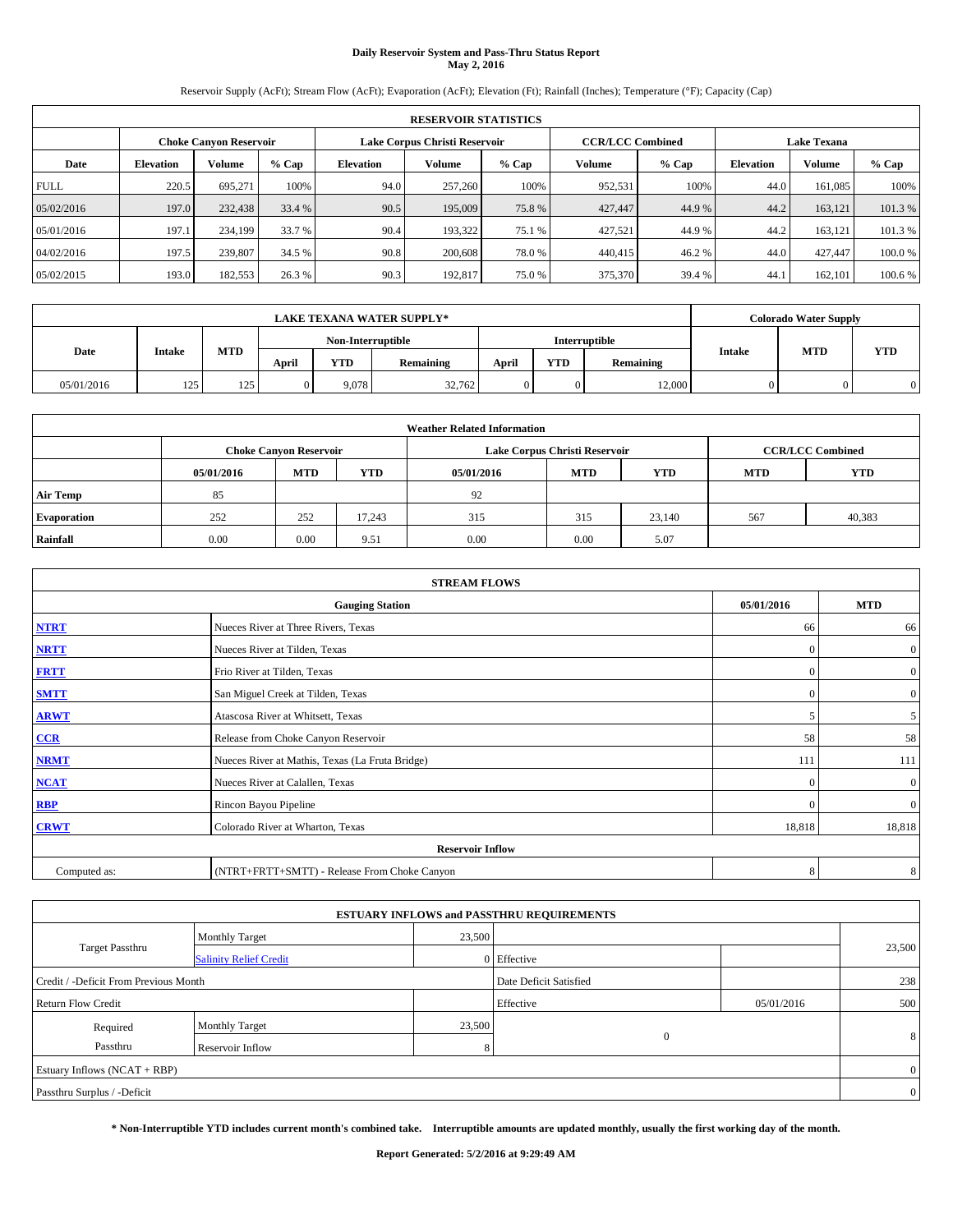# **Daily Reservoir System and Pass-Thru Status Report May 3, 2016**

Reservoir Supply (AcFt); Stream Flow (AcFt); Evaporation (AcFt); Elevation (Ft); Rainfall (Inches); Temperature (°F); Capacity (Cap)

|             | <b>RESERVOIR STATISTICS</b> |                               |         |                  |                               |         |                         |         |                    |         |        |
|-------------|-----------------------------|-------------------------------|---------|------------------|-------------------------------|---------|-------------------------|---------|--------------------|---------|--------|
|             |                             | <b>Choke Canvon Reservoir</b> |         |                  | Lake Corpus Christi Reservoir |         | <b>CCR/LCC Combined</b> |         | <b>Lake Texana</b> |         |        |
| Date        | <b>Elevation</b>            | Volume                        | $%$ Cap | <b>Elevation</b> | Volume                        | $%$ Cap | Volume                  | $%$ Cap | <b>Elevation</b>   | Volume  | % Cap  |
| <b>FULL</b> | 220.5                       | 695.271                       | 100%    | 94.0             | 257,260                       | 100%    | 952,531                 | 100%    | 44.0               | 161,085 | 100%   |
| 05/03/2016  | 197.1                       | 233,386                       | 33.6 %  | 90.3             | 192,985                       | 75.0 %  | 426,371                 | 44.8%   | 44.3               | 164,106 | 101.9% |
| 05/02/2016  | 197.0                       | 232,438                       | 33.4 %  | 90.5             | 195,009                       | 75.8%   | 427,447                 | 44.9%   | 44.2               | 163,121 | 101.3% |
| 04/03/2016  | 197.5                       | 239.394                       | 34.4 %  | 90.7             | 199,416                       | 77.5 %  | 438,810                 | 46.1 %  | 44.0               | 426.371 | 100.0% |
| 05/03/2015  | 192.9                       | 181,513                       | 26.1 %  | 90.3             | 192,649                       | 74.9 %  | 374,162                 | 39.3 %  | 44.1               | 162,101 | 100.6% |

|            | <b>LAKE TEXANA WATER SUPPLY*</b> |     |       |                   |           |               |            |           |        |            | <b>Colorado Water Supply</b> |  |  |
|------------|----------------------------------|-----|-------|-------------------|-----------|---------------|------------|-----------|--------|------------|------------------------------|--|--|
|            |                                  |     |       | Non-Interruptible |           | Interruptible |            |           |        |            |                              |  |  |
| Date       | <b>Intake</b>                    | MTD | April | YTD               | Remaining | April         | <b>YTD</b> | Remaining | Intake | <b>MTD</b> | <b>YTD</b>                   |  |  |
| 05/02/2016 | 125                              | 250 | 3,749 | 12.952            | 28,888    |               |            | 12,000    |        |            |                              |  |  |

| <b>Weather Related Information</b> |            |                               |            |            |                               |                         |            |            |  |
|------------------------------------|------------|-------------------------------|------------|------------|-------------------------------|-------------------------|------------|------------|--|
|                                    |            | <b>Choke Canvon Reservoir</b> |            |            | Lake Corpus Christi Reservoir | <b>CCR/LCC Combined</b> |            |            |  |
|                                    | 05/02/2016 | <b>MTD</b>                    | <b>YTD</b> | 05/02/2016 | <b>MTD</b>                    | <b>YTD</b>              | <b>MTD</b> | <b>YTD</b> |  |
| <b>Air Temp</b>                    | 70         |                               |            | 71         |                               |                         |            |            |  |
| <b>Evaporation</b>                 | 158        | 410                           | 17.401     | 216        | 531                           | 23,356                  | 941        | 40,757     |  |
| Rainfall                           | 0.02       | 0.02                          | 9.53       | 0.00       | 0.00                          | 5.07                    |            |            |  |

| <b>STREAM FLOWS</b> |                                                 |              |                  |  |  |  |  |  |  |
|---------------------|-------------------------------------------------|--------------|------------------|--|--|--|--|--|--|
|                     | 05/02/2016                                      | <b>MTD</b>   |                  |  |  |  |  |  |  |
| <b>NTRT</b>         | Nueces River at Three Rivers, Texas             | 66           | 131              |  |  |  |  |  |  |
| <b>NRTT</b>         | Nueces River at Tilden, Texas                   | $\mathbf{0}$ | $\boldsymbol{0}$ |  |  |  |  |  |  |
| <b>FRTT</b>         | Frio River at Tilden, Texas                     | $\mathbf{0}$ | $\boldsymbol{0}$ |  |  |  |  |  |  |
| <b>SMTT</b>         | San Miguel Creek at Tilden, Texas               | $\mathbf{0}$ | $\overline{0}$   |  |  |  |  |  |  |
| <b>ARWT</b>         | Atascosa River at Whitsett, Texas               | 6            | 11               |  |  |  |  |  |  |
| $CCR$               | Release from Choke Canyon Reservoir             | 58           | 115              |  |  |  |  |  |  |
| <b>NRMT</b>         | Nueces River at Mathis, Texas (La Fruta Bridge) | 113          | 224              |  |  |  |  |  |  |
| <b>NCAT</b>         | Nueces River at Calallen, Texas                 | $\mathbf{0}$ | $\mathbf{0}$     |  |  |  |  |  |  |
| RBP                 | Rincon Bayou Pipeline                           | $\Omega$     | $\mathbf{0}$     |  |  |  |  |  |  |
| <b>CRWT</b>         | Colorado River at Wharton, Texas                | 16,813       | 35,631           |  |  |  |  |  |  |
|                     | <b>Reservoir Inflow</b>                         |              |                  |  |  |  |  |  |  |
| Computed as:        | (NTRT+FRTT+SMTT) - Release From Choke Canyon    | 8            | 16               |  |  |  |  |  |  |

|                                       |                               |        | <b>ESTUARY INFLOWS and PASSTHRU REQUIREMENTS</b> |            |        |  |  |  |
|---------------------------------------|-------------------------------|--------|--------------------------------------------------|------------|--------|--|--|--|
| <b>Monthly Target</b>                 |                               | 23,500 |                                                  |            |        |  |  |  |
| Target Passthru                       | <b>Salinity Relief Credit</b> |        | 0 Effective                                      |            | 23,500 |  |  |  |
| Credit / -Deficit From Previous Month |                               |        | Date Deficit Satisfied                           |            | 238    |  |  |  |
| <b>Return Flow Credit</b>             |                               |        | Effective                                        | 05/01/2016 | 500    |  |  |  |
| Required                              | Monthly Target                | 23,500 |                                                  |            |        |  |  |  |
| Passthru                              | <b>Reservoir Inflow</b>       | 16     | $\Omega$                                         |            | 16     |  |  |  |
| Estuary Inflows (NCAT + RBP)          |                               |        |                                                  |            |        |  |  |  |
| Passthru Surplus / -Deficit           |                               |        |                                                  |            |        |  |  |  |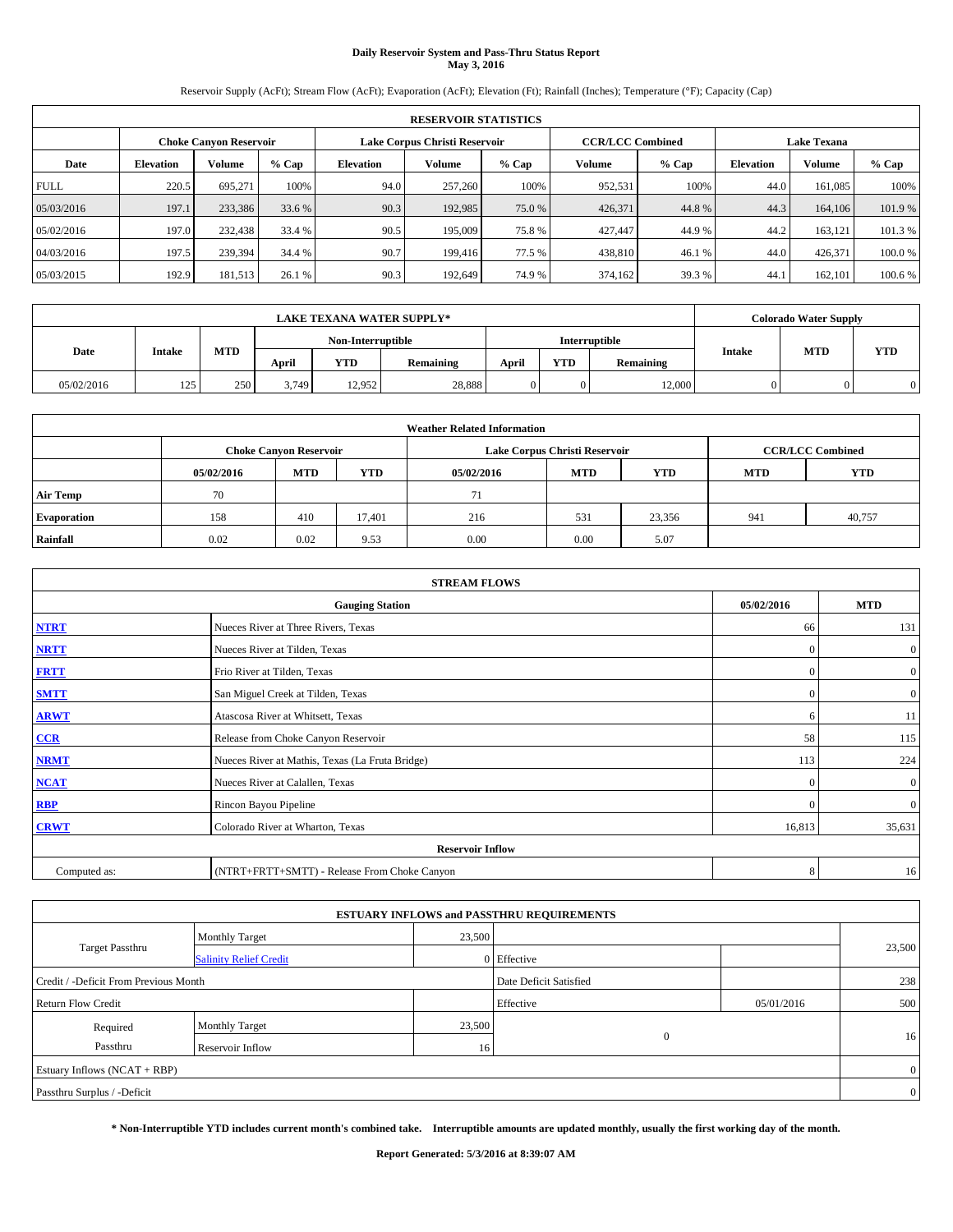# **Daily Reservoir System and Pass-Thru Status Report May 4, 2016**

Reservoir Supply (AcFt); Stream Flow (AcFt); Evaporation (AcFt); Elevation (Ft); Rainfall (Inches); Temperature (°F); Capacity (Cap)

|             | <b>RESERVOIR STATISTICS</b> |                               |         |                  |                               |         |                         |         |                  |                    |        |
|-------------|-----------------------------|-------------------------------|---------|------------------|-------------------------------|---------|-------------------------|---------|------------------|--------------------|--------|
|             |                             | <b>Choke Canvon Reservoir</b> |         |                  | Lake Corpus Christi Reservoir |         | <b>CCR/LCC Combined</b> |         |                  | <b>Lake Texana</b> |        |
| Date        | <b>Elevation</b>            | Volume                        | $%$ Cap | <b>Elevation</b> | Volume                        | $%$ Cap | Volume                  | $%$ Cap | <b>Elevation</b> | Volume             | % Cap  |
| <b>FULL</b> | 220.5                       | 695.271                       | 100%    | 94.0             | 257,260                       | 100%    | 952,531                 | 100%    | 44.0             | 161,085            | 100%   |
| 05/04/2016  | 197.0                       | 231,906                       | 33.4 %  | 90.3             | 191,976                       | 74.6 %  | 423,882                 | 44.5 %  | 44.2             | 163,121            | 101.3% |
| 05/03/2016  | 197.1                       | 233,386                       | 33.6 %  | 90.3             | 192.985                       | 75.0 %  | 426,371                 | 44.8%   | 44.3             | 164,106            | 101.9% |
| 04/04/2016  | 197.5                       | 239,669                       | 34.5 %  | 90.7             | 199,246                       | 77.4 %  | 438,915                 | 46.1 %  | 44.0             | 423,882            | 100.0% |
| 05/04/2015  | 192.9                       | 181,628                       | 26.1 %  | 90.3             | 192,312                       | 74.8%   | 373,940                 | 39.3 %  | 44.1             | 162,101            | 100.6% |

| <b>LAKE TEXANA WATER SUPPLY*</b> |               |     |       |                   |           |       |            |               |               | <b>Colorado Water Supply</b> |            |
|----------------------------------|---------------|-----|-------|-------------------|-----------|-------|------------|---------------|---------------|------------------------------|------------|
|                                  |               |     |       | Non-Interruptible |           |       |            | Interruptible |               |                              |            |
| Date                             | <b>Intake</b> | MTD | April | YTD               | Remaining | April | <b>YTD</b> | Remaining     | <b>Intake</b> | <b>MTD</b>                   | <b>YTD</b> |
| 05/03/2016                       | 125           | 374 | 3,749 | 13,077            | 28,763    |       |            | 12,000        |               |                              |            |

| <b>Weather Related Information</b> |            |                               |            |            |                               |                         |            |            |  |
|------------------------------------|------------|-------------------------------|------------|------------|-------------------------------|-------------------------|------------|------------|--|
|                                    |            | <b>Choke Canvon Reservoir</b> |            |            | Lake Corpus Christi Reservoir | <b>CCR/LCC Combined</b> |            |            |  |
|                                    | 05/03/2016 | <b>MTD</b>                    | <b>YTD</b> | 05/03/2016 | <b>MTD</b>                    | <b>YTD</b>              | <b>MTD</b> | <b>YTD</b> |  |
| <b>Air Temp</b>                    | 80         |                               |            | 80         |                               |                         |            |            |  |
| <b>Evaporation</b>                 | 259        | 669                           | 17.660     | 284        | 815                           | 23,640                  | 1,484      | 41,300     |  |
| Rainfall                           | 0.00       | 0.02                          | 9.53       | 0.00       | 0.00                          | 5.07                    |            |            |  |

| <b>STREAM FLOWS</b> |                                                 |                          |                  |  |  |  |  |  |
|---------------------|-------------------------------------------------|--------------------------|------------------|--|--|--|--|--|
|                     | 05/03/2016                                      | <b>MTD</b>               |                  |  |  |  |  |  |
| <b>NTRT</b>         | Nueces River at Three Rivers, Texas             | 66                       | 197              |  |  |  |  |  |
| <b>NRTT</b>         | Nueces River at Tilden, Texas                   | $\Omega$                 | $\mathbf{0}$     |  |  |  |  |  |
| <b>FRTT</b>         | Frio River at Tilden, Texas                     | $\mathbf{0}$             | $\overline{0}$   |  |  |  |  |  |
| <b>SMTT</b>         | San Miguel Creek at Tilden, Texas               | $\mathbf{0}$             | $\boldsymbol{0}$ |  |  |  |  |  |
| <b>ARWT</b>         | Atascosa River at Whitsett, Texas               | $\overline{\phantom{0}}$ | 16               |  |  |  |  |  |
| $CCR$               | Release from Choke Canyon Reservoir             | 58                       | 173              |  |  |  |  |  |
| <b>NRMT</b>         | Nueces River at Mathis, Texas (La Fruta Bridge) | 113                      | 337              |  |  |  |  |  |
| <b>NCAT</b>         | Nueces River at Calallen, Texas                 | $\Omega$                 | $\mathbf{0}$     |  |  |  |  |  |
| RBP                 | Rincon Bayou Pipeline                           | $\mathbf{0}$             | $\mathbf{0}$     |  |  |  |  |  |
| <b>CRWT</b>         | Colorado River at Wharton, Texas                | 17,071                   | 52,702           |  |  |  |  |  |
|                     | <b>Reservoir Inflow</b>                         |                          |                  |  |  |  |  |  |
| Computed as:        | 8                                               | 24                       |                  |  |  |  |  |  |

|                                       |                               |                 | <b>ESTUARY INFLOWS and PASSTHRU REQUIREMENTS</b> |            |        |  |  |  |
|---------------------------------------|-------------------------------|-----------------|--------------------------------------------------|------------|--------|--|--|--|
|                                       | <b>Monthly Target</b>         | 23,500          |                                                  |            |        |  |  |  |
| Target Passthru                       | <b>Salinity Relief Credit</b> |                 | 0 Effective                                      |            | 23,500 |  |  |  |
| Credit / -Deficit From Previous Month |                               |                 | Date Deficit Satisfied                           |            | 238    |  |  |  |
| <b>Return Flow Credit</b>             |                               |                 | Effective                                        | 05/01/2016 | 500    |  |  |  |
| Required                              | <b>Monthly Target</b>         | 23,500          |                                                  |            |        |  |  |  |
| Passthru                              | <b>Reservoir Inflow</b>       | 24 <sub>1</sub> | $\Omega$                                         |            | 24     |  |  |  |
| Estuary Inflows (NCAT + RBP)          |                               |                 |                                                  |            |        |  |  |  |
| Passthru Surplus / -Deficit           |                               |                 |                                                  |            |        |  |  |  |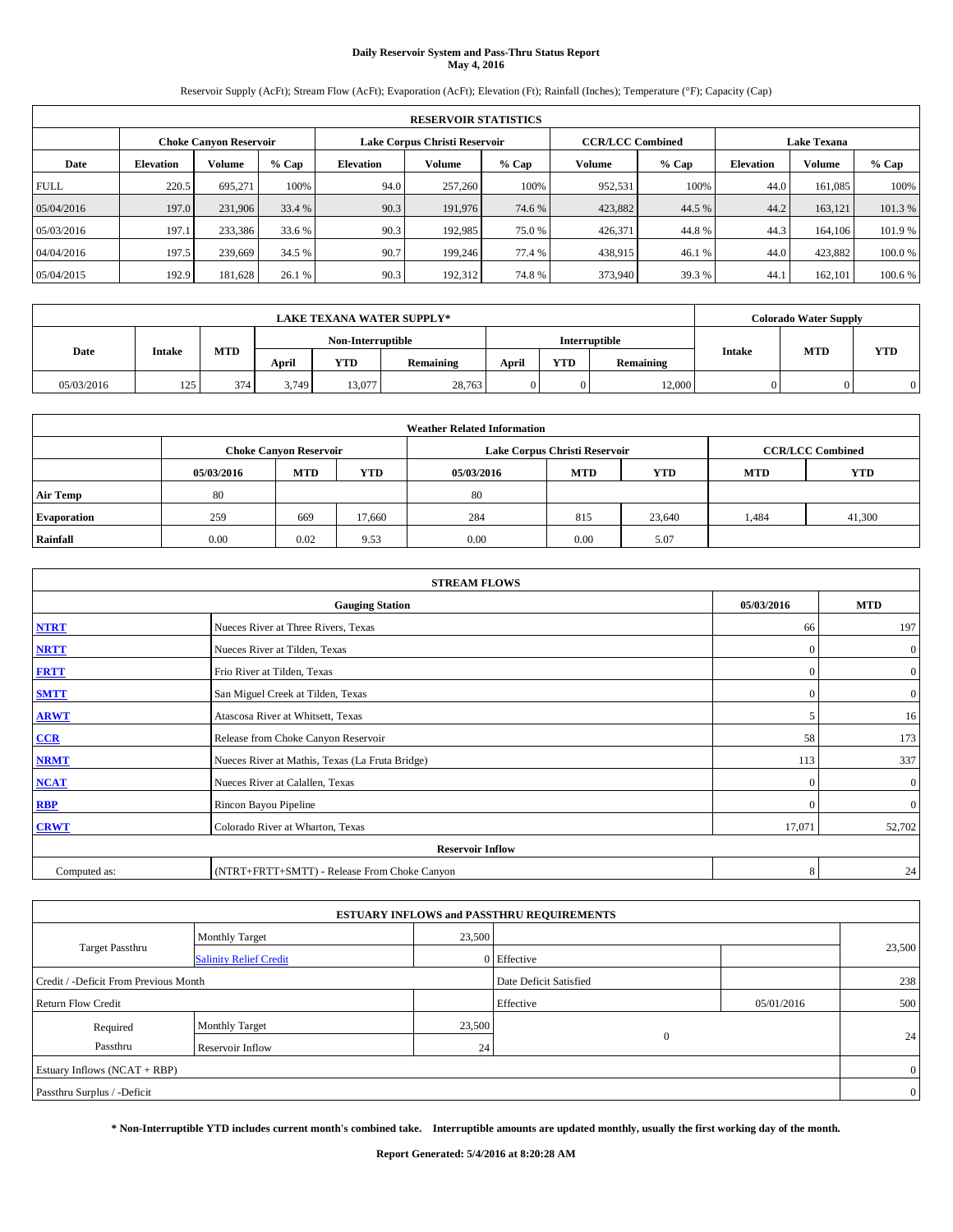# **Daily Reservoir System and Pass-Thru Status Report May 5, 2016**

Reservoir Supply (AcFt); Stream Flow (AcFt); Evaporation (AcFt); Elevation (Ft); Rainfall (Inches); Temperature (°F); Capacity (Cap)

| <b>RESERVOIR STATISTICS</b> |                  |                        |         |                  |                               |         |                         |         |                  |                    |         |
|-----------------------------|------------------|------------------------|---------|------------------|-------------------------------|---------|-------------------------|---------|------------------|--------------------|---------|
|                             |                  | Choke Canvon Reservoir |         |                  | Lake Corpus Christi Reservoir |         | <b>CCR/LCC Combined</b> |         |                  | <b>Lake Texana</b> |         |
| Date                        | <b>Elevation</b> | Volume                 | $%$ Cap | <b>Elevation</b> | Volume                        | $%$ Cap | <b>Volume</b>           | $%$ Cap | <b>Elevation</b> | <b>Volume</b>      | % Cap   |
| <b>FULL</b>                 | 220.5            | 695.271                | 100%    | 94.0             | 257,260                       | 100%    | 952,531                 | 100%    | 44.0             | 161.085            | 100%    |
| 05/05/2016                  | 197.0            | 232,573                | 33.5 %  | 90.2             | 191,472                       | 74.4 %  | 424,045                 | 44.5 %  | 44.2             | 163,121            | 101.3%  |
| 05/04/2016                  | 197.0            | 231,906                | 33.4 %  | 90.3             | 191.976                       | 74.6 %  | 423,882                 | 44.5 %  | 44.2             | 163,121            | 101.3%  |
| 04/05/2016                  | 197.5            | 239.118                | 34.4 %  | 90.7             | 199,076                       | 77.4 %  | 438.194                 | 46.0%   | 43.8             | 424,045            | 98.8%   |
| 05/05/2015                  | 192.9            | 180,705                | 26.0 %  | 90.3             | 191.640                       | 74.5 %  | 372,345                 | 39.1 %  | 44.              | 162,101            | 100.6 % |

| <b>LAKE TEXANA WATER SUPPLY*</b> |               |     |                   |        |           |       |            |               |        | <b>Colorado Water Supply</b> |            |
|----------------------------------|---------------|-----|-------------------|--------|-----------|-------|------------|---------------|--------|------------------------------|------------|
|                                  |               |     | Non-Interruptible |        |           |       |            | Interruptible |        |                              |            |
| Date                             | <b>Intake</b> | MTD | April             | YTD    | Remaining | April | <b>YTD</b> | Remaining     | Intake | <b>MTD</b>                   | <b>YTD</b> |
| 05/04/2016                       | 126           | 500 | 3,749             | 13.202 | 28,638    |       |            | 12,000        |        |                              |            |

| <b>Weather Related Information</b> |            |                               |            |            |                               |                         |            |            |  |
|------------------------------------|------------|-------------------------------|------------|------------|-------------------------------|-------------------------|------------|------------|--|
|                                    |            | <b>Choke Canvon Reservoir</b> |            |            | Lake Corpus Christi Reservoir | <b>CCR/LCC Combined</b> |            |            |  |
|                                    | 05/04/2016 | <b>MTD</b>                    | <b>YTD</b> | 05/04/2016 | <b>MTD</b>                    | <b>YTD</b>              | <b>MTD</b> | <b>YTD</b> |  |
| <b>Air Temp</b>                    | 88         |                               |            | 85         |                               |                         |            |            |  |
| <b>Evaporation</b>                 | 220        | 889                           | 17.880     | 333        | 1.148                         | 23,973                  | 2,037      | 41,853     |  |
| Rainfall                           | 0.00       | 0.02                          | 9.53       | 0.00       | 0.00                          | 5.07                    |            |            |  |

| <b>STREAM FLOWS</b> |                                                 |              |                  |  |  |  |  |  |
|---------------------|-------------------------------------------------|--------------|------------------|--|--|--|--|--|
|                     | 05/04/2016                                      | <b>MTD</b>   |                  |  |  |  |  |  |
| <b>NTRT</b>         | Nueces River at Three Rivers, Texas             | 67           | 264              |  |  |  |  |  |
| <b>NRTT</b>         | Nueces River at Tilden, Texas                   | $\mathbf{0}$ | $\boldsymbol{0}$ |  |  |  |  |  |
| <b>FRTT</b>         | Frio River at Tilden, Texas                     | $\mathbf{0}$ | $\boldsymbol{0}$ |  |  |  |  |  |
| <b>SMTT</b>         | San Miguel Creek at Tilden, Texas               | $\mathbf{0}$ | $\overline{0}$   |  |  |  |  |  |
| <b>ARWT</b>         | Atascosa River at Whitsett, Texas               |              | 21               |  |  |  |  |  |
| $CCR$               | Release from Choke Canyon Reservoir             | 58           | 230              |  |  |  |  |  |
| <b>NRMT</b>         | Nueces River at Mathis, Texas (La Fruta Bridge) | 137          | 474              |  |  |  |  |  |
| <b>NCAT</b>         | Nueces River at Calallen, Texas                 | $\mathbf{0}$ | $\mathbf{0}$     |  |  |  |  |  |
| RBP                 | Rincon Bayou Pipeline                           | $\Omega$     | $\mathbf{0}$     |  |  |  |  |  |
| <b>CRWT</b>         | Colorado River at Wharton, Texas                | 15,185       | 67,887           |  |  |  |  |  |
|                     | <b>Reservoir Inflow</b>                         |              |                  |  |  |  |  |  |
| Computed as:        | (NTRT+FRTT+SMTT) - Release From Choke Canyon    | 10           | 34               |  |  |  |  |  |

| <b>ESTUARY INFLOWS and PASSTHRU REQUIREMENTS</b> |                               |                 |                        |            |        |  |  |  |  |  |
|--------------------------------------------------|-------------------------------|-----------------|------------------------|------------|--------|--|--|--|--|--|
|                                                  | <b>Monthly Target</b>         | 23,500          |                        |            |        |  |  |  |  |  |
| Target Passthru                                  | <b>Salinity Relief Credit</b> |                 | 0 Effective            |            | 23,500 |  |  |  |  |  |
| Credit / -Deficit From Previous Month            |                               |                 | Date Deficit Satisfied |            | 238    |  |  |  |  |  |
| <b>Return Flow Credit</b>                        |                               |                 | Effective              | 05/01/2016 | 500    |  |  |  |  |  |
| Required                                         | Monthly Target                | 23,500          |                        |            |        |  |  |  |  |  |
| Passthru                                         | <b>Reservoir Inflow</b>       | 34 <sub>1</sub> | $\Omega$               |            | 34     |  |  |  |  |  |
| Estuary Inflows (NCAT + RBP)                     |                               |                 |                        |            |        |  |  |  |  |  |
| Passthru Surplus / -Deficit                      |                               |                 |                        |            |        |  |  |  |  |  |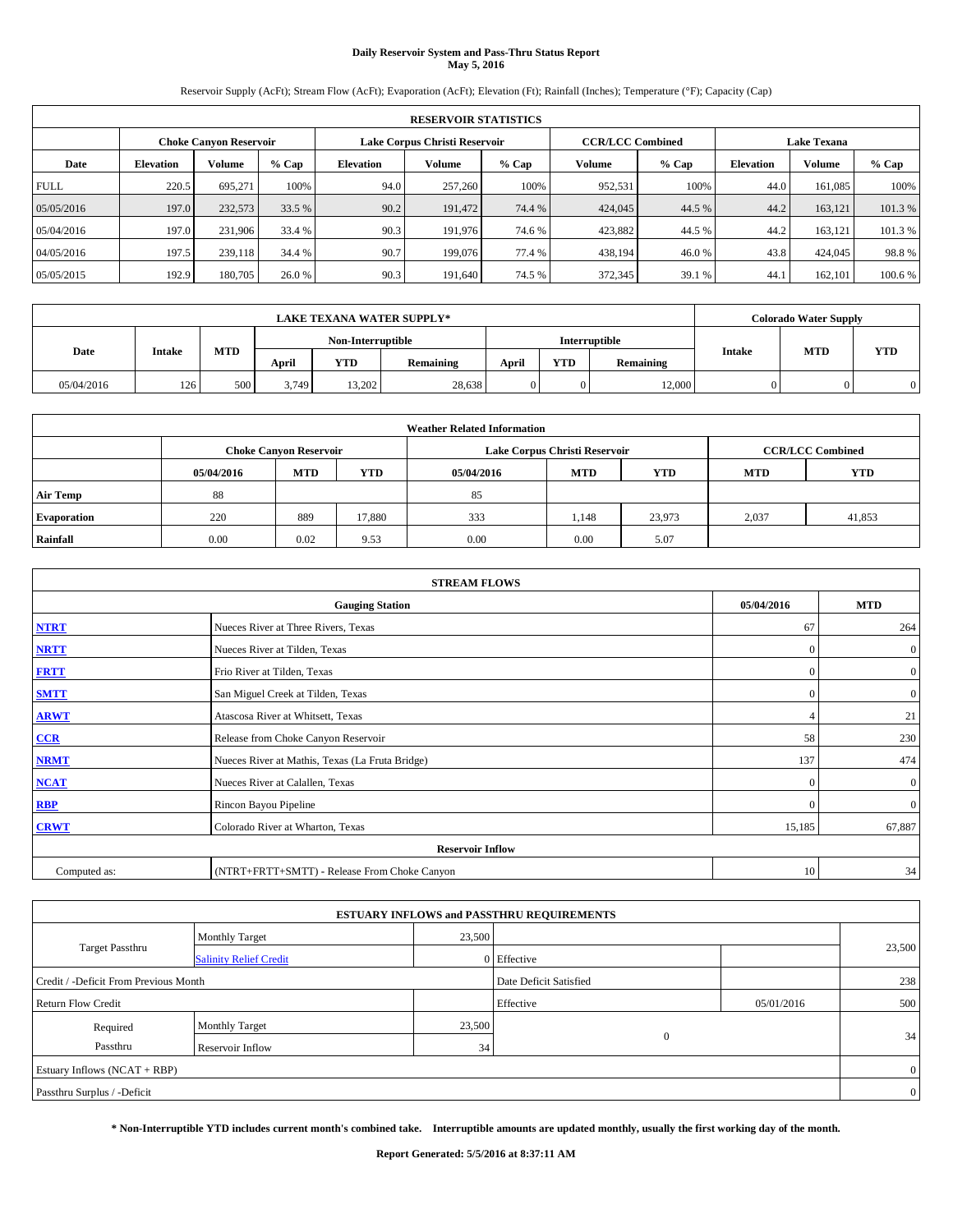# **Daily Reservoir System and Pass-Thru Status Report May 6, 2016**

Reservoir Supply (AcFt); Stream Flow (AcFt); Evaporation (AcFt); Elevation (Ft); Rainfall (Inches); Temperature (°F); Capacity (Cap)

|             | <b>RESERVOIR STATISTICS</b> |                        |         |                  |                               |         |                                               |         |                  |               |         |  |
|-------------|-----------------------------|------------------------|---------|------------------|-------------------------------|---------|-----------------------------------------------|---------|------------------|---------------|---------|--|
|             |                             | Choke Canvon Reservoir |         |                  | Lake Corpus Christi Reservoir |         | <b>CCR/LCC Combined</b><br><b>Lake Texana</b> |         |                  |               |         |  |
| Date        | <b>Elevation</b>            | Volume                 | $%$ Cap | <b>Elevation</b> | Volume                        | $%$ Cap | <b>Volume</b>                                 | $%$ Cap | <b>Elevation</b> | <b>Volume</b> | % Cap   |  |
| <b>FULL</b> | 220.5                       | 695.271                | 100%    | 94.0             | 257,260                       | 100%    | 952,531                                       | 100%    | 44.0             | 161.085       | 100%    |  |
| 05/06/2016  | 197.0                       | 232,438                | 33.4 %  | 90.2             | 190,968                       | 74.2 %  | 423,406                                       | 44.5 %  | 44.2             | 163,121       | 101.3%  |  |
| 05/05/2016  | 197.0                       | 232,573                | 33.5 %  | 90.2             | 191.472                       | 74.4 %  | 424,045                                       | 44.5 %  | 44.2             | 163,121       | 101.3 % |  |
| 04/06/2016  | 197.5                       | 238,568                | 34.3 %  | 90.7             | 198.736                       | 77.3 %  | 437.304                                       | 45.9 %  | 43.6             | 423,406       | 97.7 %  |  |
| 05/06/2015  | 192.8                       | 180,129                | 25.9 %  | 90.3             | 191.808                       | 74.6 %  | 371,937                                       | 39.0 %  | 44.              | 162,101       | 100.6 % |  |

|            |               |            |                   |                                                                                     | <b>LAKE TEXANA WATER SUPPLY*</b> |               |  |        | <b>Colorado Water Supply</b> |  |
|------------|---------------|------------|-------------------|-------------------------------------------------------------------------------------|----------------------------------|---------------|--|--------|------------------------------|--|
|            |               |            | Non-Interruptible |                                                                                     |                                  | Interruptible |  |        |                              |  |
| Date       | <b>Intake</b> | <b>MTD</b> | April             | <b>MTD</b><br>Intake<br>YTD<br><b>YTD</b><br>Remaining<br><b>Remaining</b><br>April | <b>YTD</b>                       |               |  |        |                              |  |
| 05/05/2016 | 126           | 626        | 3.749             | 13.328                                                                              | 28,512                           |               |  | 12,000 |                              |  |

| <b>Weather Related Information</b> |            |                                                                                  |        |      |                               |        |                         |        |  |  |
|------------------------------------|------------|----------------------------------------------------------------------------------|--------|------|-------------------------------|--------|-------------------------|--------|--|--|
|                                    |            | <b>Choke Canyon Reservoir</b>                                                    |        |      | Lake Corpus Christi Reservoir |        | <b>CCR/LCC Combined</b> |        |  |  |
|                                    | 05/05/2016 | <b>YTD</b><br><b>MTD</b><br><b>MTD</b><br>05/05/2016<br><b>YTD</b><br><b>MTD</b> |        |      |                               |        |                         |        |  |  |
| <b>Air Temp</b>                    | 91         |                                                                                  |        | 91   |                               |        |                         |        |  |  |
| <b>Evaporation</b>                 | 322        | 1,211                                                                            | 18,202 | 303  | 1,451                         | 24,276 | 2,662                   | 42,478 |  |  |
| Rainfall                           | 0.00       | 0.02                                                                             | 9.53   | 0.00 | 0.00                          | 5.07   |                         |        |  |  |

|              | <b>STREAM FLOWS</b>                             |              |                  |
|--------------|-------------------------------------------------|--------------|------------------|
|              | <b>Gauging Station</b>                          | 05/05/2016   | <b>MTD</b>       |
| <b>NTRT</b>  | Nueces River at Three Rivers, Texas             | 66           | 330              |
| <b>NRTT</b>  | Nueces River at Tilden, Texas                   | $\mathbf{0}$ | $\mathbf{0}$     |
| <b>FRTT</b>  | Frio River at Tilden, Texas                     | $\mathbf{0}$ | $\boldsymbol{0}$ |
| <b>SMTT</b>  | San Miguel Creek at Tilden, Texas               | $\mathbf{0}$ | $\boldsymbol{0}$ |
| <b>ARWT</b>  | Atascosa River at Whitsett, Texas               |              | 25               |
| $CCR$        | Release from Choke Canyon Reservoir             | 58           | 288              |
| <b>NRMT</b>  | Nueces River at Mathis, Texas (La Fruta Bridge) | 177          | 651              |
| <b>NCAT</b>  | Nueces River at Calallen, Texas                 | $\mathbf{0}$ | $\mathbf{0}$     |
| RBP          | Rincon Bayou Pipeline                           | $\Omega$     | $\mathbf{0}$     |
| <b>CRWT</b>  | Colorado River at Wharton, Texas                | 12,724       | 80,611           |
|              | <b>Reservoir Inflow</b>                         |              |                  |
| Computed as: | (NTRT+FRTT+SMTT) - Release From Choke Canyon    | 8            | 42               |

| <b>ESTUARY INFLOWS and PASSTHRU REQUIREMENTS</b> |                               |        |                        |            |                 |  |  |  |  |  |
|--------------------------------------------------|-------------------------------|--------|------------------------|------------|-----------------|--|--|--|--|--|
|                                                  | <b>Monthly Target</b>         | 23,500 |                        |            |                 |  |  |  |  |  |
| Target Passthru                                  | <b>Salinity Relief Credit</b> |        | 0 Effective            |            | 23,500          |  |  |  |  |  |
| Credit / -Deficit From Previous Month            |                               |        | Date Deficit Satisfied |            | 238             |  |  |  |  |  |
| <b>Return Flow Credit</b>                        |                               |        | Effective              | 05/01/2016 | 500             |  |  |  |  |  |
| Required                                         | Monthly Target                | 23,500 |                        |            |                 |  |  |  |  |  |
| Passthru                                         | <b>Reservoir Inflow</b>       | 42     | $\Omega$               |            | 42 <sub>1</sub> |  |  |  |  |  |
| Estuary Inflows (NCAT + RBP)                     |                               |        |                        |            |                 |  |  |  |  |  |
| Passthru Surplus / -Deficit                      |                               |        |                        |            |                 |  |  |  |  |  |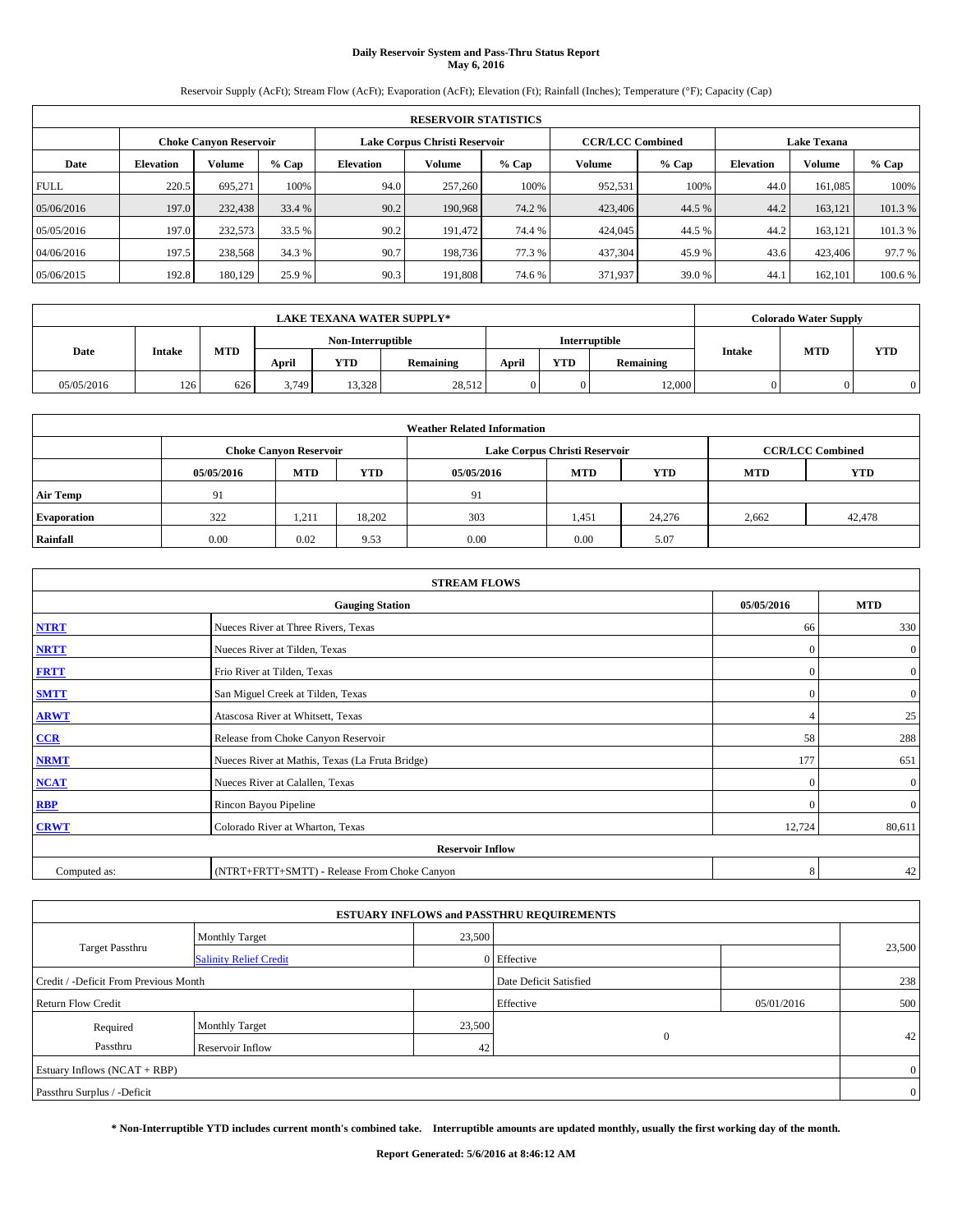# **Daily Reservoir System and Pass-Thru Status Report May 7, 2016**

Reservoir Supply (AcFt); Stream Flow (AcFt); Evaporation (AcFt); Elevation (Ft); Rainfall (Inches); Temperature (°F); Capacity (Cap)

|             | <b>RESERVOIR STATISTICS</b> |                               |         |           |                               |         |                                               |         |                  |               |         |  |
|-------------|-----------------------------|-------------------------------|---------|-----------|-------------------------------|---------|-----------------------------------------------|---------|------------------|---------------|---------|--|
|             |                             | <b>Choke Canyon Reservoir</b> |         |           | Lake Corpus Christi Reservoir |         | <b>CCR/LCC Combined</b><br><b>Lake Texana</b> |         |                  |               |         |  |
| Date        | <b>Elevation</b>            | Volume                        | $%$ Cap | Elevation | Volume                        | $%$ Cap | Volume                                        | $%$ Cap | <b>Elevation</b> | <b>Volume</b> | % Cap   |  |
| <b>FULL</b> | 220.5                       | 695.271                       | 100%    | 94.0      | 257,260                       | 100%    | 952,531                                       | 100%    | 44.0             | 161.085       | 100%    |  |
| 05/07/2016  | 197.0                       | 232,039                       | 33.4 %  | 90.2      | 190.297                       | 74.0 %  | 422,336                                       | 44.3 %  | 44.2             | 163.121       | 101.3%  |  |
| 05/06/2016  | 197.0                       | 232,438                       | 33.4 %  | 90.2      | 190.968                       | 74.2 %  | 423,406                                       | 44.5 %  | 44.2             | 163.121       | 101.3 % |  |
| 04/07/2016  | 197.5                       | 239,118                       | 34.4 %  | 90.7      | 198,736                       | 77.3 %  | 437,854                                       | 46.0%   | 43.6             | 422,336       | 97.7 %  |  |
| 05/07/2015  | 192.8                       | 180,360                       | 25.9 %  | 90.3      | 191,808                       | 74.6 %  | 372,168                                       | 39.1 %  | 44.              | 162,101       | 100.6 % |  |

|            |               |            |                   |        | <b>LAKE TEXANA WATER SUPPLY*</b> |                                                          |            |        | <b>Colorado Water Supply</b> |  |
|------------|---------------|------------|-------------------|--------|----------------------------------|----------------------------------------------------------|------------|--------|------------------------------|--|
|            |               |            | Non-Interruptible |        |                                  | Interruptible                                            |            |        |                              |  |
| Date       | <b>Intake</b> | <b>MTD</b> | April             | YTD    | Remaining                        | <b>MTD</b><br>Intake<br><b>YTD</b><br>Remaining<br>April | <b>YTD</b> |        |                              |  |
| 05/06/2016 | 126           | 751        | 3.749             | 13.453 | 28,387                           |                                                          |            | 12,000 |                              |  |

| <b>Weather Related Information</b> |            |                                                                                  |        |      |                               |        |       |                         |  |  |
|------------------------------------|------------|----------------------------------------------------------------------------------|--------|------|-------------------------------|--------|-------|-------------------------|--|--|
|                                    |            | <b>Choke Canyon Reservoir</b>                                                    |        |      | Lake Corpus Christi Reservoir |        |       | <b>CCR/LCC Combined</b> |  |  |
|                                    | 05/06/2016 | <b>YTD</b><br><b>MTD</b><br>05/06/2016<br><b>MTD</b><br><b>YTD</b><br><b>MTD</b> |        |      |                               |        |       |                         |  |  |
| <b>Air Temp</b>                    | -90        |                                                                                  |        | 88   |                               |        |       |                         |  |  |
| <b>Evaporation</b>                 | 306        | 1,517                                                                            | 18.508 | 371  | 1.822                         | 24.647 | 3,339 | 43,155                  |  |  |
| Rainfall                           | 0.00       | 0.02                                                                             | 9.53   | 0.00 | 0.00                          | 5.07   |       |                         |  |  |

|              | <b>STREAM FLOWS</b>                                                                                                                                                                                                                                                                                                                                                                               |              |                  |  |  |
|--------------|---------------------------------------------------------------------------------------------------------------------------------------------------------------------------------------------------------------------------------------------------------------------------------------------------------------------------------------------------------------------------------------------------|--------------|------------------|--|--|
|              | <b>Gauging Station</b><br>Nueces River at Three Rivers, Texas<br>Nueces River at Tilden, Texas<br>Frio River at Tilden, Texas<br>San Miguel Creek at Tilden, Texas<br>Atascosa River at Whitsett, Texas<br>Release from Choke Canyon Reservoir<br>Nueces River at Mathis, Texas (La Fruta Bridge)<br>Nueces River at Calallen, Texas<br>Rincon Bayou Pipeline<br>Colorado River at Wharton, Texas |              |                  |  |  |
| <b>NTRT</b>  |                                                                                                                                                                                                                                                                                                                                                                                                   | 64           | 393              |  |  |
| <b>NRTT</b>  |                                                                                                                                                                                                                                                                                                                                                                                                   | $\mathbf{0}$ | $\mathbf{0}$     |  |  |
| <b>FRTT</b>  | <b>Reservoir Inflow</b><br>(NTRT+FRTT+SMTT) - Release From Choke Canyon                                                                                                                                                                                                                                                                                                                           |              | $\boldsymbol{0}$ |  |  |
| <b>SMTT</b>  |                                                                                                                                                                                                                                                                                                                                                                                                   | $\mathbf{0}$ | $\overline{0}$   |  |  |
| <b>ARWT</b>  |                                                                                                                                                                                                                                                                                                                                                                                                   |              | 29               |  |  |
| $CCR$        |                                                                                                                                                                                                                                                                                                                                                                                                   | 58           | 345              |  |  |
| <b>NRMT</b>  |                                                                                                                                                                                                                                                                                                                                                                                                   | 187          | 838              |  |  |
| <b>NCAT</b>  |                                                                                                                                                                                                                                                                                                                                                                                                   | $\mathbf{0}$ | $\mathbf{0}$     |  |  |
| RBP          |                                                                                                                                                                                                                                                                                                                                                                                                   | $\Omega$     | $\mathbf{0}$     |  |  |
| <b>CRWT</b>  |                                                                                                                                                                                                                                                                                                                                                                                                   | 10,858       | 91,469           |  |  |
|              |                                                                                                                                                                                                                                                                                                                                                                                                   |              |                  |  |  |
| Computed as: |                                                                                                                                                                                                                                                                                                                                                                                                   | 6            | 48               |  |  |

| <b>ESTUARY INFLOWS and PASSTHRU REQUIREMENTS</b> |                               |        |                        |            |        |  |  |  |  |  |
|--------------------------------------------------|-------------------------------|--------|------------------------|------------|--------|--|--|--|--|--|
|                                                  | <b>Monthly Target</b>         | 23,500 |                        |            |        |  |  |  |  |  |
| Target Passthru                                  | <b>Salinity Relief Credit</b> |        | 0 Effective            |            | 23,500 |  |  |  |  |  |
| Credit / -Deficit From Previous Month            |                               |        | Date Deficit Satisfied |            | 238    |  |  |  |  |  |
| <b>Return Flow Credit</b>                        |                               |        | Effective              | 05/01/2016 | 500    |  |  |  |  |  |
| Required                                         | Monthly Target                | 23,500 |                        |            |        |  |  |  |  |  |
| Passthru                                         | <b>Reservoir Inflow</b>       | 48     | $\Omega$               |            | 48     |  |  |  |  |  |
| Estuary Inflows (NCAT + RBP)                     |                               |        |                        |            |        |  |  |  |  |  |
| Passthru Surplus / -Deficit                      |                               |        |                        |            |        |  |  |  |  |  |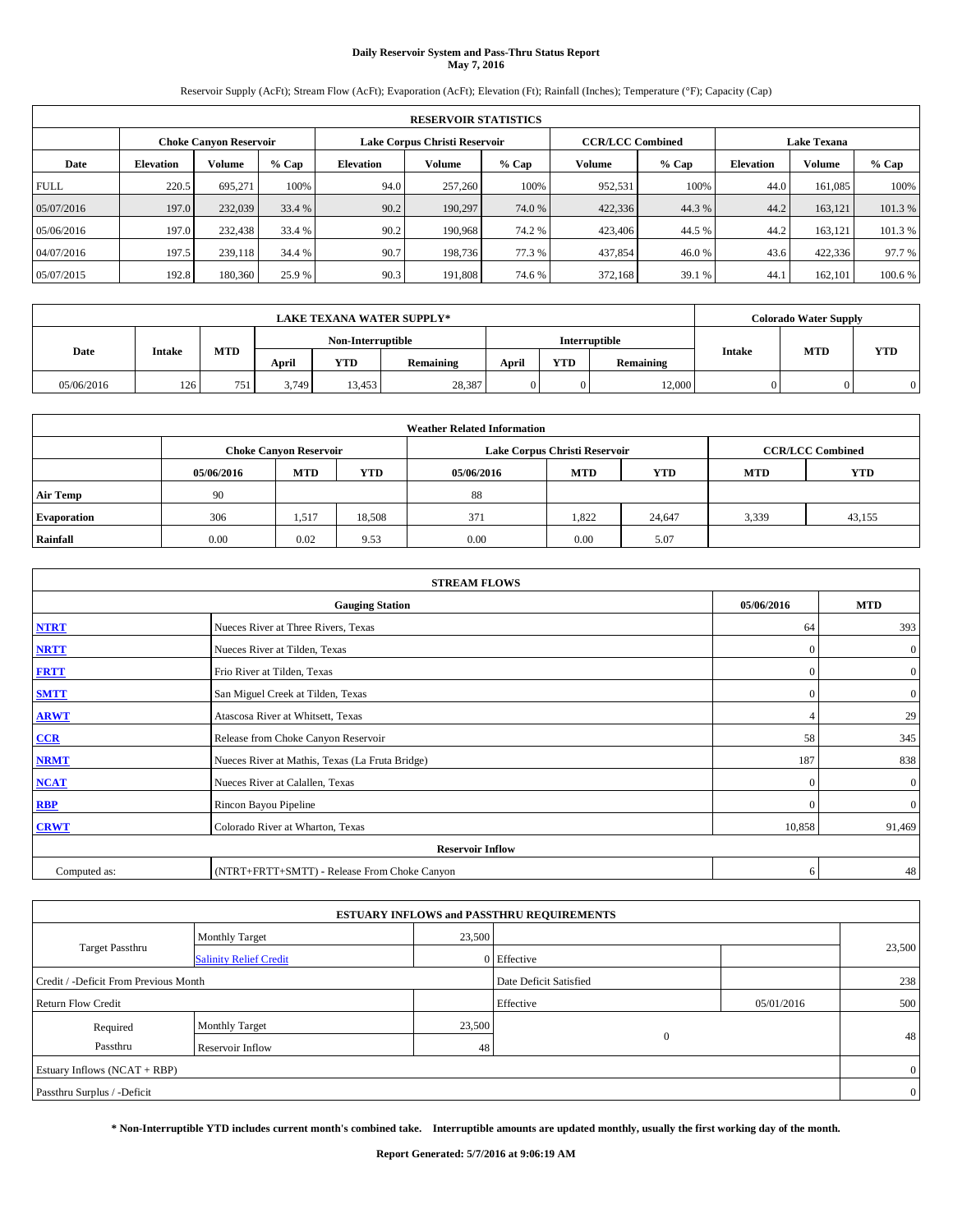# **Daily Reservoir System and Pass-Thru Status Report May 8, 2016**

Reservoir Supply (AcFt); Stream Flow (AcFt); Evaporation (AcFt); Elevation (Ft); Rainfall (Inches); Temperature (°F); Capacity (Cap)

|             | <b>RESERVOIR STATISTICS</b> |                               |         |           |                               |         |                                               |         |                  |               |         |  |
|-------------|-----------------------------|-------------------------------|---------|-----------|-------------------------------|---------|-----------------------------------------------|---------|------------------|---------------|---------|--|
|             |                             | <b>Choke Canyon Reservoir</b> |         |           | Lake Corpus Christi Reservoir |         | <b>CCR/LCC Combined</b><br><b>Lake Texana</b> |         |                  |               |         |  |
| Date        | <b>Elevation</b>            | Volume                        | $%$ Cap | Elevation | Volume                        | $%$ Cap | Volume                                        | $%$ Cap | <b>Elevation</b> | <b>Volume</b> | % Cap   |  |
| <b>FULL</b> | 220.5                       | 695.271                       | 100%    | 94.0      | 257,260                       | 100%    | 952,531                                       | 100%    | 44.0             | 161.085       | 100%    |  |
| 05/08/2016  | 196.8                       | 230,430                       | 33.1 %  | 90.1      | 189,627                       | 73.7 %  | 420,057                                       | 44.1 %  | 44.2             | 163.121       | 101.3%  |  |
| 05/07/2016  | 197.0                       | 232,039                       | 33.4 %  | 90.2      | 190.297                       | 74.0 %  | 422,336                                       | 44.3%   | 44.2             | 163.121       | 101.3%  |  |
| 04/08/2016  | 197.5                       | 239,256                       | 34.4 %  | 90.7      | 198.397                       | 77.1 %  | 437,653                                       | 45.9%   | 43.6             | 420.057       | 97.7 %  |  |
| 05/08/2015  | 192.8                       | 180,129                       | 25.9 %  | 90.3      | 191.472                       | 74.4 %  | 371,601                                       | 39.0%   | 44.              | 162,101       | 100.6 % |  |

|            | <b>LAKE TEXANA WATER SUPPLY*</b> |            |       |                   |           |       |            |               |        | <b>Colorado Water Supply</b> |            |
|------------|----------------------------------|------------|-------|-------------------|-----------|-------|------------|---------------|--------|------------------------------|------------|
|            |                                  |            |       | Non-Interruptible |           |       |            | Interruptible |        | <b>MTD</b>                   |            |
| Date       | <b>Intake</b>                    | <b>MTD</b> | April | YTD               | Remaining | April | <b>YTD</b> | Remaining     | Intake |                              | <b>YTD</b> |
| 05/07/2016 | 126                              | 877        | 3.749 | 13,579            | 28,261    |       |            | 12,000        |        |                              |            |

|                    | <b>Weather Related Information</b> |                               |            |            |                               |                         |       |        |  |  |  |  |
|--------------------|------------------------------------|-------------------------------|------------|------------|-------------------------------|-------------------------|-------|--------|--|--|--|--|
|                    |                                    | <b>Choke Canyon Reservoir</b> |            |            | Lake Corpus Christi Reservoir | <b>CCR/LCC Combined</b> |       |        |  |  |  |  |
|                    | 05/07/2016                         | <b>MTD</b>                    | <b>YTD</b> | 05/07/2016 | <b>MTD</b>                    | <b>YTD</b>              |       |        |  |  |  |  |
| <b>Air Temp</b>    | 86                                 |                               |            | 85         |                               |                         |       |        |  |  |  |  |
| <b>Evaporation</b> | 281                                | 1,798                         | 18.789     | 380        | 2.202                         | 25.027                  | 4,000 | 43,816 |  |  |  |  |
| Rainfall           | 0.00                               | 0.02                          | 9.53       | 0.00       | 0.00                          | 5.07                    |       |        |  |  |  |  |

| <b>STREAM FLOWS</b> |                                                 |            |                |  |  |  |  |  |
|---------------------|-------------------------------------------------|------------|----------------|--|--|--|--|--|
|                     | <b>Gauging Station</b>                          | 05/07/2016 | <b>MTD</b>     |  |  |  |  |  |
| <b>NTRT</b>         | Nueces River at Three Rivers, Texas             | 64         | 457            |  |  |  |  |  |
| <b>NRTT</b>         | Nueces River at Tilden, Texas                   | $\Omega$   | $\overline{0}$ |  |  |  |  |  |
| <b>FRTT</b>         | Frio River at Tilden, Texas                     | $\Omega$   | $\mathbf{0}$   |  |  |  |  |  |
| <b>SMTT</b>         | San Miguel Creek at Tilden, Texas               | $\Omega$   | $\overline{0}$ |  |  |  |  |  |
| <b>ARWT</b>         | Atascosa River at Whitsett, Texas               |            | 33             |  |  |  |  |  |
| $CCR$               | Release from Choke Canyon Reservoir             | 58         | 403            |  |  |  |  |  |
| <b>NRMT</b>         | Nueces River at Mathis, Texas (La Fruta Bridge) | 185        | 1,022          |  |  |  |  |  |
| <b>NCAT</b>         | Nueces River at Calallen, Texas                 | $\Omega$   | $\mathbf{0}$   |  |  |  |  |  |
| RBP                 | Rincon Bayou Pipeline                           | $\Omega$   | $\overline{0}$ |  |  |  |  |  |
| <b>CRWT</b>         | Colorado River at Wharton, Texas                | 9,945      | 101,414        |  |  |  |  |  |
|                     | <b>Reservoir Inflow</b>                         |            |                |  |  |  |  |  |
| Computed as:        | (NTRT+FRTT+SMTT) - Release From Choke Canyon    | 6          | 54             |  |  |  |  |  |

|                                       |                               |        | <b>ESTUARY INFLOWS and PASSTHRU REQUIREMENTS</b> |            |                |
|---------------------------------------|-------------------------------|--------|--------------------------------------------------|------------|----------------|
|                                       | <b>Monthly Target</b>         | 23,500 |                                                  |            |                |
| Target Passthru                       | <b>Salinity Relief Credit</b> |        | 0 Effective                                      |            | 23,500         |
| Credit / -Deficit From Previous Month |                               |        | Date Deficit Satisfied                           |            | 238            |
| <b>Return Flow Credit</b>             |                               |        | Effective                                        | 05/01/2016 | 500            |
| Required                              | Monthly Target                | 23,500 |                                                  |            |                |
| Passthru                              | <b>Reservoir Inflow</b>       | 54     | $\Omega$                                         |            | 54             |
| Estuary Inflows (NCAT + RBP)          |                               |        |                                                  |            | $\overline{0}$ |
| Passthru Surplus / -Deficit           |                               |        |                                                  |            | $\overline{0}$ |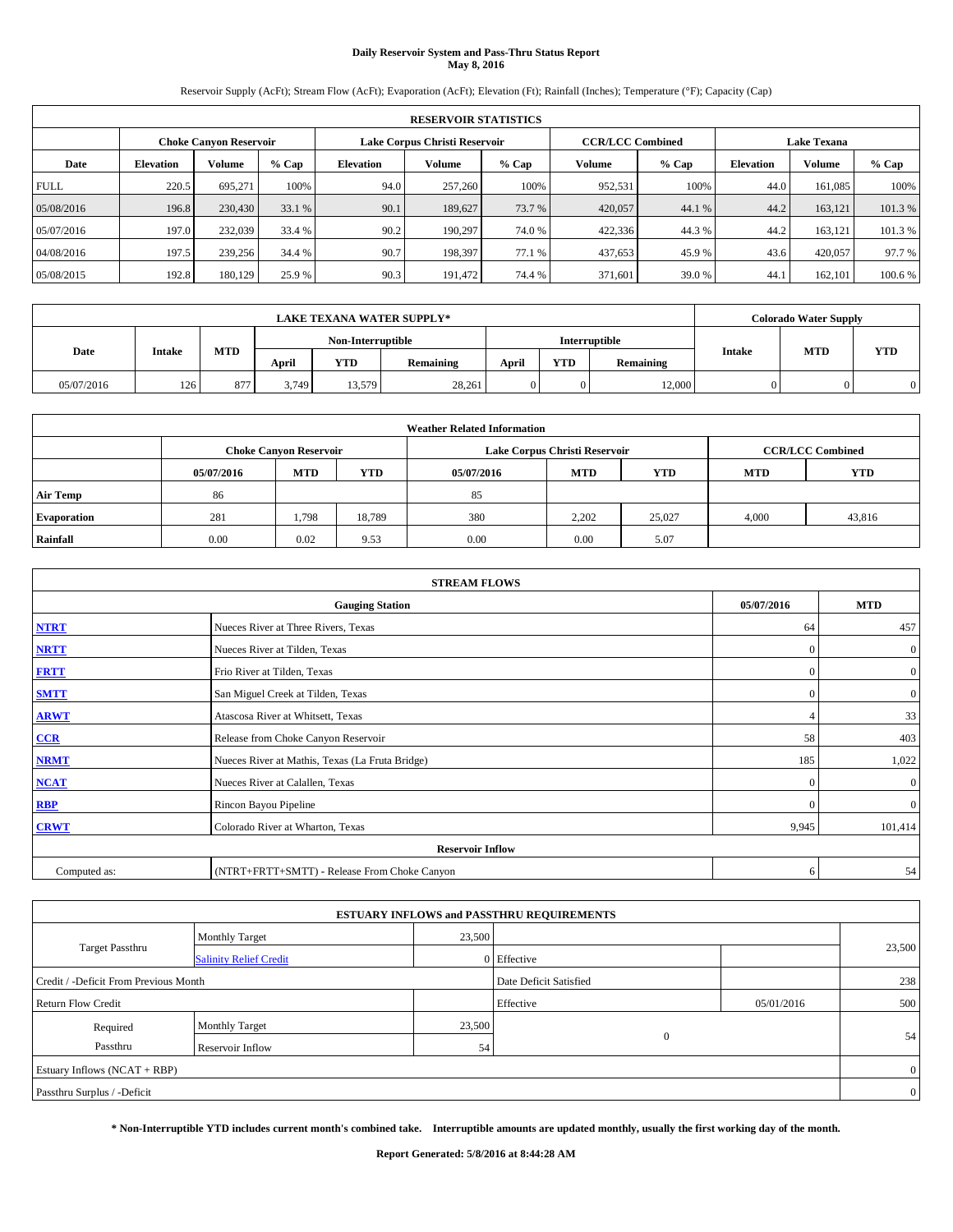# **Daily Reservoir System and Pass-Thru Status Report May 9, 2016**

Reservoir Supply (AcFt); Stream Flow (AcFt); Evaporation (AcFt); Elevation (Ft); Rainfall (Inches); Temperature (°F); Capacity (Cap)

|             | <b>RESERVOIR STATISTICS</b>                             |         |         |                  |         |         |                         |         |                    |               |         |  |  |
|-------------|---------------------------------------------------------|---------|---------|------------------|---------|---------|-------------------------|---------|--------------------|---------------|---------|--|--|
|             | Lake Corpus Christi Reservoir<br>Choke Canvon Reservoir |         |         |                  |         |         | <b>CCR/LCC Combined</b> |         | <b>Lake Texana</b> |               |         |  |  |
| Date        | <b>Elevation</b>                                        | Volume  | $%$ Cap | <b>Elevation</b> | Volume  | $%$ Cap | <b>Volume</b>           | $%$ Cap | <b>Elevation</b>   | <b>Volume</b> | % Cap   |  |  |
| <b>FULL</b> | 220.5                                                   | 695.271 | 100%    | 94.0             | 257,260 | 100%    | 952,531                 | 100%    | 44.0               | 161.085       | 100%    |  |  |
| 05/09/2016  | 196.8                                                   | 230,159 | 33.1 %  | 89.9             | 185,953 | 72.3 %  | 416,112                 | 43.7 %  | 44.2               | 163,121       | 101.3%  |  |  |
| 05/08/2016  | 196.8                                                   | 230,430 | 33.1 %  | 90.1             | 189,627 | 73.7 %  | 420,057                 | 44.1 %  | 44.2               | 163,121       | 101.3 % |  |  |
| 04/09/2016  | 197.4                                                   | 237,879 | 34.2 %  | 90.5             | 195.178 | 75.9 %  | 433,057                 | 45.5 %  | 43.6               | 416.112       | 97.7 %  |  |  |
| 05/09/2015  | 192.8                                                   | 179,670 | 25.8 %  | 90.2             | 191,136 | 74.3 %  | 370,806                 | 38.9%   | 44.0               | 161.085       | 100.0%  |  |  |

|            |               |            |       |                   | <b>LAKE TEXANA WATER SUPPLY*</b> |       |            |               |        | <b>Colorado Water Supply</b> |            |
|------------|---------------|------------|-------|-------------------|----------------------------------|-------|------------|---------------|--------|------------------------------|------------|
|            |               |            |       | Non-Interruptible |                                  |       |            | Interruptible |        | <b>MTD</b>                   |            |
| Date       | <b>Intake</b> | <b>MTD</b> | April | YTD               | <b>Remaining</b>                 | April | <b>YTD</b> | Remaining     | Intake |                              | <b>YTD</b> |
| 05/08/2016 | 128           | 1.005      | 3.749 | 13,707            | 28,133                           |       | $\Omega$   | 12,000        |        |                              |            |

|                    | <b>Weather Related Information</b> |                               |            |            |                               |                         |       |        |  |  |  |  |
|--------------------|------------------------------------|-------------------------------|------------|------------|-------------------------------|-------------------------|-------|--------|--|--|--|--|
|                    |                                    | <b>Choke Canyon Reservoir</b> |            |            | Lake Corpus Christi Reservoir | <b>CCR/LCC Combined</b> |       |        |  |  |  |  |
|                    | 05/08/2016                         | <b>MTD</b>                    | <b>YTD</b> | 05/08/2016 | <b>MTD</b>                    | <b>YTD</b>              |       |        |  |  |  |  |
| <b>Air Temp</b>    | 81                                 |                               |            | 83         |                               |                         |       |        |  |  |  |  |
| <b>Evaporation</b> | 148                                | 1,946                         | 18,937     | 213        | 2.415                         | 25,240                  | 4,361 | 44,177 |  |  |  |  |
| Rainfall           | 0.31                               | 0.33                          | 9.84       | 0.18       | 0.18                          | 5.25                    |       |        |  |  |  |  |

| <b>STREAM FLOWS</b> |                                                 |              |                  |  |  |  |  |  |
|---------------------|-------------------------------------------------|--------------|------------------|--|--|--|--|--|
|                     | <b>Gauging Station</b>                          | 05/08/2016   | <b>MTD</b>       |  |  |  |  |  |
| <b>NTRT</b>         | Nueces River at Three Rivers, Texas             | 64           | 520              |  |  |  |  |  |
| <b>NRTT</b>         | Nueces River at Tilden, Texas                   | $\mathbf{0}$ | $\mathbf{0}$     |  |  |  |  |  |
| <b>FRTT</b>         | Frio River at Tilden, Texas                     | $\mathbf{0}$ | $\boldsymbol{0}$ |  |  |  |  |  |
| <b>SMTT</b>         | San Miguel Creek at Tilden, Texas               | $\mathbf{0}$ | $\boldsymbol{0}$ |  |  |  |  |  |
| <b>ARWT</b>         | Atascosa River at Whitsett, Texas               | 3            | 36               |  |  |  |  |  |
| $CCR$               | Release from Choke Canyon Reservoir             | 58           | 461              |  |  |  |  |  |
| <b>NRMT</b>         | Nueces River at Mathis, Texas (La Fruta Bridge) | 177          | 1,199            |  |  |  |  |  |
| <b>NCAT</b>         | Nueces River at Calallen, Texas                 |              | 4 <sub>1</sub>   |  |  |  |  |  |
| RBP                 | Rincon Bayou Pipeline                           | $\Omega$     | $\mathbf{0}$     |  |  |  |  |  |
| <b>CRWT</b>         | Colorado River at Wharton, Texas                | 8,952        | 110,366          |  |  |  |  |  |
|                     | <b>Reservoir Inflow</b>                         |              |                  |  |  |  |  |  |
| Computed as:        | (NTRT+FRTT+SMTT) - Release From Choke Canyon    | 6            | 60               |  |  |  |  |  |

|                                       |                               |        | <b>ESTUARY INFLOWS and PASSTHRU REQUIREMENTS</b> |            |                |
|---------------------------------------|-------------------------------|--------|--------------------------------------------------|------------|----------------|
|                                       | <b>Monthly Target</b>         | 23,500 |                                                  |            |                |
| Target Passthru                       | <b>Salinity Relief Credit</b> |        | 0 Effective                                      |            | 23,500         |
| Credit / -Deficit From Previous Month |                               |        | Date Deficit Satisfied                           |            | 238            |
| <b>Return Flow Credit</b>             |                               |        | Effective                                        | 05/01/2016 | 500            |
| Required                              | Monthly Target                | 23,500 |                                                  |            |                |
| Passthru                              | <b>Reservoir Inflow</b>       | 60     | $\Omega$                                         |            | 60             |
| Estuary Inflows (NCAT + RBP)          |                               |        |                                                  |            | 4              |
| Passthru Surplus / -Deficit           |                               |        |                                                  |            | $\overline{0}$ |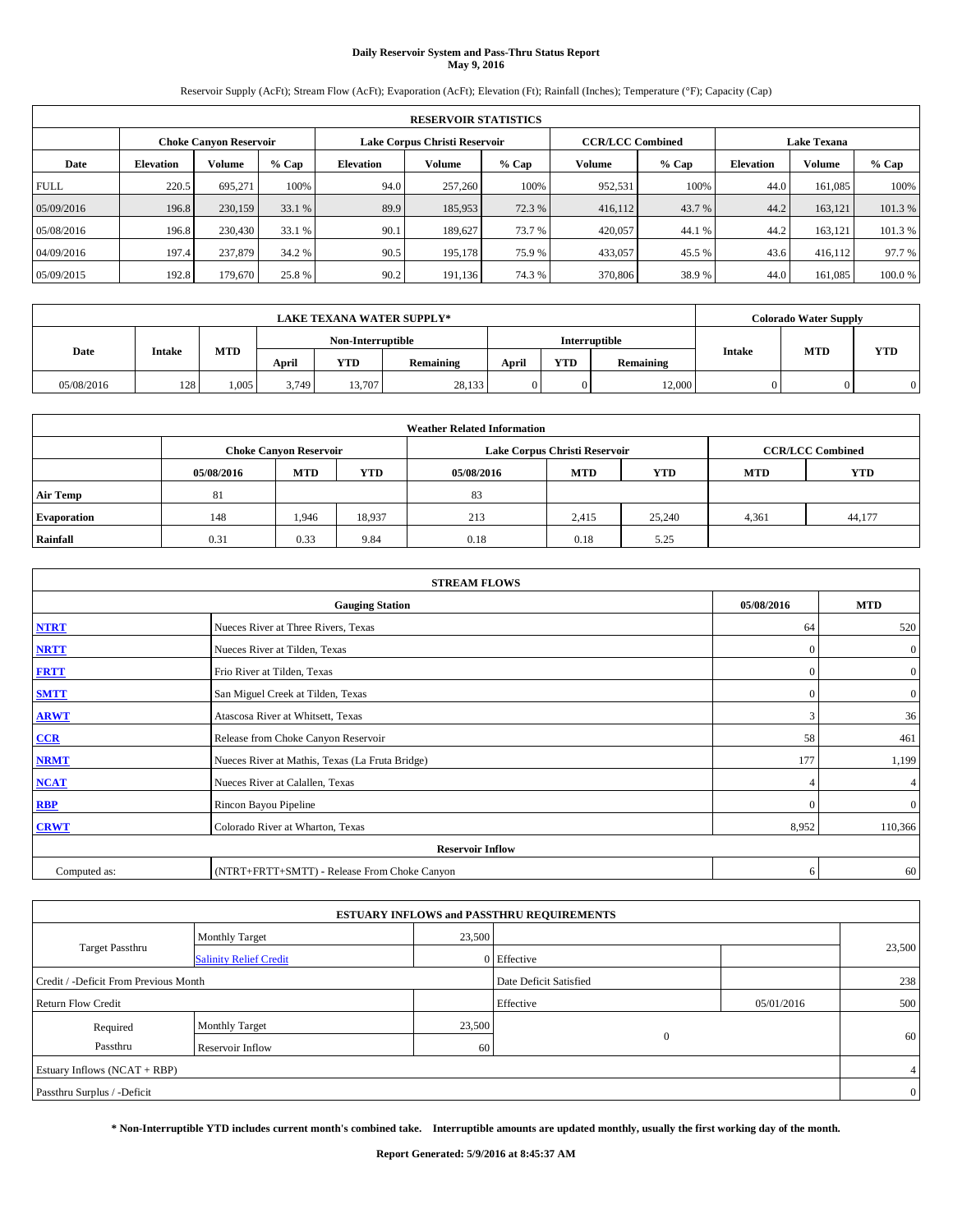# **Daily Reservoir System and Pass-Thru Status Report May 10, 2016**

Reservoir Supply (AcFt); Stream Flow (AcFt); Evaporation (AcFt); Elevation (Ft); Rainfall (Inches); Temperature (°F); Capacity (Cap)

|             | <b>RESERVOIR STATISTICS</b>                             |         |         |                  |         |         |                         |         |                    |               |         |  |  |
|-------------|---------------------------------------------------------|---------|---------|------------------|---------|---------|-------------------------|---------|--------------------|---------------|---------|--|--|
|             | Lake Corpus Christi Reservoir<br>Choke Canvon Reservoir |         |         |                  |         |         | <b>CCR/LCC Combined</b> |         | <b>Lake Texana</b> |               |         |  |  |
| Date        | <b>Elevation</b>                                        | Volume  | $%$ Cap | <b>Elevation</b> | Volume  | $%$ Cap | <b>Volume</b>           | $%$ Cap | <b>Elevation</b>   | <b>Volume</b> | % Cap   |  |  |
| <b>FULL</b> | 220.5                                                   | 695.271 | 100%    | 94.0             | 257,260 | 100%    | 952,531                 | 100%    | 44.0               | 161.085       | 100%    |  |  |
| 05/10/2016  | 196.9                                                   | 230,836 | 33.2 %  | 90.1             | 189,459 | 73.6 %  | 420,295                 | 44.1 %  | 44.0               | 161,085       | 100.0%  |  |  |
| 05/09/2016  | 196.8                                                   | 230,159 | 33.1 %  | 89.9             | 185,953 | 72.3 %  | 416,112                 | 43.7 %  | 44.2               | 163,121       | 101.3 % |  |  |
| 04/10/2016  | 197.4                                                   | 237,473 | 34.2 %  | 90.6             | 197.718 | 76.9 %  | 435,191                 | 45.7 %  | 43.6               | 420,295       | 97.7 %  |  |  |
| 05/10/2015  | 192.8                                                   | 179,441 | 25.8%   | 90.2             | 189,962 | 73.8%   | 369,403                 | 38.8%   | 44.0               | 161.085       | 100.0%  |  |  |

|            | <b>LAKE TEXANA WATER SUPPLY*</b> |            |       |                   |                  |       |            |               |        | <b>Colorado Water Supply</b> |            |
|------------|----------------------------------|------------|-------|-------------------|------------------|-------|------------|---------------|--------|------------------------------|------------|
|            |                                  |            |       | Non-Interruptible |                  |       |            | Interruptible |        | <b>MTD</b>                   |            |
| Date       | <b>Intake</b>                    | <b>MTD</b> | April | YTD               | <b>Remaining</b> | April | <b>YTD</b> | Remaining     | Intake |                              | <b>YTD</b> |
| 05/09/2016 |                                  | 1.005      | 3.749 | 13,707            | 28,133           |       | $\Omega$   | 12,000        |        |                              |            |

|                    | <b>Weather Related Information</b> |                               |            |            |                               |                         |       |        |  |  |  |  |
|--------------------|------------------------------------|-------------------------------|------------|------------|-------------------------------|-------------------------|-------|--------|--|--|--|--|
|                    |                                    | <b>Choke Canyon Reservoir</b> |            |            | Lake Corpus Christi Reservoir | <b>CCR/LCC Combined</b> |       |        |  |  |  |  |
|                    | 05/09/2016                         | <b>MTD</b>                    | <b>YTD</b> | 05/09/2016 | <b>MTD</b>                    | <b>YTD</b>              |       |        |  |  |  |  |
| <b>Air Temp</b>    | 87                                 |                               |            | 86         |                               |                         |       |        |  |  |  |  |
| <b>Evaporation</b> | 243                                | 2,189                         | 19.180     | 185        | 2,600                         | 25,425                  | 4,789 | 44,605 |  |  |  |  |
| Rainfall           | 0.00                               | 0.33                          | 9.84       | 0.00       | 0.18                          | 5.25                    |       |        |  |  |  |  |

|              | <b>STREAM FLOWS</b>                             |              |                  |  |  |  |  |  |  |
|--------------|-------------------------------------------------|--------------|------------------|--|--|--|--|--|--|
|              | <b>Gauging Station</b>                          | 05/09/2016   | <b>MTD</b>       |  |  |  |  |  |  |
| <b>NTRT</b>  | Nueces River at Three Rivers, Texas             | 64           | 584              |  |  |  |  |  |  |
| <b>NRTT</b>  | Nueces River at Tilden, Texas                   | $\mathbf{0}$ | $\boldsymbol{0}$ |  |  |  |  |  |  |
| <b>FRTT</b>  | Frio River at Tilden, Texas                     | $\mathbf{0}$ | $\boldsymbol{0}$ |  |  |  |  |  |  |
| <b>SMTT</b>  | San Miguel Creek at Tilden, Texas               | $\mathbf{0}$ | $\boldsymbol{0}$ |  |  |  |  |  |  |
| <b>ARWT</b>  | Atascosa River at Whitsett, Texas               | 3            | 39               |  |  |  |  |  |  |
| $CCR$        | Release from Choke Canyon Reservoir             | 58           | 518              |  |  |  |  |  |  |
| <b>NRMT</b>  | Nueces River at Mathis, Texas (La Fruta Bridge) | 125          | 1,324            |  |  |  |  |  |  |
| <b>NCAT</b>  | Nueces River at Calallen, Texas                 | 30           | 34               |  |  |  |  |  |  |
| RBP          | Rincon Bayou Pipeline                           | $\Omega$     | $\mathbf{0}$     |  |  |  |  |  |  |
| <b>CRWT</b>  | Colorado River at Wharton, Texas                | 8,238        | 118,604          |  |  |  |  |  |  |
|              | <b>Reservoir Inflow</b>                         |              |                  |  |  |  |  |  |  |
| Computed as: | (NTRT+FRTT+SMTT) - Release From Choke Canyon    | 6            | 66               |  |  |  |  |  |  |

| <b>ESTUARY INFLOWS and PASSTHRU REQUIREMENTS</b> |                               |        |                        |            |                |  |  |  |  |  |
|--------------------------------------------------|-------------------------------|--------|------------------------|------------|----------------|--|--|--|--|--|
|                                                  | <b>Monthly Target</b>         | 23,500 |                        |            |                |  |  |  |  |  |
| Target Passthru                                  | <b>Salinity Relief Credit</b> |        | 0 Effective            |            | 23,500         |  |  |  |  |  |
| Credit / -Deficit From Previous Month            |                               |        | Date Deficit Satisfied |            | 238            |  |  |  |  |  |
| <b>Return Flow Credit</b>                        |                               |        | Effective              | 05/01/2016 | 500            |  |  |  |  |  |
| Required                                         | Monthly Target                | 23,500 |                        |            |                |  |  |  |  |  |
| Passthru                                         | <b>Reservoir Inflow</b>       | 66     | $\mathbf{0}$           |            | 66             |  |  |  |  |  |
| Estuary Inflows (NCAT + RBP)                     |                               |        |                        |            |                |  |  |  |  |  |
| Passthru Surplus / -Deficit                      |                               |        |                        |            | $\overline{0}$ |  |  |  |  |  |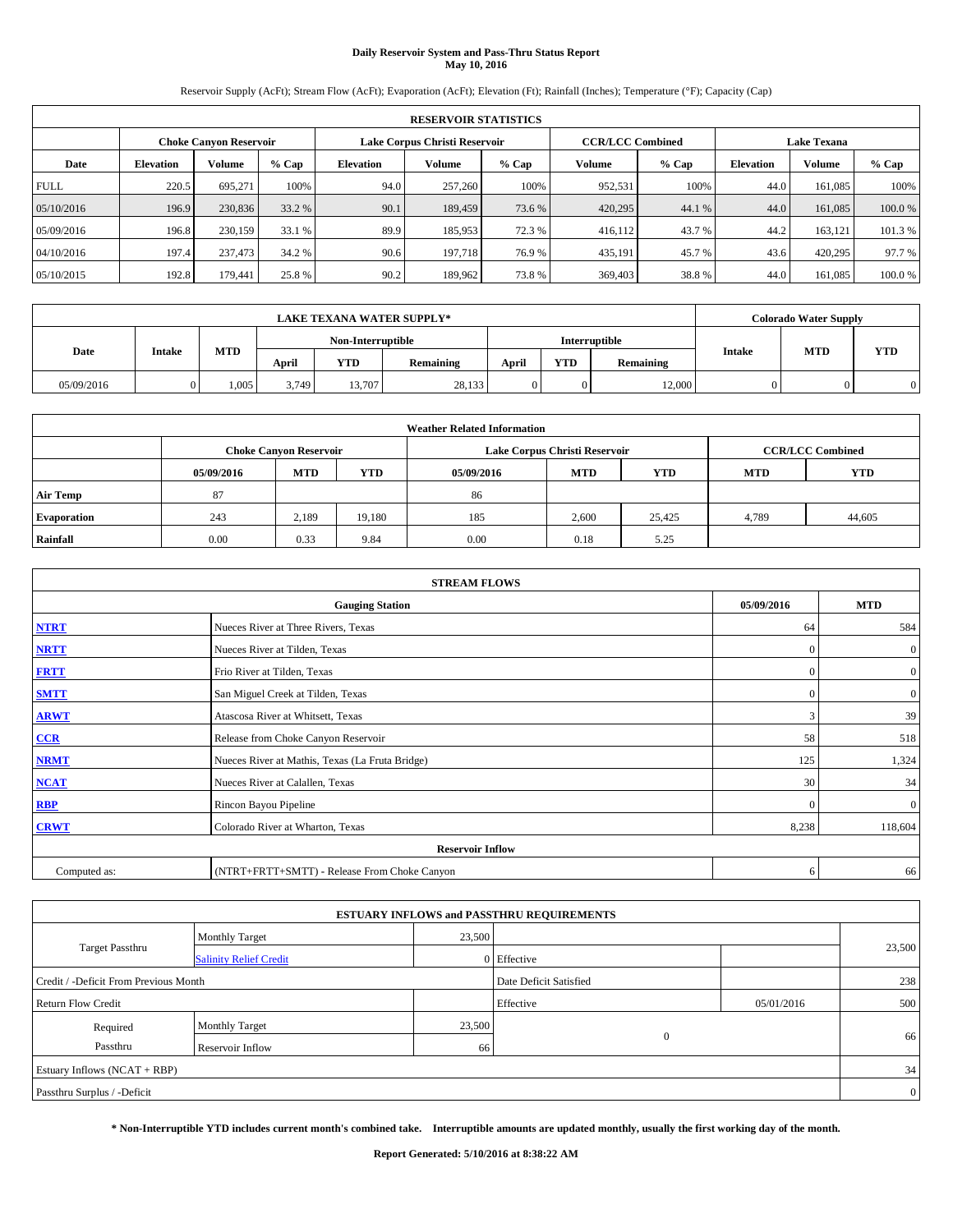# **Daily Reservoir System and Pass-Thru Status Report May 11, 2016**

Reservoir Supply (AcFt); Stream Flow (AcFt); Evaporation (AcFt); Elevation (Ft); Rainfall (Inches); Temperature (°F); Capacity (Cap)

|             | <b>RESERVOIR STATISTICS</b> |                               |        |           |                               |         |                         |         |                  |                    |        |  |
|-------------|-----------------------------|-------------------------------|--------|-----------|-------------------------------|---------|-------------------------|---------|------------------|--------------------|--------|--|
|             |                             | <b>Choke Canyon Reservoir</b> |        |           | Lake Corpus Christi Reservoir |         | <b>CCR/LCC Combined</b> |         |                  | <b>Lake Texana</b> |        |  |
| Date        | <b>Elevation</b>            | Volume                        | % Cap  | Elevation | Volume                        | $%$ Cap | Volume                  | $%$ Cap | <b>Elevation</b> | <b>Volume</b>      | % Cap  |  |
| <b>FULL</b> | 220.5                       | 695.271                       | 100%   | 94.0      | 257,260                       | 100%    | 952,531                 | 100%    | 44.0             | 161.085            | 100%   |  |
| 05/11/2016  | 196.8                       | 229,486                       | 33.0 % | 90.2      | 189,962                       | 73.8%   | 419,448                 | 44.0 %  | 44.0             | 162,101            | 100.6% |  |
| 05/10/2016  | 196.9                       | 230,836                       | 33.2 % | 90.1      | 189,459                       | 73.6 %  | 420,295                 | 44.1 %  | 44.0             | 161.085            | 100.0% |  |
| 04/11/2016  | 197.4                       | 237,608                       | 34.2 % | 90.6      | 196,870                       | 76.5 %  | 434,478                 | 45.6 %  | 43.6             | 419,448            | 97.7 % |  |
| 05/11/2015  | 192.8                       | 179.670                       | 25.8%  | 90.2      | 190,800                       | 74.2 %  | 370,470                 | 38.9 %  | 44.0             | 161.085            | 100.0% |  |

|            |               |       |            |                   | <b>LAKE TEXANA WATER SUPPLY*</b> |                  |          |                      |           | <b>Colorado Water Supply</b> |            |            |
|------------|---------------|-------|------------|-------------------|----------------------------------|------------------|----------|----------------------|-----------|------------------------------|------------|------------|
|            |               |       |            | Non-Interruptible |                                  |                  |          | <b>Interruptible</b> |           |                              |            |            |
| Date       | <b>Intake</b> |       | <b>MTD</b> | April             | <b>YTD</b>                       | <b>Remaining</b> | April    | <b>YTD</b>           | Remaining | Intake                       | <b>MTD</b> | <b>YTD</b> |
| 05/10/2016 | 127           | 1,132 | 3.749      | 13.834            | 28,006                           |                  | $\theta$ | 12,000               |           |                              |            |            |

| <b>Weather Related Information</b> |            |                               |            |            |                               |                         |            |            |  |  |
|------------------------------------|------------|-------------------------------|------------|------------|-------------------------------|-------------------------|------------|------------|--|--|
|                                    |            | <b>Choke Canyon Reservoir</b> |            |            | Lake Corpus Christi Reservoir | <b>CCR/LCC Combined</b> |            |            |  |  |
|                                    | 05/10/2016 | <b>MTD</b>                    | <b>YTD</b> | 05/10/2016 | <b>MTD</b>                    | <b>YTD</b>              | <b>MTD</b> | <b>YTD</b> |  |  |
| <b>Air Temp</b>                    | 90         |                               |            | 88         |                               |                         |            |            |  |  |
| <b>Evaporation</b>                 | 273        | 2.462                         | 19,453     | 283        | 2,883                         | 25,708                  | 5,345      | 45,161     |  |  |
| Rainfall                           | 0.00       | 0.33                          | 9.84       | 0.00       | 0.18                          | 5.25                    |            |            |  |  |

| <b>STREAM FLOWS</b> |                                                 |              |                  |  |  |  |  |  |
|---------------------|-------------------------------------------------|--------------|------------------|--|--|--|--|--|
|                     | <b>Gauging Station</b>                          | 05/10/2016   | <b>MTD</b>       |  |  |  |  |  |
| <b>NTRT</b>         | Nueces River at Three Rivers, Texas             | 64           | 647              |  |  |  |  |  |
| <b>NRTT</b>         | Nueces River at Tilden, Texas                   | $\mathbf{0}$ | $\boldsymbol{0}$ |  |  |  |  |  |
| <b>FRTT</b>         | Frio River at Tilden, Texas                     | $\mathbf{0}$ | $\boldsymbol{0}$ |  |  |  |  |  |
| <b>SMTT</b>         | San Miguel Creek at Tilden, Texas               | $\mathbf{0}$ | $\overline{0}$   |  |  |  |  |  |
| <b>ARWT</b>         | Atascosa River at Whitsett, Texas               | 3            | 42               |  |  |  |  |  |
| $CCR$               | Release from Choke Canyon Reservoir             | 58           | 576              |  |  |  |  |  |
| <b>NRMT</b>         | Nueces River at Mathis, Texas (La Fruta Bridge) | 117          | 1,441            |  |  |  |  |  |
| <b>NCAT</b>         | Nueces River at Calallen, Texas                 | 22           | 56               |  |  |  |  |  |
| RBP                 | Rincon Bayou Pipeline                           | $\Omega$     | $\mathbf{0}$     |  |  |  |  |  |
| <b>CRWT</b>         | Colorado River at Wharton, Texas                | 7,980        | 126,583          |  |  |  |  |  |
|                     | <b>Reservoir Inflow</b>                         |              |                  |  |  |  |  |  |
| Computed as:        | (NTRT+FRTT+SMTT) - Release From Choke Canyon    | 6            | 72               |  |  |  |  |  |

| <b>ESTUARY INFLOWS and PASSTHRU REQUIREMENTS</b> |                               |        |                        |            |                |  |  |  |  |  |
|--------------------------------------------------|-------------------------------|--------|------------------------|------------|----------------|--|--|--|--|--|
|                                                  | <b>Monthly Target</b>         | 23,500 |                        |            |                |  |  |  |  |  |
| Target Passthru                                  | <b>Salinity Relief Credit</b> |        | 0 Effective            |            | 23,500         |  |  |  |  |  |
| Credit / -Deficit From Previous Month            |                               |        | Date Deficit Satisfied |            | 238            |  |  |  |  |  |
| <b>Return Flow Credit</b>                        |                               |        | Effective              | 05/01/2016 | 500            |  |  |  |  |  |
| Required                                         | Monthly Target                | 23,500 |                        |            |                |  |  |  |  |  |
| Passthru                                         | <b>Reservoir Inflow</b>       | 72     | $\mathbf{0}$           |            | 72             |  |  |  |  |  |
| Estuary Inflows (NCAT + RBP)                     |                               |        |                        |            |                |  |  |  |  |  |
| Passthru Surplus / -Deficit                      |                               |        |                        |            | $\overline{0}$ |  |  |  |  |  |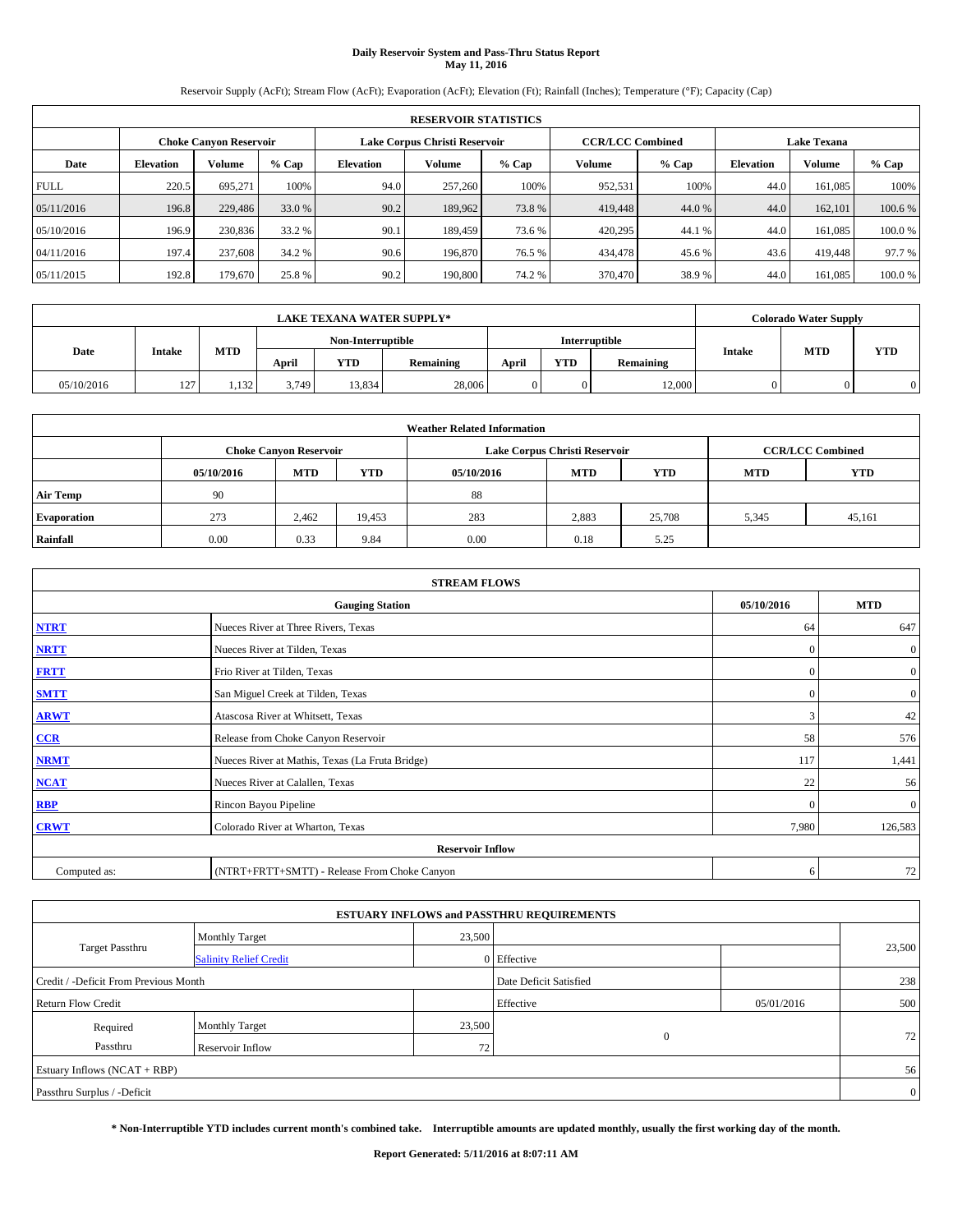# **Daily Reservoir System and Pass-Thru Status Report May 12, 2016**

Reservoir Supply (AcFt); Stream Flow (AcFt); Evaporation (AcFt); Elevation (Ft); Rainfall (Inches); Temperature (°F); Capacity (Cap)

|             | <b>RESERVOIR STATISTICS</b> |                        |         |                  |                               |         |                         |         |                  |                    |         |  |
|-------------|-----------------------------|------------------------|---------|------------------|-------------------------------|---------|-------------------------|---------|------------------|--------------------|---------|--|
|             |                             | Choke Canvon Reservoir |         |                  | Lake Corpus Christi Reservoir |         | <b>CCR/LCC Combined</b> |         |                  | <b>Lake Texana</b> |         |  |
| Date        | <b>Elevation</b>            | Volume                 | $%$ Cap | <b>Elevation</b> | Volume                        | $%$ Cap | <b>Volume</b>           | $%$ Cap | <b>Elevation</b> | <b>Volume</b>      | % Cap   |  |
| <b>FULL</b> | 220.5                       | 695.271                | 100%    | 94.0             | 257,260                       | 100%    | 952,531                 | 100%    | 44.0             | 161.085            | 100%    |  |
| 05/12/2016  | 196.8                       | 230,294                | 33.1 %  | 90.1             | 188,790                       | 73.4 %  | 419,084                 | 44.0%   | 44.0             | 162,101            | 100.6%  |  |
| 05/11/2016  | 196.8                       | 229,486                | 33.0 %  | 90.2             | 189.962                       | 73.8%   | 419,448                 | 44.0 %  | 44.              | 162,101            | 100.6 % |  |
| 04/12/2016  | 197.4                       | 237,202                | 34.1 %  | 90.6             | 197.548                       | 76.8%   | 434,750                 | 45.6 %  | 43.5             | 419.084            | 97.1 %  |  |
| 05/12/2015  | 192.9                       | 181,051                | 26.0 %  | 90.6             | 197,548                       | 76.8%   | 378,599                 | 39.7 %  | 44.0             | 161.085            | 100.0%  |  |

| <b>LAKE TEXANA WATER SUPPLY*</b> |  |       |               |                   |            |  | <b>Colorado Water Supply</b> |               |                  |       |            |           |        |            |            |
|----------------------------------|--|-------|---------------|-------------------|------------|--|------------------------------|---------------|------------------|-------|------------|-----------|--------|------------|------------|
|                                  |  |       |               | Non-Interruptible |            |  |                              | Interruptible |                  |       |            |           |        |            |            |
| Date                             |  |       | <b>Intake</b> |                   | <b>MTD</b> |  | April                        | YTD           | <b>Remaining</b> | April | <b>YTD</b> | Remaining | Intake | <b>MTD</b> | <b>YTD</b> |
| 05/11/2016                       |  | 1,132 | 3.749         | 13.834            | 28,006     |  | $\Omega$                     | 12,000        |                  |       |            |           |        |            |            |

| <b>Weather Related Information</b> |            |                               |            |            |                               |                         |            |            |  |  |
|------------------------------------|------------|-------------------------------|------------|------------|-------------------------------|-------------------------|------------|------------|--|--|
|                                    |            | <b>Choke Canyon Reservoir</b> |            |            | Lake Corpus Christi Reservoir | <b>CCR/LCC Combined</b> |            |            |  |  |
|                                    | 05/11/2016 | <b>MTD</b>                    | <b>YTD</b> | 05/11/2016 | <b>MTD</b>                    | <b>YTD</b>              | <b>MTD</b> | <b>YTD</b> |  |  |
| <b>Air Temp</b>                    | 90         |                               |            | 89         |                               |                         |            |            |  |  |
| <b>Evaporation</b>                 | 258        | 2.720                         | 19,711     | 331        | 3.214                         | 26,039                  | 5,934      | 45,750     |  |  |
| Rainfall                           | 0.00       | 0.33                          | 9.84       | 0.00       | 0.18                          | 5.25                    |            |            |  |  |

|              | <b>STREAM FLOWS</b>                             |                |                |  |  |  |  |  |  |
|--------------|-------------------------------------------------|----------------|----------------|--|--|--|--|--|--|
|              | <b>Gauging Station</b>                          | 05/11/2016     | <b>MTD</b>     |  |  |  |  |  |  |
| <b>NTRT</b>  | Nueces River at Three Rivers, Texas             | 62             | 709            |  |  |  |  |  |  |
| <b>NRTT</b>  | Nueces River at Tilden, Texas                   | $\Omega$       | $\overline{0}$ |  |  |  |  |  |  |
| <b>FRTT</b>  | Frio River at Tilden, Texas                     | $\Omega$       | $\mathbf{0}$   |  |  |  |  |  |  |
| <b>SMTT</b>  | San Miguel Creek at Tilden, Texas               | $\Omega$       | $\overline{0}$ |  |  |  |  |  |  |
| <b>ARWT</b>  | Atascosa River at Whitsett, Texas               |                | 46             |  |  |  |  |  |  |
| $CCR$        | Release from Choke Canyon Reservoir             | 58             | 633            |  |  |  |  |  |  |
| <b>NRMT</b>  | Nueces River at Mathis, Texas (La Fruta Bridge) | 137            | 1,578          |  |  |  |  |  |  |
| <b>NCAT</b>  | Nueces River at Calallen, Texas                 |                | 58             |  |  |  |  |  |  |
| RBP          | Rincon Bayou Pipeline                           | $\Omega$       | $\overline{0}$ |  |  |  |  |  |  |
| <b>CRWT</b>  | Colorado River at Wharton, Texas                | 7,166          | 133,749        |  |  |  |  |  |  |
|              |                                                 |                |                |  |  |  |  |  |  |
| Computed as: | (NTRT+FRTT+SMTT) - Release From Choke Canyon    | $\overline{4}$ | 76             |  |  |  |  |  |  |

| <b>ESTUARY INFLOWS and PASSTHRU REQUIREMENTS</b> |                               |        |                        |            |                |  |  |  |  |  |
|--------------------------------------------------|-------------------------------|--------|------------------------|------------|----------------|--|--|--|--|--|
|                                                  | <b>Monthly Target</b>         | 23,500 |                        |            |                |  |  |  |  |  |
| Target Passthru                                  | <b>Salinity Relief Credit</b> |        | 0 Effective            |            | 23,500         |  |  |  |  |  |
| Credit / -Deficit From Previous Month            |                               |        | Date Deficit Satisfied |            | 238            |  |  |  |  |  |
| <b>Return Flow Credit</b>                        |                               |        | Effective              | 05/01/2016 | 500            |  |  |  |  |  |
| Required                                         | Monthly Target                | 23,500 |                        |            |                |  |  |  |  |  |
| Passthru                                         | <b>Reservoir Inflow</b>       | 76     | $\Omega$               |            | 76             |  |  |  |  |  |
| Estuary Inflows (NCAT + RBP)                     |                               |        |                        |            |                |  |  |  |  |  |
| Passthru Surplus / -Deficit                      |                               |        |                        |            | $\overline{0}$ |  |  |  |  |  |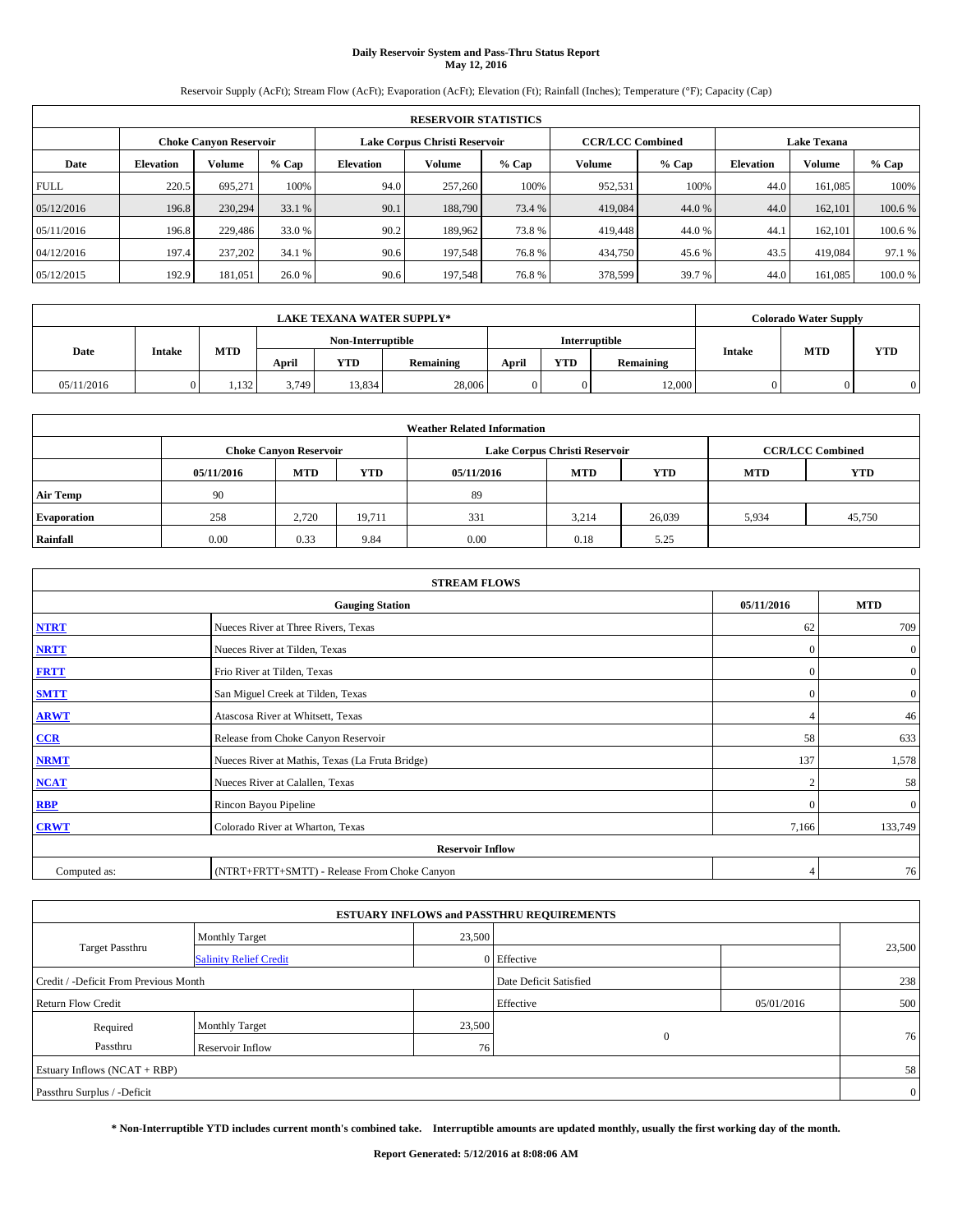# **Daily Reservoir System and Pass-Thru Status Report May 13, 2016**

Reservoir Supply (AcFt); Stream Flow (AcFt); Evaporation (AcFt); Elevation (Ft); Rainfall (Inches); Temperature (°F); Capacity (Cap)

|             | <b>RESERVOIR STATISTICS</b> |                        |         |                  |                                                          |         |               |         |                    |               |         |
|-------------|-----------------------------|------------------------|---------|------------------|----------------------------------------------------------|---------|---------------|---------|--------------------|---------------|---------|
|             |                             | Choke Canvon Reservoir |         |                  | <b>CCR/LCC Combined</b><br>Lake Corpus Christi Reservoir |         |               |         | <b>Lake Texana</b> |               |         |
| Date        | <b>Elevation</b>            | Volume                 | $%$ Cap | <b>Elevation</b> | Volume                                                   | $%$ Cap | <b>Volume</b> | $%$ Cap | <b>Elevation</b>   | <b>Volume</b> | % Cap   |
| <b>FULL</b> | 220.5                       | 695.271                | 100%    | 94.0             | 257,260                                                  | 100%    | 952,531       | 100%    | 44.0               | 161.085       | 100%    |
| 05/13/2016  | 196.8                       | 230,430                | 33.1 %  | 90.1             | 188,623                                                  | 73.3 %  | 419,053       | 44.0%   | 44.0               | 161,085       | 100.0%  |
| 05/12/2016  | 196.8                       | 230,294                | 33.1 %  | 90.1             | 188,790                                                  | 73.4 %  | 419,084       | 44.0 %  | 44.0               | 162,101       | 100.6 % |
| 04/13/2016  | 197.3                       | 236,931                | 34.1 %  | 90.7             | 198.227                                                  | 77.1 %  | 435,158       | 45.7 %  | 43.5               | 419,053       | 97.1 %  |
| 05/13/2015  | 193.0                       | 181,744                | 26.1 %  | 90.7             | 198,906                                                  | 77.3 %  | 380,650       | 40.0%   | 44.0               | 161.085       | 100.0%  |

|            | <b>LAKE TEXANA WATER SUPPLY*</b> |            |       |                   |                  |       |            |               |        |            | <b>Colorado Water Supply</b> |  |  |
|------------|----------------------------------|------------|-------|-------------------|------------------|-------|------------|---------------|--------|------------|------------------------------|--|--|
|            |                                  |            |       | Non-Interruptible |                  |       |            | Interruptible |        |            |                              |  |  |
| Date       | Intake                           | <b>MTD</b> | April | YTD               | <b>Remaining</b> | April | <b>YTD</b> | Remaining     | Intake | <b>MTD</b> | <b>YTD</b>                   |  |  |
| 05/12/2016 | 127<br>1/2                       | 1.259      | 3.749 | 13.962            | 27,878           |       | $\Omega$   | 12,000        |        |            |                              |  |  |

| <b>Weather Related Information</b> |                               |                                                                                  |        |      |                               |                         |       |            |  |  |
|------------------------------------|-------------------------------|----------------------------------------------------------------------------------|--------|------|-------------------------------|-------------------------|-------|------------|--|--|
|                                    | <b>Choke Canyon Reservoir</b> |                                                                                  |        |      | Lake Corpus Christi Reservoir | <b>CCR/LCC Combined</b> |       |            |  |  |
|                                    | 05/12/2016                    | <b>YTD</b><br><b>MTD</b><br><b>MTD</b><br><b>YTD</b><br>05/12/2016<br><b>MTD</b> |        |      |                               |                         |       | <b>YTD</b> |  |  |
| <b>Air Temp</b>                    | 87                            |                                                                                  |        | 87   |                               |                         |       |            |  |  |
| <b>Evaporation</b>                 | 164                           | 2,884                                                                            | 19,875 | 166  | 3,380                         | 26,205                  | 6,264 | 46,080     |  |  |
| Rainfall                           | 0.00                          | 0.33                                                                             | 9.84   | 0.00 | 0.18                          | 5.25                    |       |            |  |  |

| <b>STREAM FLOWS</b> |                                                 |              |                  |  |  |  |  |  |  |
|---------------------|-------------------------------------------------|--------------|------------------|--|--|--|--|--|--|
|                     | <b>Gauging Station</b>                          | 05/12/2016   | <b>MTD</b>       |  |  |  |  |  |  |
| <b>NTRT</b>         | Nueces River at Three Rivers, Texas             | 64           | 772              |  |  |  |  |  |  |
| <b>NRTT</b>         | Nueces River at Tilden, Texas                   | $\mathbf{0}$ | $\boldsymbol{0}$ |  |  |  |  |  |  |
| <b>FRTT</b>         | Frio River at Tilden, Texas                     | $\mathbf{0}$ | $\boldsymbol{0}$ |  |  |  |  |  |  |
| <b>SMTT</b>         | San Miguel Creek at Tilden, Texas               | $\mathbf{0}$ | $\overline{0}$   |  |  |  |  |  |  |
| <b>ARWT</b>         | Atascosa River at Whitsett, Texas               | 8            | 53               |  |  |  |  |  |  |
| CCR                 | Release from Choke Canyon Reservoir             | 58           | 691              |  |  |  |  |  |  |
| <b>NRMT</b>         | Nueces River at Mathis, Texas (La Fruta Bridge) | 129          | 1,707            |  |  |  |  |  |  |
| <b>NCAT</b>         | Nueces River at Calallen, Texas                 | $\mathbf{0}$ | 58               |  |  |  |  |  |  |
| RBP                 | Rincon Bayou Pipeline                           | $\Omega$     | $\mathbf{0}$     |  |  |  |  |  |  |
| <b>CRWT</b>         | Colorado River at Wharton, Texas                | 5,022        | 138,771          |  |  |  |  |  |  |
|                     | <b>Reservoir Inflow</b>                         |              |                  |  |  |  |  |  |  |
| Computed as:        | (NTRT+FRTT+SMTT) - Release From Choke Canyon    | 6            | 82               |  |  |  |  |  |  |

| <b>ESTUARY INFLOWS and PASSTHRU REQUIREMENTS</b> |                               |        |                        |            |        |  |  |  |  |  |
|--------------------------------------------------|-------------------------------|--------|------------------------|------------|--------|--|--|--|--|--|
|                                                  | <b>Monthly Target</b>         | 23,500 |                        |            |        |  |  |  |  |  |
| Target Passthru                                  | <b>Salinity Relief Credit</b> |        | 0 Effective            |            | 23,500 |  |  |  |  |  |
| Credit / -Deficit From Previous Month            |                               |        | Date Deficit Satisfied |            | 238    |  |  |  |  |  |
| <b>Return Flow Credit</b>                        |                               |        | Effective              | 05/01/2016 | 500    |  |  |  |  |  |
| Required                                         | Monthly Target                | 23,500 |                        |            |        |  |  |  |  |  |
| Passthru                                         | <b>Reservoir Inflow</b>       | 82     | $\Omega$               |            | 82     |  |  |  |  |  |
| Estuary Inflows (NCAT + RBP)                     |                               |        |                        |            |        |  |  |  |  |  |
| Passthru Surplus / -Deficit                      |                               |        |                        |            |        |  |  |  |  |  |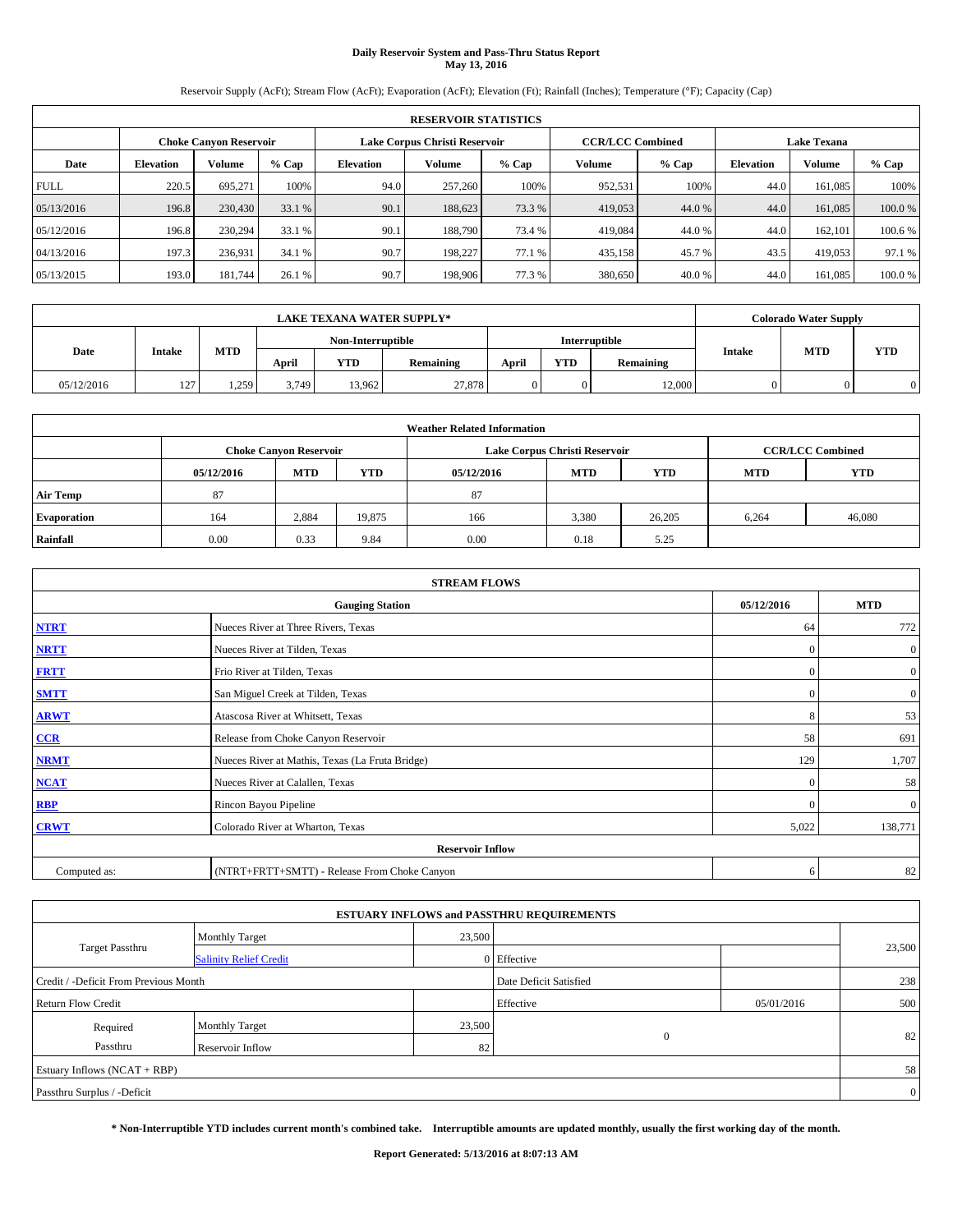# **Daily Reservoir System and Pass-Thru Status Report May 14, 2016**

Reservoir Supply (AcFt); Stream Flow (AcFt); Evaporation (AcFt); Elevation (Ft); Rainfall (Inches); Temperature (°F); Capacity (Cap)

|             | <b>RESERVOIR STATISTICS</b> |                        |         |                               |         |         |         |                         |                    |               |         |  |
|-------------|-----------------------------|------------------------|---------|-------------------------------|---------|---------|---------|-------------------------|--------------------|---------------|---------|--|
|             |                             | Choke Canvon Reservoir |         | Lake Corpus Christi Reservoir |         |         |         | <b>CCR/LCC Combined</b> | <b>Lake Texana</b> |               |         |  |
| Date        | <b>Elevation</b>            | Volume                 | $%$ Cap | <b>Elevation</b>              | Volume  | $%$ Cap | Volume  | $%$ Cap                 | <b>Elevation</b>   | <b>Volume</b> | % Cap   |  |
| <b>FULL</b> | 220.5                       | 695.271                | 100%    | 94.0                          | 257,260 | 100%    | 952,531 | 100%                    | 44.0               | 161.085       | 100%    |  |
| 05/14/2016  | 196.8                       | 229,220                | 33.0 %  | 90.0                          | 187,787 | 73.0 %  | 417,007 | 43.8%                   | 43.9               | 160,153       | 99.4 %  |  |
| 05/13/2016  | 196.8                       | 230,430                | 33.1 %  | 90.1                          | 188,623 | 73.3 %  | 419,053 | 44.0 %                  | 44.0               | 161.085       | 100.0%  |  |
| 04/14/2016  | 197.3                       | 236,931                | 34.1 %  | 90.6                          | 197.548 | 76.8%   | 434,479 | 45.6 %                  | 43.6               | 417,007       | 97.7 %  |  |
| 05/14/2015  | 193.0                       | 182,553                | 26.3%   | 91.5                          | 211,936 | 82.4 %  | 394,489 | 41.4 %                  | 44.                | 162,101       | 100.6 % |  |

|            | <b>LAKE TEXANA WATER SUPPLY*</b> |            |       |                   |                  |                                  |          |               |            | <b>Colorado Water Supply</b> |  |  |
|------------|----------------------------------|------------|-------|-------------------|------------------|----------------------------------|----------|---------------|------------|------------------------------|--|--|
|            |                                  |            |       | Non-Interruptible |                  |                                  |          | Interruptible |            |                              |  |  |
| Date       | <b>Intake</b>                    | <b>MTD</b> | April | YTD               | <b>Remaining</b> | <b>YTD</b><br>Remaining<br>April |          | Intake        | <b>MTD</b> | <b>YTD</b>                   |  |  |
| 05/13/2016 | 128                              | 1.387      | 3.749 | 14.089            | 27.751           |                                  | $\Omega$ | 12,000        |            |                              |  |  |

| <b>Weather Related Information</b> |                                                                                                |                               |        |      |                               |                         |       |            |  |  |
|------------------------------------|------------------------------------------------------------------------------------------------|-------------------------------|--------|------|-------------------------------|-------------------------|-------|------------|--|--|
|                                    |                                                                                                | <b>Choke Canyon Reservoir</b> |        |      | Lake Corpus Christi Reservoir | <b>CCR/LCC Combined</b> |       |            |  |  |
|                                    | <b>YTD</b><br><b>MTD</b><br><b>MTD</b><br><b>YTD</b><br>05/13/2016<br>05/13/2016<br><b>MTD</b> |                               |        |      |                               |                         |       | <b>YTD</b> |  |  |
| <b>Air Temp</b>                    | 92                                                                                             |                               |        | 92   |                               |                         |       |            |  |  |
| <b>Evaporation</b>                 | 249                                                                                            | 3,133                         | 20.124 | 340  | 3.720                         | 26,545                  | 6,853 | 46,669     |  |  |
| Rainfall                           | 0.00                                                                                           | 0.33                          | 9.84   | 0.00 | 0.18                          | 5.25                    |       |            |  |  |

| <b>STREAM FLOWS</b> |                                                 |              |                  |  |  |  |  |  |  |
|---------------------|-------------------------------------------------|--------------|------------------|--|--|--|--|--|--|
|                     | <b>Gauging Station</b>                          | 05/13/2016   | <b>MTD</b>       |  |  |  |  |  |  |
| <b>NTRT</b>         | Nueces River at Three Rivers, Texas             | 66           | 838              |  |  |  |  |  |  |
| <b>NRTT</b>         | Nueces River at Tilden, Texas                   | $\mathbf{0}$ | $\boldsymbol{0}$ |  |  |  |  |  |  |
| <b>FRTT</b>         | Frio River at Tilden, Texas                     | $\mathbf{0}$ | $\boldsymbol{0}$ |  |  |  |  |  |  |
| <b>SMTT</b>         | San Miguel Creek at Tilden, Texas               | $\mathbf{0}$ | $\overline{0}$   |  |  |  |  |  |  |
| <b>ARWT</b>         | Atascosa River at Whitsett, Texas               | 9            | 63               |  |  |  |  |  |  |
| CCR                 | Release from Choke Canyon Reservoir             | 58           | 748              |  |  |  |  |  |  |
| <b>NRMT</b>         | Nueces River at Mathis, Texas (La Fruta Bridge) | 129          | 1,836            |  |  |  |  |  |  |
| <b>NCAT</b>         | Nueces River at Calallen, Texas                 | $\mathbf{0}$ | 58               |  |  |  |  |  |  |
| RBP                 | Rincon Bayou Pipeline                           | $\Omega$     | $\mathbf{0}$     |  |  |  |  |  |  |
| <b>CRWT</b>         | Colorado River at Wharton, Texas                | 3,871        | 142,642          |  |  |  |  |  |  |
|                     | <b>Reservoir Inflow</b>                         |              |                  |  |  |  |  |  |  |
| Computed as:        | (NTRT+FRTT+SMTT) - Release From Choke Canyon    | 8            | 90               |  |  |  |  |  |  |

| <b>ESTUARY INFLOWS and PASSTHRU REQUIREMENTS</b> |                               |                 |                        |            |                 |  |  |  |  |  |
|--------------------------------------------------|-------------------------------|-----------------|------------------------|------------|-----------------|--|--|--|--|--|
|                                                  | <b>Monthly Target</b>         | 23,500          |                        |            |                 |  |  |  |  |  |
| Target Passthru                                  | <b>Salinity Relief Credit</b> |                 | 0 Effective            |            | 23,500          |  |  |  |  |  |
| Credit / -Deficit From Previous Month            |                               |                 | Date Deficit Satisfied |            | 238             |  |  |  |  |  |
| <b>Return Flow Credit</b>                        |                               |                 | Effective              | 05/01/2016 | 500             |  |  |  |  |  |
| Required                                         | Monthly Target                | 23,500          |                        |            |                 |  |  |  |  |  |
| Passthru                                         | <b>Reservoir Inflow</b>       | 90 <sub>1</sub> | $\Omega$               |            | 90 <sub>1</sub> |  |  |  |  |  |
| Estuary Inflows (NCAT + RBP)                     |                               |                 |                        |            |                 |  |  |  |  |  |
| Passthru Surplus / -Deficit                      |                               |                 |                        |            |                 |  |  |  |  |  |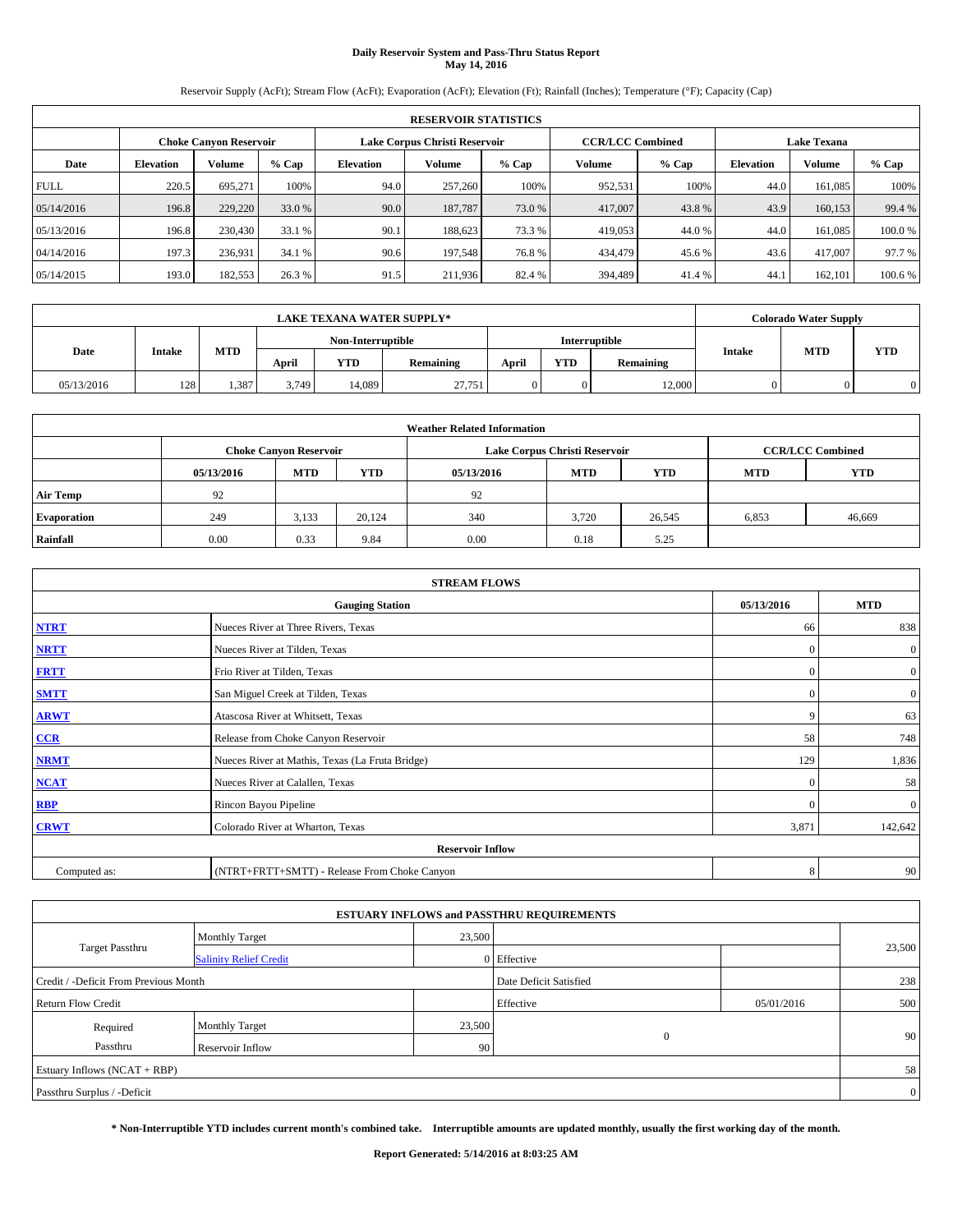# **Daily Reservoir System and Pass-Thru Status Report May 15, 2016**

Reservoir Supply (AcFt); Stream Flow (AcFt); Evaporation (AcFt); Elevation (Ft); Rainfall (Inches); Temperature (°F); Capacity (Cap)

|             | <b>RESERVOIR STATISTICS</b> |                               |         |                  |                               |         |                         |         |                  |                    |         |  |
|-------------|-----------------------------|-------------------------------|---------|------------------|-------------------------------|---------|-------------------------|---------|------------------|--------------------|---------|--|
|             |                             | <b>Choke Canyon Reservoir</b> |         |                  | Lake Corpus Christi Reservoir |         | <b>CCR/LCC Combined</b> |         |                  | <b>Lake Texana</b> |         |  |
| Date        | <b>Elevation</b>            | Volume                        | $%$ Cap | <b>Elevation</b> | Volume                        | $%$ Cap | Volume                  | $%$ Cap | <b>Elevation</b> | <b>Volume</b>      | % Cap   |  |
| <b>FULL</b> | 220.5                       | 695.271                       | 100%    | 94.0             | 257,260                       | 100%    | 952,531                 | 100%    | 44.0             | 161.085            | 100%    |  |
| 05/15/2016  | 196.8                       | 229,752                       | 33.0 %  | 90.0             | 188.121                       | 73.1 %  | 417,873                 | 43.9 %  | 43.9             | 160,156            | 99.4 %  |  |
| 05/14/2016  | 196.8                       | 229,220                       | 33.0 %  | 90.0             | 187.787                       | 73.0 %  | 417,007                 | 43.8%   | 43.9             | 160.153            | 99.4 %  |  |
| 04/15/2016  | 197.4                       | 237,744                       | 34.2 %  | 90.6             | 197.209                       | 76.7 %  | 434,953                 | 45.7 %  | 43.6             | 417,873            | 97.7 %  |  |
| 05/15/2015  | 193.3                       | 185,930                       | 26.7 %  | 91.7             | 215,402                       | 83.7%   | 401,332                 | 42.1 %  | 44.              | 162,101            | 100.6 % |  |

|            | <b>LAKE TEXANA WATER SUPPLY*</b> |            |       |                   |                  |                                  |          |               |            |            | <b>Colorado Water Supply</b> |  |  |
|------------|----------------------------------|------------|-------|-------------------|------------------|----------------------------------|----------|---------------|------------|------------|------------------------------|--|--|
|            |                                  |            |       | Non-Interruptible |                  |                                  |          | Interruptible |            |            |                              |  |  |
| Date       | <b>Intake</b>                    | <b>MTD</b> | April | YTD               | <b>Remaining</b> | <b>YTD</b><br>Remaining<br>April |          | Intake        | <b>MTD</b> | <b>YTD</b> |                              |  |  |
| 05/14/2016 | 128                              | 1.515      | 3.749 | 14.217            | 27,623           |                                  | $\Omega$ | 12,000        |            |            |                              |  |  |

| <b>Weather Related Information</b> |            |                               |            |            |                               |                         |            |            |  |
|------------------------------------|------------|-------------------------------|------------|------------|-------------------------------|-------------------------|------------|------------|--|
|                                    |            | <b>Choke Canyon Reservoir</b> |            |            | Lake Corpus Christi Reservoir | <b>CCR/LCC Combined</b> |            |            |  |
|                                    | 05/14/2016 | <b>MTD</b>                    | <b>YTD</b> | 05/14/2016 | <b>MTD</b>                    | <b>YTD</b>              | <b>MTD</b> | <b>YTD</b> |  |
| <b>Air Temp</b>                    | 86         |                               |            | 87         |                               |                         |            |            |  |
| <b>Evaporation</b>                 | 109        | 3.242                         | 20,233     | 156        | 3,876                         | 26,701                  | 7.118      | 46,934     |  |
| Rainfall                           | 0.06       | 0.39                          | 9.90       | 0.11       | 0.29                          | 5.36                    |            |            |  |

| <b>STREAM FLOWS</b> |                                                 |              |                  |  |  |  |  |  |
|---------------------|-------------------------------------------------|--------------|------------------|--|--|--|--|--|
|                     | 05/14/2016                                      | <b>MTD</b>   |                  |  |  |  |  |  |
| <b>NTRT</b>         | Nueces River at Three Rivers, Texas             | 71           | 909              |  |  |  |  |  |
| <b>NRTT</b>         | Nueces River at Tilden, Texas                   | $\mathbf{0}$ | $\mathbf{0}$     |  |  |  |  |  |
| <b>FRTT</b>         | Frio River at Tilden, Texas                     | $\mathbf{0}$ |                  |  |  |  |  |  |
| <b>SMTT</b>         | San Miguel Creek at Tilden, Texas               | $\mathbf{0}$ | $\boldsymbol{0}$ |  |  |  |  |  |
| <b>ARWT</b>         | Atascosa River at Whitsett, Texas               | 10           | 72               |  |  |  |  |  |
| CCR                 | Release from Choke Canyon Reservoir             | 58           | 806              |  |  |  |  |  |
| <b>NRMT</b>         | Nueces River at Mathis, Texas (La Fruta Bridge) | 139          | 1,975            |  |  |  |  |  |
| <b>NCAT</b>         | Nueces River at Calallen, Texas                 | $\mathbf{0}$ | 58               |  |  |  |  |  |
| RBP                 | Rincon Bayou Pipeline                           | $\Omega$     | $\mathbf{0}$     |  |  |  |  |  |
| <b>CRWT</b>         | Colorado River at Wharton, Texas                | 3,355        | 145,997          |  |  |  |  |  |
|                     | <b>Reservoir Inflow</b>                         |              |                  |  |  |  |  |  |
| Computed as:        | (NTRT+FRTT+SMTT) - Release From Choke Canyon    | 14           | 104              |  |  |  |  |  |

| <b>ESTUARY INFLOWS and PASSTHRU REQUIREMENTS</b> |                               |        |                        |            |        |  |  |  |  |  |
|--------------------------------------------------|-------------------------------|--------|------------------------|------------|--------|--|--|--|--|--|
|                                                  | <b>Monthly Target</b>         | 23,500 |                        |            |        |  |  |  |  |  |
| Target Passthru                                  | <b>Salinity Relief Credit</b> |        | 0 Effective            |            | 23,500 |  |  |  |  |  |
| Credit / -Deficit From Previous Month            |                               |        | Date Deficit Satisfied |            | 238    |  |  |  |  |  |
| <b>Return Flow Credit</b>                        |                               |        | Effective              | 05/01/2016 | 500    |  |  |  |  |  |
| Required                                         | Monthly Target                | 23,500 |                        |            |        |  |  |  |  |  |
| Passthru                                         | <b>Reservoir Inflow</b>       | 104    | $\Omega$               |            | 104    |  |  |  |  |  |
| Estuary Inflows (NCAT + RBP)                     |                               |        |                        |            |        |  |  |  |  |  |
| Passthru Surplus / -Deficit                      |                               |        |                        |            |        |  |  |  |  |  |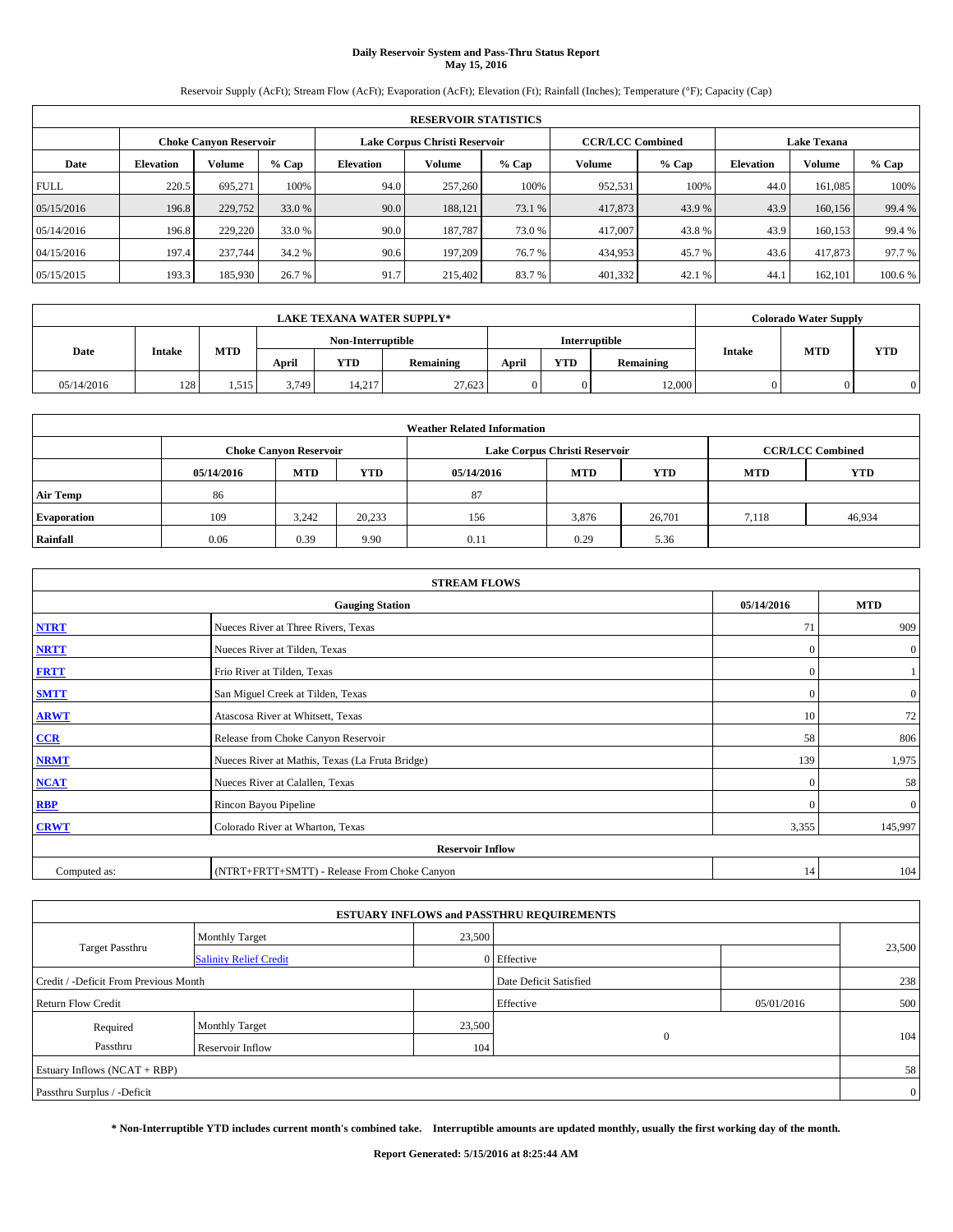# **Daily Reservoir System and Pass-Thru Status Report May 16, 2016**

Reservoir Supply (AcFt); Stream Flow (AcFt); Evaporation (AcFt); Elevation (Ft); Rainfall (Inches); Temperature (°F); Capacity (Cap)

|             | <b>RESERVOIR STATISTICS</b> |                        |         |                  |                               |         |                         |         |                  |                    |         |  |
|-------------|-----------------------------|------------------------|---------|------------------|-------------------------------|---------|-------------------------|---------|------------------|--------------------|---------|--|
|             |                             | Choke Canvon Reservoir |         |                  | Lake Corpus Christi Reservoir |         | <b>CCR/LCC Combined</b> |         |                  | <b>Lake Texana</b> |         |  |
| Date        | <b>Elevation</b>            | Volume                 | $%$ Cap | <b>Elevation</b> | Volume                        | $%$ Cap | Volume                  | $%$ Cap | <b>Elevation</b> | <b>Volume</b>      | % Cap   |  |
| <b>FULL</b> | 220.5                       | 695.271                | 100%    | 94.0             | 257,260                       | 100%    | 952,531                 | 100%    | 44.0             | 161.085            | 100%    |  |
| 05/16/2016  | 196.8                       | 230,294                | 33.1 %  | 90.1             | 189,459                       | 73.6 %  | 419,753                 | 44.1 %  | 43.9             | 160,156            | 99.4 %  |  |
| 05/15/2016  | 196.8                       | 229,752                | 33.0 %  | 90.0             | 188.121                       | 73.1 %  | 417,873                 | 43.9 %  | 43.9             | 160,156            | 99.4 %  |  |
| 04/16/2016  | 197.3                       | 236,111                | 34.0 %  | 90.5             | 196.193                       | 76.3 %  | 432.304                 | 45.4 %  | 43.7             | 419,753            | 98.3%   |  |
| 05/16/2015  | 194.1                       | 195,461                | 28.1 %  | 92.7             | 216,444                       | 84.1 %  | 411,905                 | 43.2%   | 44.              | 162,101            | 100.6 % |  |

| <b>LAKE TEXANA WATER SUPPLY*</b> |               |            |       |                   |                  |       |            |               | <b>Colorado Water Supply</b> |            |            |
|----------------------------------|---------------|------------|-------|-------------------|------------------|-------|------------|---------------|------------------------------|------------|------------|
|                                  |               |            |       | Non-Interruptible |                  |       |            | Interruptible |                              |            |            |
| Date                             | <b>Intake</b> | <b>MTD</b> | April | YTD               | <b>Remaining</b> | April | <b>YTD</b> | Remaining     | Intake                       | <b>MTD</b> | <b>YTD</b> |
| 05/15/2016                       | 128           | .643       | 3.749 | 14.345            | 27,495           |       | $\Omega$   | 12,000        |                              |            |            |

| <b>Weather Related Information</b> |            |                               |            |            |                               |                         |            |            |  |
|------------------------------------|------------|-------------------------------|------------|------------|-------------------------------|-------------------------|------------|------------|--|
|                                    |            | <b>Choke Canvon Reservoir</b> |            |            | Lake Corpus Christi Reservoir | <b>CCR/LCC Combined</b> |            |            |  |
|                                    | 05/15/2016 | <b>MTD</b>                    | <b>YTD</b> | 05/15/2016 | <b>MTD</b>                    | <b>YTD</b>              | <b>MTD</b> | <b>YTD</b> |  |
| <b>Air Temp</b>                    | 76         |                               |            | 78         |                               |                         |            |            |  |
| <b>Evaporation</b>                 | 156        | 3,398                         | 20,389     |            | 3,876                         | 26,701                  | 7.274      | 47,090     |  |
| Rainfall                           | 0.28       | 0.67                          | 10.18      | 1.27       | 1.56                          | 6.63                    |            |            |  |

| <b>STREAM FLOWS</b> |                                                 |              |                  |  |  |  |  |  |  |
|---------------------|-------------------------------------------------|--------------|------------------|--|--|--|--|--|--|
|                     | <b>Gauging Station</b>                          | 05/15/2016   | <b>MTD</b>       |  |  |  |  |  |  |
| <b>NTRT</b>         | Nueces River at Three Rivers, Texas             | 71           | 981              |  |  |  |  |  |  |
| <b>NRTT</b>         | Nueces River at Tilden, Texas                   | $\mathbf{0}$ | $\mathbf{0}$     |  |  |  |  |  |  |
| <b>FRTT</b>         | Frio River at Tilden, Texas                     | $\mathbf{0}$ |                  |  |  |  |  |  |  |
| <b>SMTT</b>         | San Miguel Creek at Tilden, Texas               | $\mathbf{0}$ | $\boldsymbol{0}$ |  |  |  |  |  |  |
| <b>ARWT</b>         | Atascosa River at Whitsett, Texas               | 20           | 92               |  |  |  |  |  |  |
| CCR                 | Release from Choke Canyon Reservoir             | 58           | 863              |  |  |  |  |  |  |
| <b>NRMT</b>         | Nueces River at Mathis, Texas (La Fruta Bridge) | 149          | 2,124            |  |  |  |  |  |  |
| <b>NCAT</b>         | Nueces River at Calallen, Texas                 | $\mathbf{0}$ | 58               |  |  |  |  |  |  |
| RBP                 | Rincon Bayou Pipeline                           | $\Omega$     | $\mathbf{0}$     |  |  |  |  |  |  |
| <b>CRWT</b>         | Colorado River at Wharton, Texas                | 3,216        | 149,212          |  |  |  |  |  |  |
|                     | <b>Reservoir Inflow</b>                         |              |                  |  |  |  |  |  |  |
| Computed as:        | (NTRT+FRTT+SMTT) - Release From Choke Canyon    | 14           | 118              |  |  |  |  |  |  |

|                                       |                               |        | <b>ESTUARY INFLOWS and PASSTHRU REQUIREMENTS</b> |            |        |  |  |  |  |
|---------------------------------------|-------------------------------|--------|--------------------------------------------------|------------|--------|--|--|--|--|
|                                       | <b>Monthly Target</b>         | 23,500 |                                                  |            |        |  |  |  |  |
| Target Passthru                       | <b>Salinity Relief Credit</b> |        | 0 Effective                                      |            | 23,500 |  |  |  |  |
| Credit / -Deficit From Previous Month |                               |        | Date Deficit Satisfied                           |            | 238    |  |  |  |  |
| <b>Return Flow Credit</b>             |                               |        | Effective                                        | 05/01/2016 | 500    |  |  |  |  |
| Required                              | Monthly Target                | 23,500 |                                                  |            |        |  |  |  |  |
| Passthru                              | <b>Reservoir Inflow</b>       | 118    | $\Omega$                                         |            | 118    |  |  |  |  |
| Estuary Inflows (NCAT + RBP)          |                               |        |                                                  |            |        |  |  |  |  |
| Passthru Surplus / -Deficit           |                               |        |                                                  |            |        |  |  |  |  |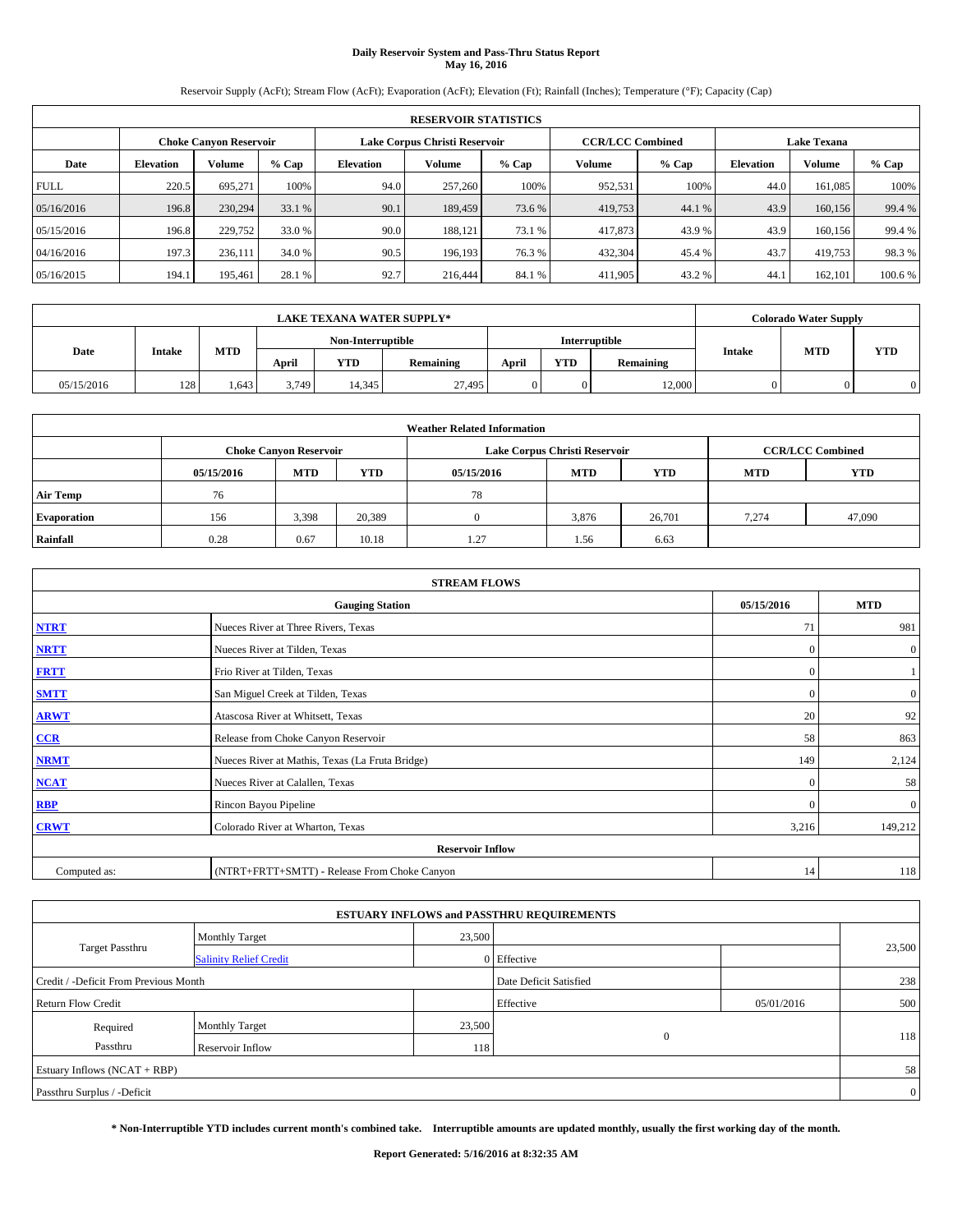# **Daily Reservoir System and Pass-Thru Status Report May 17, 2016**

Reservoir Supply (AcFt); Stream Flow (AcFt); Evaporation (AcFt); Elevation (Ft); Rainfall (Inches); Temperature (°F); Capacity (Cap)

|             | <b>RESERVOIR STATISTICS</b> |                        |         |                  |                               |         |                         |         |                  |                    |         |  |
|-------------|-----------------------------|------------------------|---------|------------------|-------------------------------|---------|-------------------------|---------|------------------|--------------------|---------|--|
|             |                             | Choke Canvon Reservoir |         |                  | Lake Corpus Christi Reservoir |         | <b>CCR/LCC Combined</b> |         |                  | <b>Lake Texana</b> |         |  |
| Date        | <b>Elevation</b>            | Volume                 | $%$ Cap | <b>Elevation</b> | Volume                        | $%$ Cap | Volume                  | $%$ Cap | <b>Elevation</b> | <b>Volume</b>      | % Cap   |  |
| <b>FULL</b> | 220.5                       | 695.271                | 100%    | 94.0             | 257,260                       | 100%    | 952,531                 | 100%    | 44.0             | 161.085            | 100%    |  |
| 05/17/2016  | 196.7                       | 228,953                | 32.9 %  | 90.1             | 188,957                       | 73.4 %  | 417,910                 | 43.9%   | 44.1             | 162,101            | 100.6 % |  |
| 05/16/2016  | 196.8                       | 230,294                | 33.1 %  | 90.1             | 189,459                       | 73.6 %  | 419,753                 | 44.1 %  | 43.9             | 160,156            | 99.4 %  |  |
| 04/17/2016  | 197.3                       | 235,973                | 33.9 %  | 90.5             | 196,063                       | 76.2 %  | 432,036                 | 45.4 %  | 43.7             | 417,910            | 98.3%   |  |
| 05/17/2015  | 194.6                       | 201,945                | 29.0 %  | 93.6             | 249,264                       | 96.9%   | 451,209                 | 47.4 %  | 44.              | 162,101            | 100.6 % |  |

| <b>LAKE TEXANA WATER SUPPLY*</b> |               |            |                                    |        |                  |       |            |           |        | <b>Colorado Water Supply</b> |            |
|----------------------------------|---------------|------------|------------------------------------|--------|------------------|-------|------------|-----------|--------|------------------------------|------------|
|                                  |               |            | Non-Interruptible<br>Interruptible |        |                  |       |            |           |        |                              |            |
| Date                             | <b>Intake</b> | <b>MTD</b> | April                              | YTD    | <b>Remaining</b> | April | <b>YTD</b> | Remaining | Intake | <b>MTD</b>                   | <b>YTD</b> |
| 05/16/2016                       | 125           | 1,769      | 3.749                              | 14.471 | 27.369           |       | $\Omega$   | 12,000    |        |                              | 0          |

| <b>Weather Related Information</b> |            |                               |            |            |                               |                         |            |            |  |
|------------------------------------|------------|-------------------------------|------------|------------|-------------------------------|-------------------------|------------|------------|--|
|                                    |            | <b>Choke Canvon Reservoir</b> |            |            | Lake Corpus Christi Reservoir | <b>CCR/LCC Combined</b> |            |            |  |
|                                    | 05/16/2016 | <b>MTD</b>                    | <b>YTD</b> | 05/16/2016 | <b>MTD</b>                    | <b>YTD</b>              | <b>MTD</b> | <b>YTD</b> |  |
| <b>Air Temp</b>                    | 84         |                               |            | 83         |                               |                         |            |            |  |
| <b>Evaporation</b>                 | 195        | 3,593                         | 20,584     | 195        | 4,071                         | 26,896                  | 7,664      | 47,480     |  |
| Rainfall                           | 0.00       | 0.67                          | 10.18      | 0.00       | 1.56                          | 6.63                    |            |            |  |

| <b>STREAM FLOWS</b> |                                                 |              |                |  |  |  |  |  |  |
|---------------------|-------------------------------------------------|--------------|----------------|--|--|--|--|--|--|
|                     | 05/16/2016                                      | <b>MTD</b>   |                |  |  |  |  |  |  |
| <b>NTRT</b>         | Nueces River at Three Rivers, Texas             | 95           | 1,076          |  |  |  |  |  |  |
| <b>NRTT</b>         | Nueces River at Tilden, Texas                   | $\Omega$     | $\mathbf{0}$   |  |  |  |  |  |  |
| <b>FRTT</b>         | Frio River at Tilden, Texas                     |              | 3              |  |  |  |  |  |  |
| <b>SMTT</b>         | San Miguel Creek at Tilden, Texas               | $\mathbf{0}$ | $\overline{0}$ |  |  |  |  |  |  |
| <b>ARWT</b>         | Atascosa River at Whitsett, Texas               | 101          | 193            |  |  |  |  |  |  |
| CCR                 | Release from Choke Canyon Reservoir             | 58           | 921            |  |  |  |  |  |  |
| <b>NRMT</b>         | Nueces River at Mathis, Texas (La Fruta Bridge) | 95           | 2,219          |  |  |  |  |  |  |
| <b>NCAT</b>         | Nueces River at Calallen, Texas                 | 22           | 80             |  |  |  |  |  |  |
| RBP                 | Rincon Bayou Pipeline                           | $\mathbf{0}$ | $\mathbf{0}$   |  |  |  |  |  |  |
| <b>CRWT</b>         | Colorado River at Wharton, Texas                | 7,583        | 156,795        |  |  |  |  |  |  |
|                     | <b>Reservoir Inflow</b>                         |              |                |  |  |  |  |  |  |
| Computed as:        | (NTRT+FRTT+SMTT) - Release From Choke Canyon    | 39           | 157            |  |  |  |  |  |  |

| <b>ESTUARY INFLOWS and PASSTHRU REQUIREMENTS</b> |                               |           |                        |     |        |  |  |  |  |  |
|--------------------------------------------------|-------------------------------|-----------|------------------------|-----|--------|--|--|--|--|--|
|                                                  | <b>Monthly Target</b>         | 23,500    |                        |     |        |  |  |  |  |  |
| <b>Target Passthru</b>                           | <b>Salinity Relief Credit</b> |           | 0 Effective            |     | 23,500 |  |  |  |  |  |
| Credit / -Deficit From Previous Month            |                               |           | Date Deficit Satisfied |     | 238    |  |  |  |  |  |
| <b>Return Flow Credit</b>                        |                               | Effective | 05/01/2016             | 500 |        |  |  |  |  |  |
| Required                                         | <b>Monthly Target</b>         | 23,500    |                        |     |        |  |  |  |  |  |
| Passthru                                         | Reservoir Inflow              | 157       | $\Omega$               |     | 157    |  |  |  |  |  |
| Estuary Inflows (NCAT + RBP)                     |                               |           |                        |     |        |  |  |  |  |  |
| Passthru Surplus / -Deficit                      |                               |           |                        |     |        |  |  |  |  |  |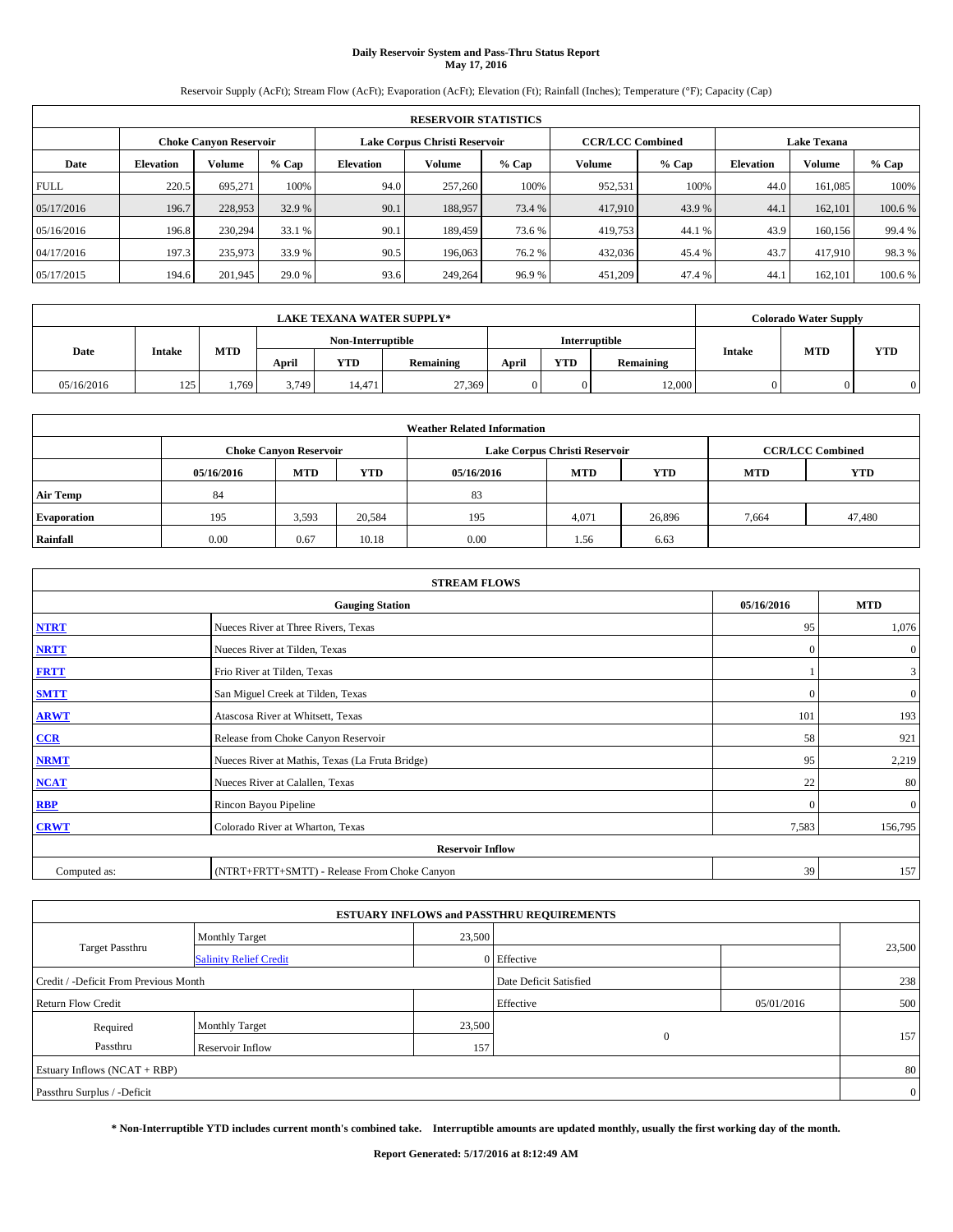# **Daily Reservoir System and Pass-Thru Status Report May 18, 2016**

Reservoir Supply (AcFt); Stream Flow (AcFt); Evaporation (AcFt); Elevation (Ft); Rainfall (Inches); Temperature (°F); Capacity (Cap)

|                                                         | <b>RESERVOIR STATISTICS</b> |         |         |                  |         |         |                         |         |                  |                    |         |  |
|---------------------------------------------------------|-----------------------------|---------|---------|------------------|---------|---------|-------------------------|---------|------------------|--------------------|---------|--|
| Lake Corpus Christi Reservoir<br>Choke Canvon Reservoir |                             |         |         |                  |         |         | <b>CCR/LCC Combined</b> |         |                  | <b>Lake Texana</b> |         |  |
| Date                                                    | <b>Elevation</b>            | Volume  | $%$ Cap | <b>Elevation</b> | Volume  | $%$ Cap | Volume                  | $%$ Cap | <b>Elevation</b> | <b>Volume</b>      | % Cap   |  |
| <b>FULL</b>                                             | 220.5                       | 695.271 | 100%    | 94.0             | 257,260 | 100%    | 952,531                 | 100%    | 44.0             | 161.085            | 100%    |  |
| 05/18/2016                                              | 196.7                       | 228,953 | 32.9 %  | 90.1             | 188,790 | 73.4 %  | 417,743                 | 43.9%   | 44.1             | 162,101            | 100.6 % |  |
| 05/17/2016                                              | 196.7                       | 228,953 | 32.9 %  | 90.1             | 188,957 | 73.4 %  | 417,910                 | 43.9 %  | 44.              | 162,101            | 100.6 % |  |
| 04/18/2016                                              | 197.4                       | 237,473 | 34.2 %  | 90.5             | 196,023 | 76.2 %  | 433,496                 | 45.5 %  | 43.7             | 417,743            | 98.3%   |  |
| 05/18/2015                                              | 195.0                       | 206,301 | 29.7 %  | 94.0             | 256,348 | 99.6 %  | 462,649                 | 48.6%   | 44.              | 162,101            | 100.6 % |  |

|            |               |            |                   |        | <b>LAKE TEXANA WATER SUPPLY*</b> |                                                          |          |        |            | <b>Colorado Water Supply</b> |   |
|------------|---------------|------------|-------------------|--------|----------------------------------|----------------------------------------------------------|----------|--------|------------|------------------------------|---|
|            |               |            | Non-Interruptible |        |                                  | Interruptible                                            |          |        |            |                              |   |
| Date       | <b>Intake</b> | <b>MTD</b> | April             | YTD    | <b>Remaining</b>                 | <b>MTD</b><br>Intake<br><b>YTD</b><br>Remaining<br>April |          |        | <b>YTD</b> |                              |   |
| 05/17/2016 | 128           | 1.896      | 3.749             | 14,598 | 27.242                           |                                                          | $\Omega$ | 12,000 |            |                              | 0 |

| <b>Weather Related Information</b> |            |                                                                                  |        |      |                               |        |                         |        |  |  |
|------------------------------------|------------|----------------------------------------------------------------------------------|--------|------|-------------------------------|--------|-------------------------|--------|--|--|
|                                    |            | <b>Choke Canvon Reservoir</b>                                                    |        |      | Lake Corpus Christi Reservoir |        | <b>CCR/LCC Combined</b> |        |  |  |
|                                    | 05/17/2016 | <b>YTD</b><br><b>MTD</b><br><b>MTD</b><br><b>YTD</b><br>05/17/2016<br><b>MTD</b> |        |      |                               |        |                         |        |  |  |
| <b>Air Temp</b>                    | 90         |                                                                                  |        | 88   |                               |        |                         |        |  |  |
| <b>Evaporation</b>                 | 241        | 3,834                                                                            | 20,825 | 253  | 4,324                         | 27,149 | 8,158                   | 47,974 |  |  |
| Rainfall                           | 0.00       | 0.67                                                                             | 10.18  | 0.00 | 1.56                          | 6.63   |                         |        |  |  |

|              | <b>STREAM FLOWS</b>                             |              |              |  |  |  |  |  |  |  |
|--------------|-------------------------------------------------|--------------|--------------|--|--|--|--|--|--|--|
|              | <b>Gauging Station</b>                          | 05/17/2016   | <b>MTD</b>   |  |  |  |  |  |  |  |
| <b>NTRT</b>  | Nueces River at Three Rivers, Texas             | 193          | 1,268        |  |  |  |  |  |  |  |
| <b>NRTT</b>  | Nueces River at Tilden, Texas                   | $\mathbf{0}$ | $\mathbf{0}$ |  |  |  |  |  |  |  |
| <b>FRTT</b>  | Frio River at Tilden, Texas                     | $\mathbf{0}$ | 3            |  |  |  |  |  |  |  |
| <b>SMTT</b>  | San Miguel Creek at Tilden, Texas               | $\mathbf{0}$ | $\mathbf{0}$ |  |  |  |  |  |  |  |
| <b>ARWT</b>  | Atascosa River at Whitsett, Texas               | 115          | 308          |  |  |  |  |  |  |  |
| $CCR$        | Release from Choke Canyon Reservoir             | 58           | 979          |  |  |  |  |  |  |  |
| <b>NRMT</b>  | Nueces River at Mathis, Texas (La Fruta Bridge) | 58           | 2,277        |  |  |  |  |  |  |  |
| <b>NCAT</b>  | Nueces River at Calallen, Texas                 | 64           | 144          |  |  |  |  |  |  |  |
| <b>RBP</b>   | Rincon Bayou Pipeline                           | $\Omega$     | $\mathbf{0}$ |  |  |  |  |  |  |  |
| <b>CRWT</b>  | Colorado River at Wharton, Texas                | 13,796       | 170,591      |  |  |  |  |  |  |  |
|              | <b>Reservoir Inflow</b>                         |              |              |  |  |  |  |  |  |  |
| Computed as: | (NTRT+FRTT+SMTT) - Release From Choke Canyon    | 135          | 293          |  |  |  |  |  |  |  |

| <b>ESTUARY INFLOWS and PASSTHRU REQUIREMENTS</b> |                               |        |                        |            |        |  |  |  |  |  |
|--------------------------------------------------|-------------------------------|--------|------------------------|------------|--------|--|--|--|--|--|
|                                                  | <b>Monthly Target</b>         | 23,500 |                        |            |        |  |  |  |  |  |
| Target Passthru                                  | <b>Salinity Relief Credit</b> |        | 0 Effective            |            | 23,500 |  |  |  |  |  |
| Credit / -Deficit From Previous Month            |                               |        | Date Deficit Satisfied |            | 238    |  |  |  |  |  |
| <b>Return Flow Credit</b>                        |                               |        | Effective              | 05/01/2016 | 500    |  |  |  |  |  |
| Required                                         | Monthly Target                | 23,500 |                        |            |        |  |  |  |  |  |
| Passthru                                         | <b>Reservoir Inflow</b>       | 293    | $\Omega$               |            | 293    |  |  |  |  |  |
| Estuary Inflows (NCAT + RBP)                     |                               |        |                        |            |        |  |  |  |  |  |
| Passthru Surplus / -Deficit                      |                               |        |                        |            |        |  |  |  |  |  |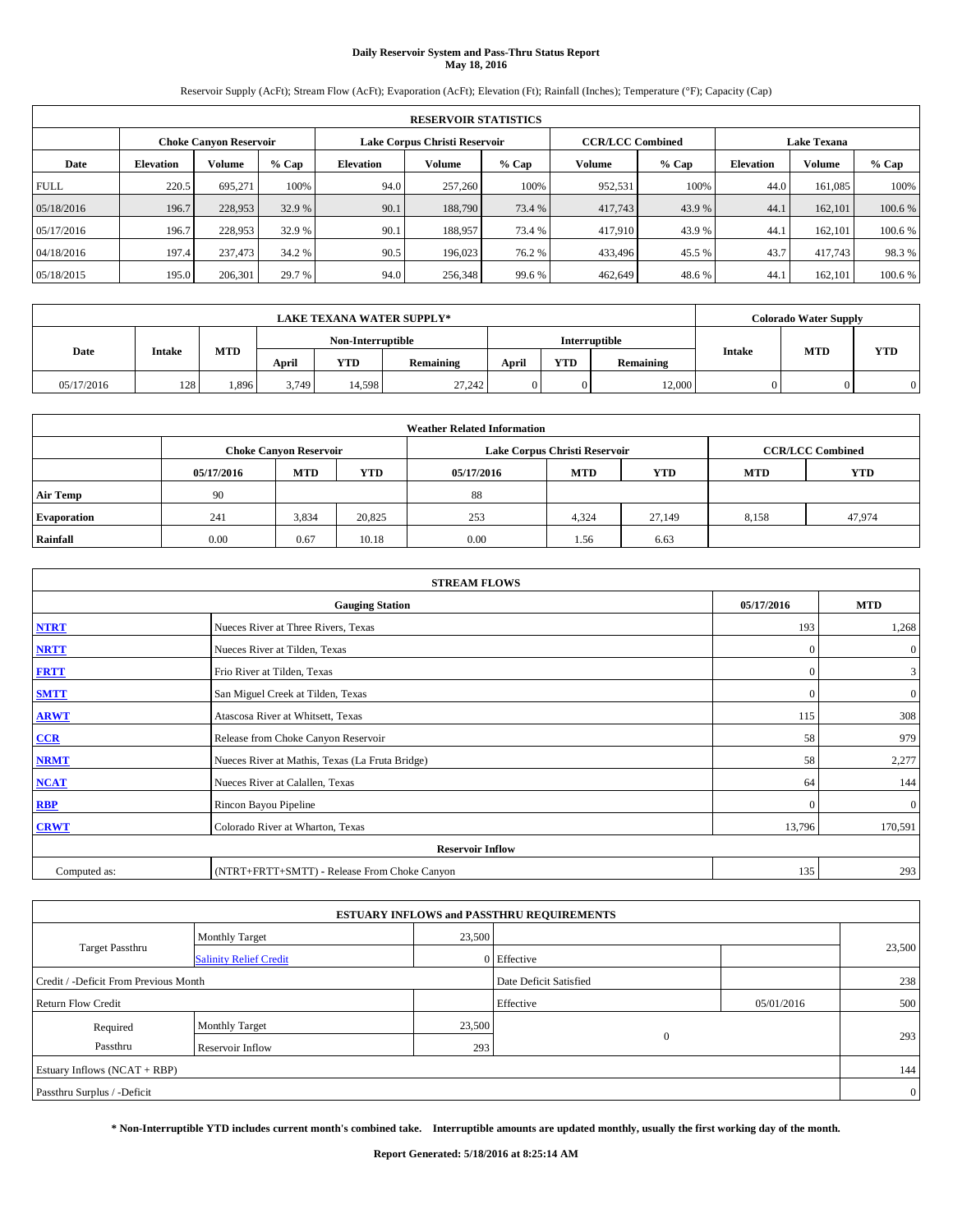# **Daily Reservoir System and Pass-Thru Status Report May 19, 2016**

Reservoir Supply (AcFt); Stream Flow (AcFt); Evaporation (AcFt); Elevation (Ft); Rainfall (Inches); Temperature (°F); Capacity (Cap)

|                                                                | <b>RESERVOIR STATISTICS</b> |         |         |                  |         |         |                         |         |                  |                    |        |  |
|----------------------------------------------------------------|-----------------------------|---------|---------|------------------|---------|---------|-------------------------|---------|------------------|--------------------|--------|--|
| Lake Corpus Christi Reservoir<br><b>Choke Canvon Reservoir</b> |                             |         |         |                  |         |         | <b>CCR/LCC Combined</b> |         |                  | <b>Lake Texana</b> |        |  |
| Date                                                           | <b>Elevation</b>            | Volume  | $%$ Cap | <b>Elevation</b> | Volume  | $%$ Cap | Volume                  | $%$ Cap | <b>Elevation</b> | Volume             | % Cap  |  |
| <b>FULL</b>                                                    | 220.5                       | 695.271 | 100%    | 94.0             | 257,260 | 100%    | 952,531                 | 100%    | 44.0             | 161,085            | 100%   |  |
| 05/19/2016                                                     | 196.7                       | 228,554 | 32.9 %  | 90.1             | 188,957 | 73.4 %  | 417,511                 | 43.8%   | 44.2             | 163,121            | 101.3% |  |
| 05/18/2016                                                     | 196.7                       | 228,953 | 32.9 %  | 90.1             | 188,790 | 73.4 %  | 417,743                 | 43.9 %  | 44.1             | 162,101            | 100.6% |  |
| 04/19/2016                                                     | 197.3                       | 236,111 | 34.0 %  | 90.6             | 197,040 | 76.6 %  | 433,151                 | 45.5 %  | 43.8             | 417.511            | 98.8%  |  |
| 05/19/2015                                                     | 195.3                       | 210,207 | 30.2 %  | 94.0             | 257,260 | 100.0%  | 467,467                 | 49.1 %  | 44.1             | 162,101            | 100.6% |  |

|            |               |            |                   |        | <b>LAKE TEXANA WATER SUPPLY*</b> |               |            |           |        | <b>Colorado Water Supply</b> |            |
|------------|---------------|------------|-------------------|--------|----------------------------------|---------------|------------|-----------|--------|------------------------------|------------|
|            |               |            | Non-Interruptible |        |                                  | Interruptible |            |           |        |                              |            |
| Date       | <b>Intake</b> | <b>MTD</b> | April             | YTD    | <b>Remaining</b>                 | April         | <b>YTD</b> | Remaining | Intake | <b>MTD</b>                   | <b>YTD</b> |
| 05/18/2016 | 126           | 2.022      | 3.749             | 14.724 | 27.116                           |               | $\Omega$   | 12,000    |        |                              |            |

| <b>Weather Related Information</b> |            |                                                                                  |        |      |                               |        |                         |        |  |  |
|------------------------------------|------------|----------------------------------------------------------------------------------|--------|------|-------------------------------|--------|-------------------------|--------|--|--|
|                                    |            | <b>Choke Canvon Reservoir</b>                                                    |        |      | Lake Corpus Christi Reservoir |        | <b>CCR/LCC Combined</b> |        |  |  |
|                                    | 05/18/2016 | <b>YTD</b><br><b>MTD</b><br><b>MTD</b><br><b>YTD</b><br><b>MTD</b><br>05/18/2016 |        |      |                               |        |                         |        |  |  |
| <b>Air Temp</b>                    | 73         |                                                                                  |        | 77   |                               |        |                         |        |  |  |
| <b>Evaporation</b>                 | 23         | 3,857                                                                            | 20,848 | 117  | 4,441                         | 27,266 | 8,298                   | 48,114 |  |  |
| Rainfall                           | 0.00       | 0.67                                                                             | 10.18  | 0.05 | 1.61                          | 6.68   |                         |        |  |  |

|              | <b>STREAM FLOWS</b>                             |              |              |  |  |  |  |  |  |  |
|--------------|-------------------------------------------------|--------------|--------------|--|--|--|--|--|--|--|
|              | <b>Gauging Station</b>                          | 05/18/2016   | <b>MTD</b>   |  |  |  |  |  |  |  |
| <b>NTRT</b>  | Nueces River at Three Rivers, Texas             | 183          | 1,451        |  |  |  |  |  |  |  |
| <b>NRTT</b>  | Nueces River at Tilden, Texas                   | $\mathbf{0}$ | $\mathbf{0}$ |  |  |  |  |  |  |  |
| <b>FRTT</b>  | Frio River at Tilden, Texas                     | $\mathbf{0}$ | 3            |  |  |  |  |  |  |  |
| <b>SMTT</b>  | San Miguel Creek at Tilden, Texas               | 3            | 3            |  |  |  |  |  |  |  |
| <b>ARWT</b>  | Atascosa River at Whitsett, Texas               | 121          | 430          |  |  |  |  |  |  |  |
| CCR          | Release from Choke Canyon Reservoir             | 58           | 1,036        |  |  |  |  |  |  |  |
| <b>NRMT</b>  | Nueces River at Mathis, Texas (La Fruta Bridge) | 87           | 2,364        |  |  |  |  |  |  |  |
| <b>NCAT</b>  | Nueces River at Calallen, Texas                 | $\mathbf{0}$ | 144          |  |  |  |  |  |  |  |
| RBP          | Rincon Bayou Pipeline                           | $\Omega$     | $\mathbf{0}$ |  |  |  |  |  |  |  |
| <b>CRWT</b>  | Colorado River at Wharton, Texas                | 14,352       | 184,942      |  |  |  |  |  |  |  |
|              |                                                 |              |              |  |  |  |  |  |  |  |
| Computed as: | (NTRT+FRTT+SMTT) - Release From Choke Canyon    | 128          | 421          |  |  |  |  |  |  |  |

| <b>ESTUARY INFLOWS and PASSTHRU REQUIREMENTS</b> |                               |        |                        |            |        |  |  |  |  |  |
|--------------------------------------------------|-------------------------------|--------|------------------------|------------|--------|--|--|--|--|--|
|                                                  | <b>Monthly Target</b>         | 23,500 |                        |            |        |  |  |  |  |  |
| Target Passthru                                  | <b>Salinity Relief Credit</b> |        | 0 Effective            |            | 23,500 |  |  |  |  |  |
| Credit / -Deficit From Previous Month            |                               |        | Date Deficit Satisfied |            | 238    |  |  |  |  |  |
| <b>Return Flow Credit</b>                        |                               |        | Effective              | 05/01/2016 | 500    |  |  |  |  |  |
| Required                                         | Monthly Target                | 23,500 |                        |            |        |  |  |  |  |  |
| Passthru                                         | <b>Reservoir Inflow</b>       | 421    | $\Omega$               |            | 421    |  |  |  |  |  |
| Estuary Inflows (NCAT + RBP)                     |                               |        |                        |            |        |  |  |  |  |  |
| Passthru Surplus / -Deficit                      |                               |        |                        |            |        |  |  |  |  |  |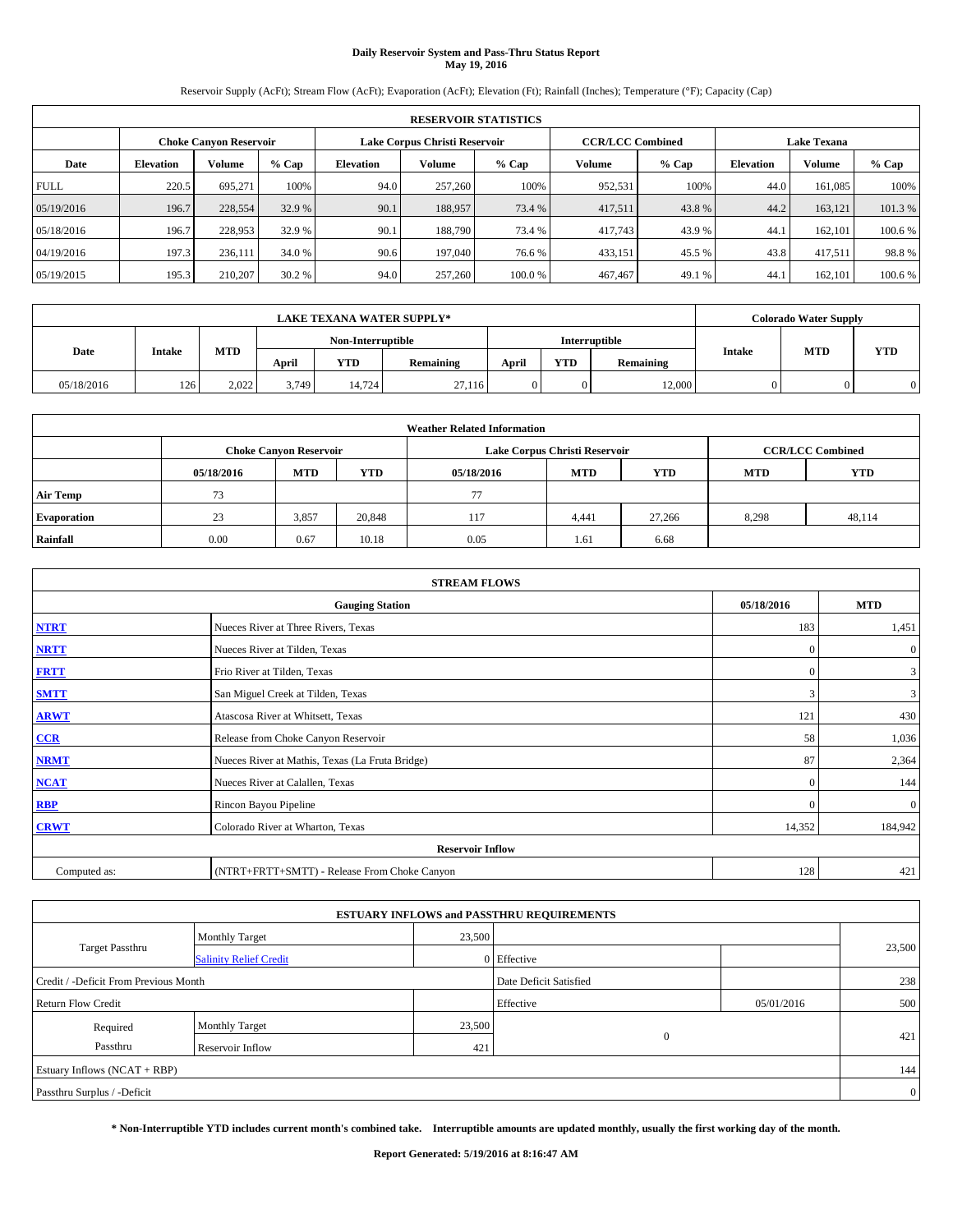# **Daily Reservoir System and Pass-Thru Status Report May 20, 2016**

Reservoir Supply (AcFt); Stream Flow (AcFt); Evaporation (AcFt); Elevation (Ft); Rainfall (Inches); Temperature (°F); Capacity (Cap)

|                                                                | <b>RESERVOIR STATISTICS</b> |         |         |                  |         |         |                         |         |                  |                    |         |  |
|----------------------------------------------------------------|-----------------------------|---------|---------|------------------|---------|---------|-------------------------|---------|------------------|--------------------|---------|--|
| Lake Corpus Christi Reservoir<br><b>Choke Canvon Reservoir</b> |                             |         |         |                  |         |         | <b>CCR/LCC Combined</b> |         |                  | <b>Lake Texana</b> |         |  |
| Date                                                           | <b>Elevation</b>            | Volume  | $%$ Cap | <b>Elevation</b> | Volume  | $%$ Cap | Volume                  | $%$ Cap | <b>Elevation</b> | Volume             | % Cap   |  |
| <b>FULL</b>                                                    | 220.5                       | 695.271 | 100%    | 94.0             | 257,260 | 100%    | 952,531                 | 100%    | 44.0             | 161,085            | 100%    |  |
| 05/20/2016                                                     | 196.9                       | 230,701 | 33.2 %  | 90.2             | 189,962 | 73.8%   | 420,663                 | 44.2 %  | 44.3             | 164,106            | 101.9%  |  |
| 05/19/2016                                                     | 196.7                       | 228,554 | 32.9 %  | 90.1             | 188,957 | 73.4 %  | 417,511                 | 43.8%   | 44.2             | 163,121            | 101.3%  |  |
| 04/20/2016                                                     | 197.3                       | 237,066 | 34.1 %  | 90.6             | 196.531 | 76.4 %  | 433,597                 | 45.5 %  | 44.1             | 420,663            | 100.6 % |  |
| 05/20/2015                                                     | 195.7                       | 214,674 | 30.9 %  | 94.0             | 257,260 | 100.0%  | 471,934                 | 49.5 %  | 44.1             | 162,101            | 100.6%  |  |

|            | <b>LAKE TEXANA WATER SUPPLY*</b> |            |       |                   |                  |       |            |               |        | <b>Colorado Water Supply</b> |            |
|------------|----------------------------------|------------|-------|-------------------|------------------|-------|------------|---------------|--------|------------------------------|------------|
|            |                                  |            |       | Non-Interruptible |                  |       |            | Interruptible |        | <b>MTD</b>                   |            |
| Date       | <b>Intake</b>                    | <b>MTD</b> | April | YTD               | <b>Remaining</b> | April | <b>YTD</b> | Remaining     | Intake |                              | <b>YTD</b> |
| 05/19/2016 | 115                              | 2,138      | 3.749 | 14.840            | 27,000           |       | $\Omega$   | 12,000        |        |                              |            |

|                    | <b>Weather Related Information</b> |                               |            |            |                               |                         |       |        |  |  |  |  |
|--------------------|------------------------------------|-------------------------------|------------|------------|-------------------------------|-------------------------|-------|--------|--|--|--|--|
|                    |                                    | <b>Choke Canvon Reservoir</b> |            |            | Lake Corpus Christi Reservoir | <b>CCR/LCC Combined</b> |       |        |  |  |  |  |
|                    | 05/19/2016                         | <b>MTD</b>                    | <b>YTD</b> | 05/19/2016 | <b>MTD</b>                    | <b>YTD</b>              |       |        |  |  |  |  |
| <b>Air Temp</b>    | 73                                 |                               |            | 78         |                               |                         |       |        |  |  |  |  |
| <b>Evaporation</b> | 16                                 | 3,873                         | 20.864     | 98         | 4,539                         | 27.364                  | 8,412 | 48,228 |  |  |  |  |
| Rainfall           | 1.55                               | 2.22                          | 11.73      | 0.25       | 1.86                          | 6.93                    |       |        |  |  |  |  |

| <b>STREAM FLOWS</b> |                                                 |              |              |  |  |  |  |  |
|---------------------|-------------------------------------------------|--------------|--------------|--|--|--|--|--|
|                     | <b>Gauging Station</b>                          | 05/19/2016   | <b>MTD</b>   |  |  |  |  |  |
| <b>NTRT</b>         | Nueces River at Three Rivers, Texas             | 185          | 1,636        |  |  |  |  |  |
| <b>NRTT</b>         | Nueces River at Tilden, Texas                   |              |              |  |  |  |  |  |
| <b>FRTT</b>         | Frio River at Tilden, Texas                     | 11           | 14           |  |  |  |  |  |
| <b>SMTT</b>         | San Miguel Creek at Tilden, Texas               | 93           | 96           |  |  |  |  |  |
| <b>ARWT</b>         | Atascosa River at Whitsett, Texas               | 105          | 535          |  |  |  |  |  |
| CCR                 | Release from Choke Canyon Reservoir             | 58           | 1,094        |  |  |  |  |  |
| <b>NRMT</b>         | Nueces River at Mathis, Texas (La Fruta Bridge) | 87           | 2,451        |  |  |  |  |  |
| <b>NCAT</b>         | Nueces River at Calallen, Texas                 | 16           | 160          |  |  |  |  |  |
| RBP                 | Rincon Bayou Pipeline                           | $\mathbf{0}$ | $\mathbf{0}$ |  |  |  |  |  |
| <b>CRWT</b>         | Colorado River at Wharton, Texas                | 18,024       | 202,966      |  |  |  |  |  |
|                     | <b>Reservoir Inflow</b>                         |              |              |  |  |  |  |  |
| Computed as:        | (NTRT+FRTT+SMTT) - Release From Choke Canyon    | 231          | 652          |  |  |  |  |  |

|                                       |                               |        | <b>ESTUARY INFLOWS and PASSTHRU REQUIREMENTS</b> |            |        |  |
|---------------------------------------|-------------------------------|--------|--------------------------------------------------|------------|--------|--|
|                                       | <b>Monthly Target</b>         | 23,500 |                                                  |            |        |  |
| <b>Target Passthru</b>                | <b>Salinity Relief Credit</b> |        | 0 Effective                                      |            | 23,500 |  |
| Credit / -Deficit From Previous Month |                               |        | Date Deficit Satisfied                           |            | 238    |  |
| <b>Return Flow Credit</b>             |                               |        | Effective                                        | 05/01/2016 | 500    |  |
| Required                              | <b>Monthly Target</b>         | 23,500 |                                                  |            |        |  |
| Passthru                              | Reservoir Inflow              | 652    | $\Omega$                                         |            | 652    |  |
| Estuary Inflows (NCAT + RBP)          |                               |        |                                                  |            | 160    |  |
| Passthru Surplus / -Deficit           |                               |        |                                                  |            | 246    |  |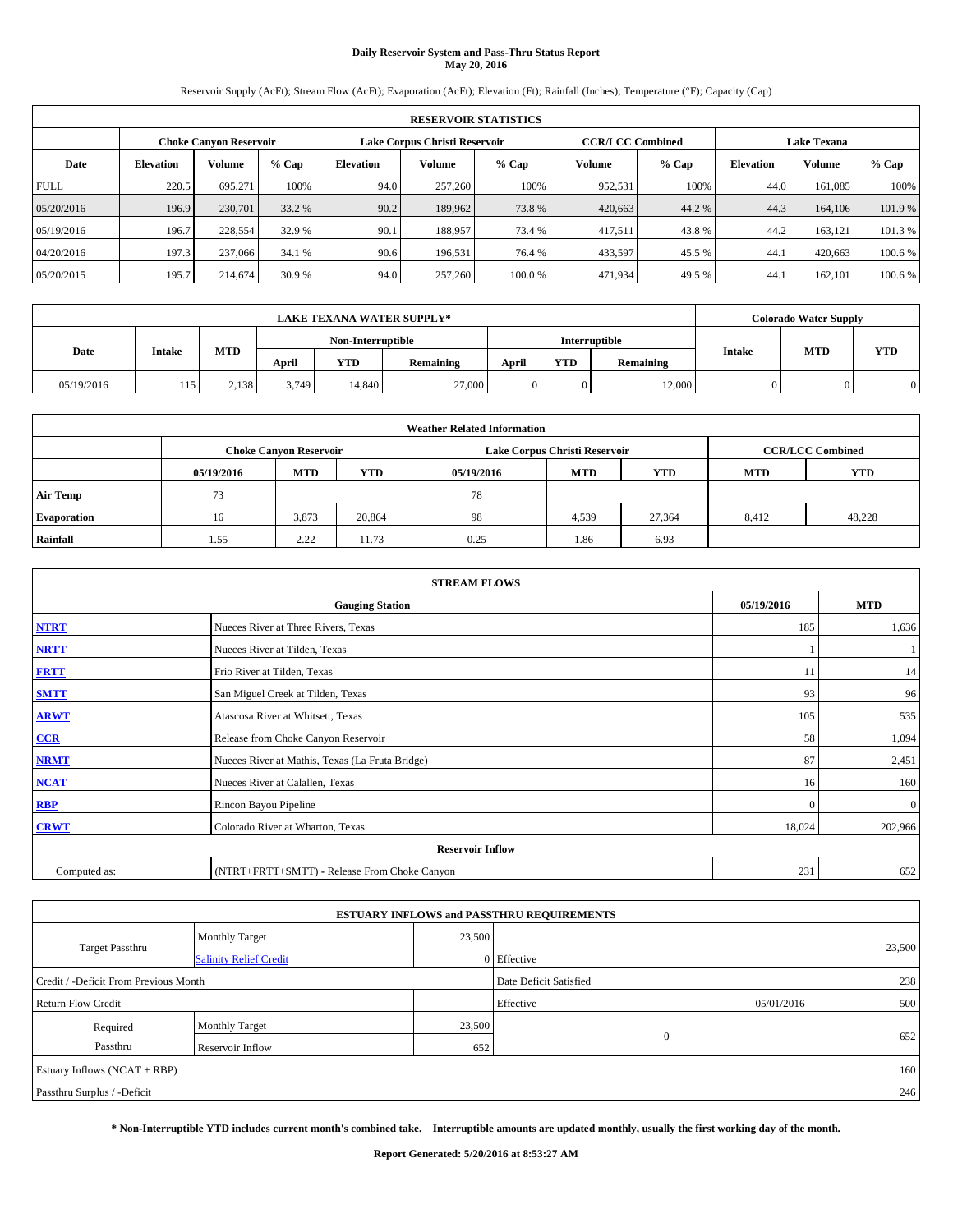# **Daily Reservoir System and Pass-Thru Status Report May 21, 2016**

Reservoir Supply (AcFt); Stream Flow (AcFt); Evaporation (AcFt); Elevation (Ft); Rainfall (Inches); Temperature (°F); Capacity (Cap)

|             | <b>RESERVOIR STATISTICS</b>                             |         |         |                  |         |        |         |                         |                    |               |         |  |  |
|-------------|---------------------------------------------------------|---------|---------|------------------|---------|--------|---------|-------------------------|--------------------|---------------|---------|--|--|
|             | Lake Corpus Christi Reservoir<br>Choke Canvon Reservoir |         |         |                  |         |        |         | <b>CCR/LCC Combined</b> | <b>Lake Texana</b> |               |         |  |  |
| Date        | <b>Elevation</b>                                        | Volume  | $%$ Cap | <b>Elevation</b> | Volume  | % Cap  | Volume  | $%$ Cap                 | <b>Elevation</b>   | <b>Volume</b> | % Cap   |  |  |
| <b>FULL</b> | 220.5                                                   | 695.271 | 100%    | 94.0             | 257,260 | 100%   | 952,531 | 100%                    | 44.0               | 161.085       | 100%    |  |  |
| 05/21/2016  | 196.9                                                   | 230,972 | 33.2 %  | 90.2             | 189,962 | 73.8%  | 420,934 | 44.2 %                  | 44.2               | 163,121       | 101.3%  |  |  |
| 05/20/2016  | 196.9                                                   | 230,701 | 33.2 %  | 90.2             | 189,962 | 73.8%  | 420,663 | 44.2%                   | 44.3               | 164,106       | 101.9%  |  |  |
| 04/21/2016  | 197.3                                                   | 236,795 | 34.1 %  | 90.5             | 196,023 | 76.2 % | 432.818 | 45.4 %                  | 44.1               | 420.934       | 100.6 % |  |  |
| 05/21/2015  | 195.7                                                   | 215,446 | 31.0 %  | 94.0             | 257,260 | 100.0% | 472,706 | 49.6 %                  | 44.                | 162,101       | 100.6 % |  |  |

|            | <b>LAKE TEXANA WATER SUPPLY*</b> |       |       |                   |           |       |            |               |               | <b>Colorado Water Supply</b> |            |
|------------|----------------------------------|-------|-------|-------------------|-----------|-------|------------|---------------|---------------|------------------------------|------------|
|            |                                  |       |       | Non-Interruptible |           |       |            | Interruptible |               |                              |            |
| Date       | Intake                           | MTD   | April | YTD               | Remaining | April | <b>YTD</b> | Remaining     | <b>Intake</b> | <b>MTD</b>                   | <b>YTD</b> |
| 05/20/2016 | 131                              | 2.268 | 3.749 | 14.970            | 26,870    |       | $\Omega$   | 12,000        | $\Omega$      |                              |            |

|                    | <b>Weather Related Information</b> |                               |            |            |                               |                         |       |        |  |  |  |  |
|--------------------|------------------------------------|-------------------------------|------------|------------|-------------------------------|-------------------------|-------|--------|--|--|--|--|
|                    |                                    | <b>Choke Canyon Reservoir</b> |            |            | Lake Corpus Christi Reservoir | <b>CCR/LCC Combined</b> |       |        |  |  |  |  |
|                    | 05/20/2016                         | <b>MTD</b>                    | <b>YTD</b> | <b>MTD</b> | <b>YTD</b>                    |                         |       |        |  |  |  |  |
| <b>Air Temp</b>    | 83                                 |                               |            | 81         |                               |                         |       |        |  |  |  |  |
| <b>Evaporation</b> | 133                                | 4,006                         | 20,997     | 127        | 4,666                         | 27.491                  | 8,672 | 48,488 |  |  |  |  |
| Rainfall           | 0.00                               | 2.22                          | 11.73      | 0.03       | 1.89                          | 6.96                    |       |        |  |  |  |  |

| <b>STREAM FLOWS</b> |                                                 |              |              |  |  |  |  |  |
|---------------------|-------------------------------------------------|--------------|--------------|--|--|--|--|--|
|                     | <b>Gauging Station</b>                          | 05/20/2016   | <b>MTD</b>   |  |  |  |  |  |
| <b>NTRT</b>         | Nueces River at Three Rivers, Texas             | 371          | 2,007        |  |  |  |  |  |
| <b>NRTT</b>         | Nueces River at Tilden, Texas                   | 145          | 146          |  |  |  |  |  |
| <b>FRTT</b>         | Frio River at Tilden, Texas                     |              | 17           |  |  |  |  |  |
| <b>SMTT</b>         | San Miguel Creek at Tilden, Texas               | 167          | 263          |  |  |  |  |  |
| <b>ARWT</b>         | Atascosa River at Whitsett, Texas               | 373          | 908          |  |  |  |  |  |
| CCR                 | Release from Choke Canyon Reservoir             | 58           | 1,151        |  |  |  |  |  |
| <b>NRMT</b>         | Nueces River at Mathis, Texas (La Fruta Bridge) | 97           | 2,549        |  |  |  |  |  |
| <b>NCAT</b>         | Nueces River at Calallen, Texas                 | 13           | 173          |  |  |  |  |  |
| RBP                 | Rincon Bayou Pipeline                           | $\mathbf{0}$ | $\mathbf{0}$ |  |  |  |  |  |
| <b>CRWT</b>         | Colorado River at Wharton, Texas                | 27,195       | 230,161      |  |  |  |  |  |
|                     | <b>Reservoir Inflow</b>                         |              |              |  |  |  |  |  |
| Computed as:        | (NTRT+FRTT+SMTT) - Release From Choke Canyon    | 484          | 1,136        |  |  |  |  |  |

|                                       |                               |        | <b>ESTUARY INFLOWS and PASSTHRU REQUIREMENTS</b> |            |         |
|---------------------------------------|-------------------------------|--------|--------------------------------------------------|------------|---------|
|                                       | <b>Monthly Target</b>         | 23,500 |                                                  |            |         |
| Target Passthru                       | <b>Salinity Relief Credit</b> |        | 0 Effective                                      |            | 23,500  |
| Credit / -Deficit From Previous Month |                               |        | Date Deficit Satisfied                           |            | 238     |
| <b>Return Flow Credit</b>             |                               |        | Effective                                        | 05/01/2016 | 500     |
| Required                              | <b>Monthly Target</b>         | 23,500 |                                                  |            |         |
| Passthru                              | <b>Reservoir Inflow</b>       | 1,136  | $\Omega$                                         |            | 1,136   |
| Estuary Inflows (NCAT + RBP)          |                               |        |                                                  |            | 173     |
| Passthru Surplus / -Deficit           |                               |        |                                                  |            | $-.225$ |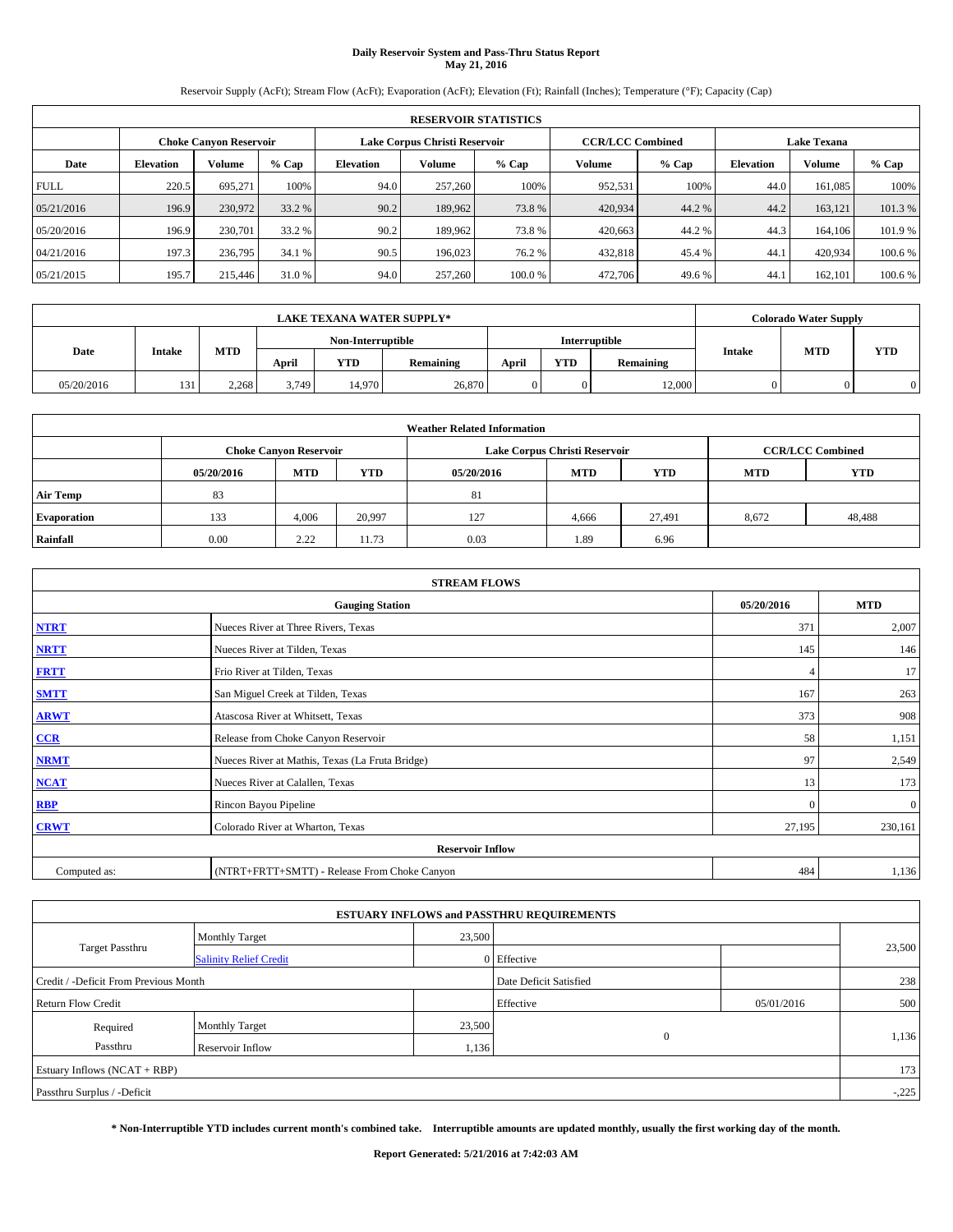# **Daily Reservoir System and Pass-Thru Status Report May 22, 2016**

Reservoir Supply (AcFt); Stream Flow (AcFt); Evaporation (AcFt); Elevation (Ft); Rainfall (Inches); Temperature (°F); Capacity (Cap)

|             | <b>RESERVOIR STATISTICS</b>                                    |         |         |           |         |        |         |                         |                    |               |         |  |  |
|-------------|----------------------------------------------------------------|---------|---------|-----------|---------|--------|---------|-------------------------|--------------------|---------------|---------|--|--|
|             | Lake Corpus Christi Reservoir<br><b>Choke Canyon Reservoir</b> |         |         |           |         |        |         | <b>CCR/LCC Combined</b> | <b>Lake Texana</b> |               |         |  |  |
| Date        | <b>Elevation</b>                                               | Volume  | $%$ Cap | Elevation | Volume  | % Cap  | Volume  | $%$ Cap                 | <b>Elevation</b>   | <b>Volume</b> | % Cap   |  |  |
| <b>FULL</b> | 220.5                                                          | 695,271 | 100%    | 94.0      | 257,260 | 100%   | 952,531 | 100%                    | 44.0               | 161.085       | 100%    |  |  |
| 05/22/2016  | 196.9                                                          | 231,373 | 33.3 %  | 90.2      | 190,465 | 74.0 % | 421,838 | 44.3 %                  | 44.2               | 163.121       | 101.3%  |  |  |
| 05/21/2016  | 196.9                                                          | 230,972 | 33.2 %  | 90.2      | 189.962 | 73.8%  | 420,934 | 44.2%                   | 44.2               | 163.121       | 101.3 % |  |  |
| 04/22/2016  | 197.2                                                          | 235,698 | 33.9 %  | 90.5      | 196,023 | 76.2 % | 431,721 | 45.3%                   | 44.2               | 421,838       | 101.3 % |  |  |
| 05/22/2015  | 195.8                                                          | 216,993 | 31.2 %  | 94.0      | 257,260 | 100.0% | 474,253 | 49.8%                   | 44.                | 162,101       | 100.6 % |  |  |

|            | <b>LAKE TEXANA WATER SUPPLY*</b> |            |       |                   |                  |       |            |               |        | <b>Colorado Water Supply</b> |            |
|------------|----------------------------------|------------|-------|-------------------|------------------|-------|------------|---------------|--------|------------------------------|------------|
|            |                                  |            |       | Non-Interruptible |                  |       |            | Interruptible |        | <b>MTD</b>                   |            |
| Date       | <b>Intake</b>                    | <b>MTD</b> | April | YTD               | <b>Remaining</b> | April | <b>YTD</b> | Remaining     | Intake |                              | <b>YTD</b> |
| 05/21/2016 | 130                              | 2.399      | 3.749 | 15.101            | 26,739           |       | $\Omega$   | 12,000        |        |                              |            |

|                    | <b>Weather Related Information</b> |                               |            |                                                      |                               |                         |       |        |  |  |  |  |
|--------------------|------------------------------------|-------------------------------|------------|------------------------------------------------------|-------------------------------|-------------------------|-------|--------|--|--|--|--|
|                    |                                    | <b>Choke Canvon Reservoir</b> |            |                                                      | Lake Corpus Christi Reservoir | <b>CCR/LCC Combined</b> |       |        |  |  |  |  |
|                    | 05/21/2016                         | <b>MTD</b>                    | <b>YTD</b> | <b>MTD</b><br><b>YTD</b><br><b>MTD</b><br>05/21/2016 |                               |                         |       |        |  |  |  |  |
| <b>Air Temp</b>    | 90                                 |                               |            | 88                                                   |                               |                         |       |        |  |  |  |  |
| <b>Evaporation</b> | 180                                | 4,186                         | 21.177     | 166                                                  | 4,832                         | 27,657                  | 9,018 | 48,834 |  |  |  |  |
| Rainfall           | 0.00                               | 2.22                          | 11.73      | 0.00                                                 | 1.89                          | 6.96                    |       |        |  |  |  |  |

| <b>STREAM FLOWS</b> |                                                 |              |              |  |  |  |  |  |  |
|---------------------|-------------------------------------------------|--------------|--------------|--|--|--|--|--|--|
|                     | <b>Gauging Station</b>                          |              |              |  |  |  |  |  |  |
| <b>NTRT</b>         | Nueces River at Three Rivers, Texas             | 637          | 2,644        |  |  |  |  |  |  |
| <b>NRTT</b>         | Nueces River at Tilden, Texas                   | 42           | 187          |  |  |  |  |  |  |
| <b>FRTT</b>         | Frio River at Tilden, Texas                     | 34           | 51           |  |  |  |  |  |  |
| <b>SMTT</b>         | San Miguel Creek at Tilden, Texas               | 99           | 362          |  |  |  |  |  |  |
| <b>ARWT</b>         | Atascosa River at Whitsett, Texas               | 1,175        | 2,083        |  |  |  |  |  |  |
| CCR                 | Release from Choke Canyon Reservoir             | 58           | 1,209        |  |  |  |  |  |  |
| <b>NRMT</b>         | Nueces River at Mathis, Texas (La Fruta Bridge) | 123          | 2,672        |  |  |  |  |  |  |
| <b>NCAT</b>         | Nueces River at Calallen, Texas                 | $\bigcap$    | 175          |  |  |  |  |  |  |
| RBP                 | Rincon Bayou Pipeline                           | $\mathbf{0}$ | $\mathbf{0}$ |  |  |  |  |  |  |
| <b>CRWT</b>         | Colorado River at Wharton, Texas                | 47,839       | 277,999      |  |  |  |  |  |  |
|                     | <b>Reservoir Inflow</b>                         |              |              |  |  |  |  |  |  |
| Computed as:        | (NTRT+FRTT+SMTT) - Release From Choke Canyon    | 713          | 1,849        |  |  |  |  |  |  |

| <b>ESTUARY INFLOWS and PASSTHRU REQUIREMENTS</b> |                               |        |                        |            |          |  |  |  |  |  |
|--------------------------------------------------|-------------------------------|--------|------------------------|------------|----------|--|--|--|--|--|
|                                                  | <b>Monthly Target</b>         | 23,500 |                        |            |          |  |  |  |  |  |
| Target Passthru                                  | <b>Salinity Relief Credit</b> |        | 0 Effective            |            | 23,500   |  |  |  |  |  |
| Credit / -Deficit From Previous Month            |                               |        | Date Deficit Satisfied |            | 238      |  |  |  |  |  |
| <b>Return Flow Credit</b>                        |                               |        | Effective              | 05/01/2016 | 500      |  |  |  |  |  |
| Required                                         | <b>Monthly Target</b>         | 23,500 |                        |            |          |  |  |  |  |  |
| Passthru                                         | <b>Reservoir Inflow</b>       | 1,849  | $\Omega$               |            | 1,849    |  |  |  |  |  |
| Estuary Inflows (NCAT + RBP)                     |                               |        |                        |            |          |  |  |  |  |  |
| Passthru Surplus / -Deficit                      |                               |        |                        |            | $-0.936$ |  |  |  |  |  |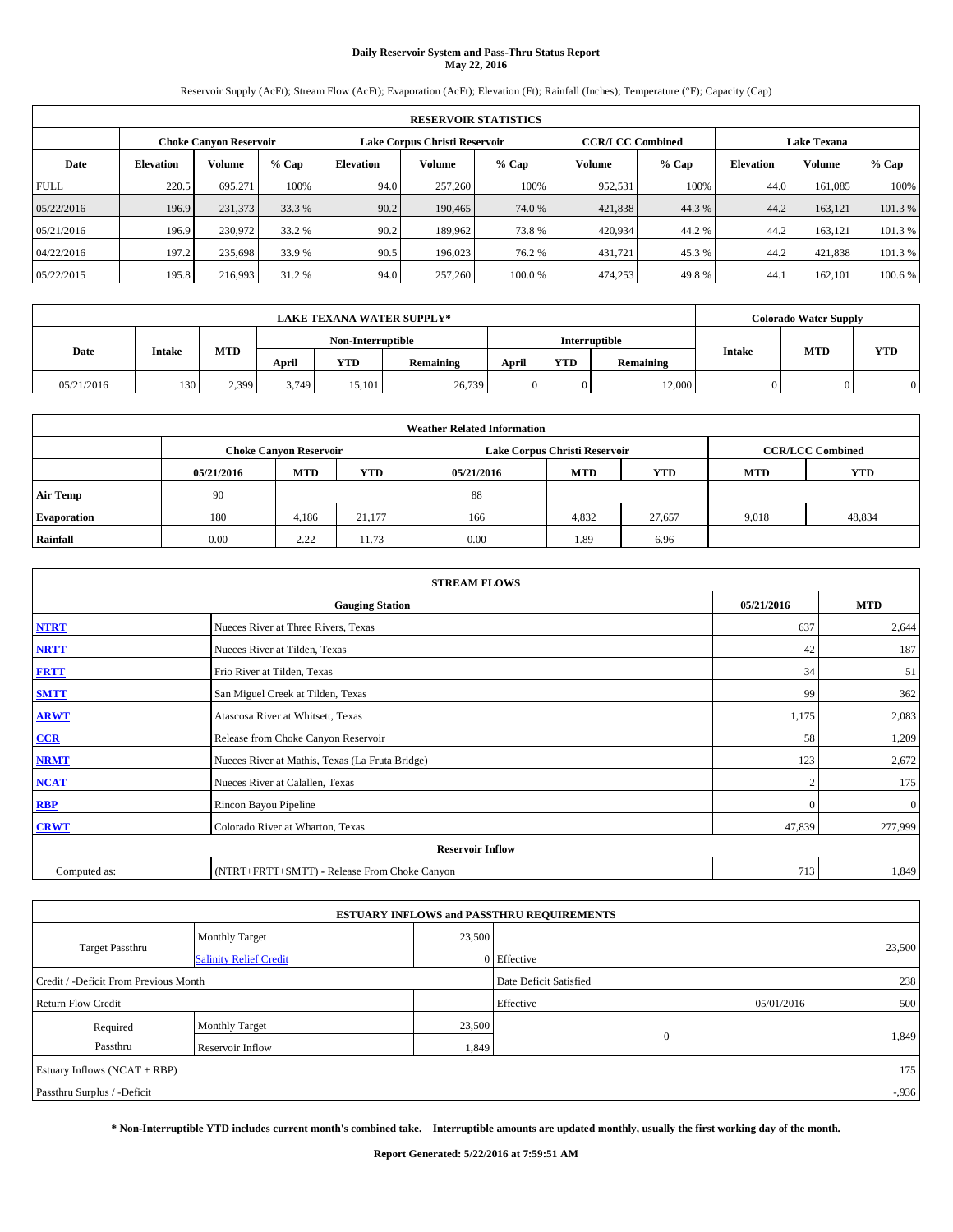# **Daily Reservoir System and Pass-Thru Status Report May 23, 2016**

Reservoir Supply (AcFt); Stream Flow (AcFt); Evaporation (AcFt); Elevation (Ft); Rainfall (Inches); Temperature (°F); Capacity (Cap)

|             | <b>RESERVOIR STATISTICS</b> |                               |         |           |                               |        |                         |         |                  |                    |         |  |
|-------------|-----------------------------|-------------------------------|---------|-----------|-------------------------------|--------|-------------------------|---------|------------------|--------------------|---------|--|
|             |                             | <b>Choke Canyon Reservoir</b> |         |           | Lake Corpus Christi Reservoir |        | <b>CCR/LCC Combined</b> |         |                  | <b>Lake Texana</b> |         |  |
| Date        | <b>Elevation</b>            | Volume                        | $%$ Cap | Elevation | Volume                        | % Cap  | Volume                  | $%$ Cap | <b>Elevation</b> | <b>Volume</b>      | % Cap   |  |
| <b>FULL</b> | 220.5                       | 695,271                       | 100%    | 94.0      | 257,260                       | 100%   | 952,531                 | 100%    | 44.0             | 161.085            | 100%    |  |
| 05/23/2016  | 196.9                       | 230,836                       | 33.2 %  | 90.2      | 190,968                       | 74.2 % | 421,804                 | 44.3 %  | 44.2             | 163.121            | 101.3%  |  |
| 05/22/2016  | 196.9                       | 231,373                       | 33.3 %  | 90.2      | 190.465                       | 74.0%  | 421,838                 | 44.3%   | 44.2             | 163.121            | 101.3 % |  |
| 04/23/2016  | 197.3                       | 236,249                       | 34.0 %  | 90.5      | 195,347                       | 75.9 % | 431,596                 | 45.3%   | 44.2             | 421.804            | 101.3 % |  |
| 05/23/2015  | 195.8                       | 216,476                       | 31.1 %  | 94.0      | 257,260                       | 100.0% | 473,736                 | 49.7%   | 44.              | 162,101            | 100.6 % |  |

| <b>LAKE TEXANA WATER SUPPLY*</b> |               |            |                   |        |                  |               | <b>Colorado Water Supply</b> |           |        |            |            |
|----------------------------------|---------------|------------|-------------------|--------|------------------|---------------|------------------------------|-----------|--------|------------|------------|
|                                  |               |            | Non-Interruptible |        |                  | Interruptible |                              |           |        |            |            |
| Date                             | <b>Intake</b> | <b>MTD</b> | April             | YTD    | <b>Remaining</b> | April         | <b>YTD</b>                   | Remaining | Intake | <b>MTD</b> | <b>YTD</b> |
| 05/22/2016                       | 130           | 2,529      | 3.749             | 15.231 | 26,609           |               | $\Omega$                     | 12,000    |        |            |            |

| <b>Weather Related Information</b> |            |                               |            |            |                               |                         |            |            |  |  |
|------------------------------------|------------|-------------------------------|------------|------------|-------------------------------|-------------------------|------------|------------|--|--|
|                                    |            | <b>Choke Canvon Reservoir</b> |            |            | Lake Corpus Christi Reservoir | <b>CCR/LCC Combined</b> |            |            |  |  |
|                                    | 05/22/2016 | <b>MTD</b>                    | <b>YTD</b> | 05/22/2016 | <b>MTD</b>                    | <b>YTD</b>              | <b>MTD</b> | <b>YTD</b> |  |  |
| <b>Air Temp</b>                    | 90         |                               |            | 88         |                               |                         |            |            |  |  |
| <b>Evaporation</b>                 | 219        | 4.405                         | 21,396     | 293        | 5,125                         | 27,950                  | 9,530      | 49,346     |  |  |
| Rainfall                           | 0.00       | 2.22                          | 11.73      | 0.00       | 1.89                          | 6.96                    |            |            |  |  |

| <b>STREAM FLOWS</b> |                                                 |              |              |  |  |  |  |  |  |
|---------------------|-------------------------------------------------|--------------|--------------|--|--|--|--|--|--|
|                     | <b>Gauging Station</b>                          |              |              |  |  |  |  |  |  |
| <b>NTRT</b>         | Nueces River at Three Rivers, Texas             | 1,183        | 3,827        |  |  |  |  |  |  |
| <b>NRTT</b>         | Nueces River at Tilden, Texas                   | 244          | 431          |  |  |  |  |  |  |
| <b>FRTT</b>         | Frio River at Tilden, Texas                     | 12           | 63           |  |  |  |  |  |  |
| <b>SMTT</b>         | San Miguel Creek at Tilden, Texas               | 276          | 638          |  |  |  |  |  |  |
| <b>ARWT</b>         | Atascosa River at Whitsett, Texas               | 790          | 2,873        |  |  |  |  |  |  |
| CCR                 | Release from Choke Canyon Reservoir             | 58           | 1,266        |  |  |  |  |  |  |
| <b>NRMT</b>         | Nueces River at Mathis, Texas (La Fruta Bridge) | 214          | 2,886        |  |  |  |  |  |  |
| <b>NCAT</b>         | Nueces River at Calallen, Texas                 | $\theta$     | 175          |  |  |  |  |  |  |
| RBP                 | Rincon Bayou Pipeline                           | $\mathbf{0}$ | $\mathbf{0}$ |  |  |  |  |  |  |
| <b>CRWT</b>         | Colorado River at Wharton, Texas                | 56,771       | 334,770      |  |  |  |  |  |  |
|                     | <b>Reservoir Inflow</b>                         |              |              |  |  |  |  |  |  |
| Computed as:        | (NTRT+FRTT+SMTT) - Release From Choke Canyon    | 1,414        | 3,262        |  |  |  |  |  |  |

| <b>ESTUARY INFLOWS and PASSTHRU REQUIREMENTS</b> |                               |        |                        |            |          |  |  |  |  |  |
|--------------------------------------------------|-------------------------------|--------|------------------------|------------|----------|--|--|--|--|--|
|                                                  | <b>Monthly Target</b>         | 23,500 |                        |            |          |  |  |  |  |  |
| Target Passthru                                  | <b>Salinity Relief Credit</b> |        | 0 Effective            |            | 23,500   |  |  |  |  |  |
| Credit / -Deficit From Previous Month            |                               |        | Date Deficit Satisfied |            | 238      |  |  |  |  |  |
| <b>Return Flow Credit</b>                        |                               |        | Effective              | 05/01/2016 | 500      |  |  |  |  |  |
| Required                                         | <b>Monthly Target</b>         | 23,500 |                        |            |          |  |  |  |  |  |
| Passthru                                         | <b>Reservoir Inflow</b>       | 3,262  | $\Omega$               |            | 3,262    |  |  |  |  |  |
| Estuary Inflows (NCAT + RBP)                     |                               |        |                        |            |          |  |  |  |  |  |
| Passthru Surplus / -Deficit                      |                               |        |                        |            | $-2,349$ |  |  |  |  |  |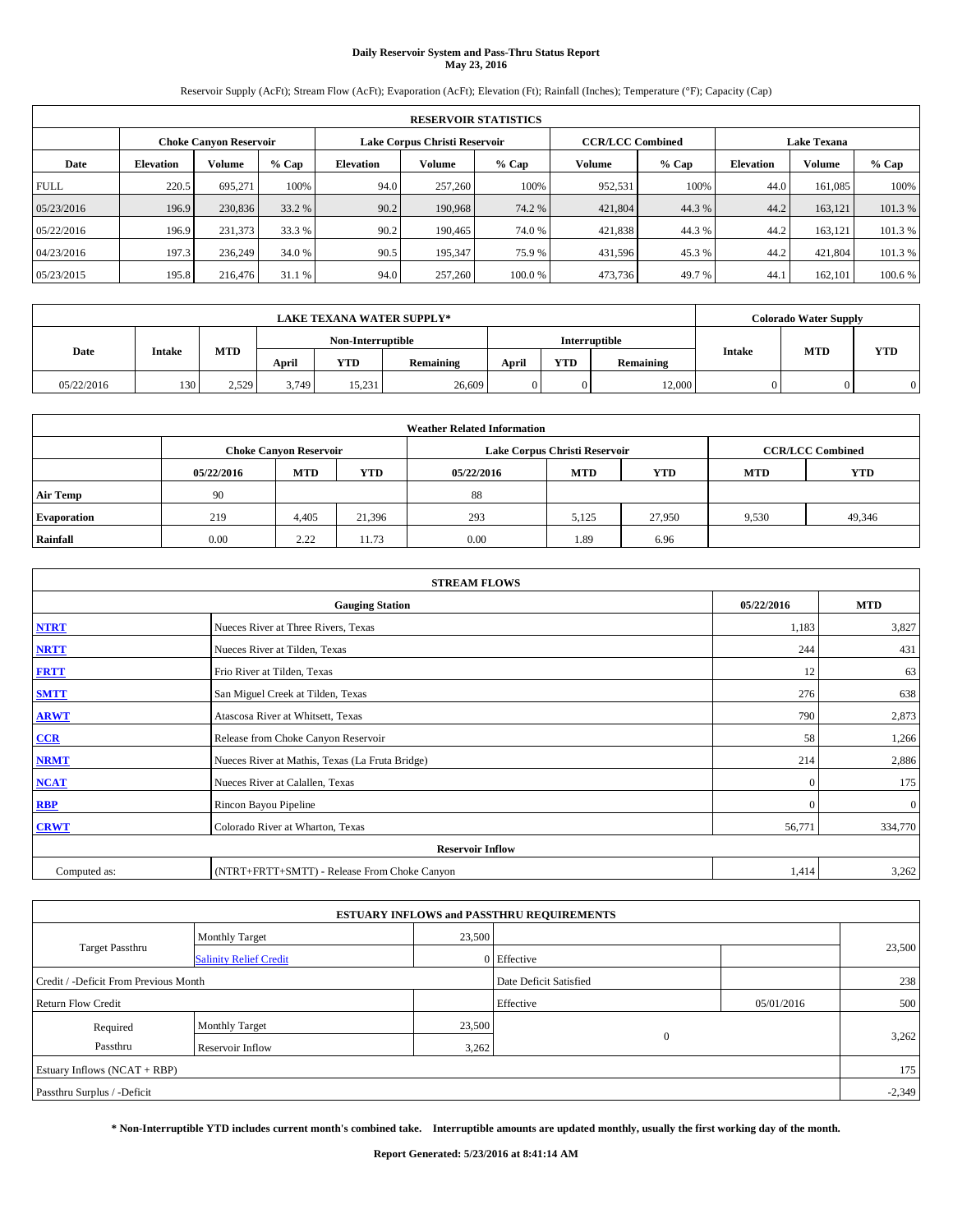# **Daily Reservoir System and Pass-Thru Status Report May 24, 2016**

Reservoir Supply (AcFt); Stream Flow (AcFt); Evaporation (AcFt); Elevation (Ft); Rainfall (Inches); Temperature (°F); Capacity (Cap)

|             | <b>RESERVOIR STATISTICS</b> |                        |         |                  |                               |         |                         |         |                  |                    |         |  |
|-------------|-----------------------------|------------------------|---------|------------------|-------------------------------|---------|-------------------------|---------|------------------|--------------------|---------|--|
|             |                             | Choke Canvon Reservoir |         |                  | Lake Corpus Christi Reservoir |         | <b>CCR/LCC Combined</b> |         |                  | <b>Lake Texana</b> |         |  |
| Date        | <b>Elevation</b>            | Volume                 | $%$ Cap | <b>Elevation</b> | Volume                        | $%$ Cap | Volume                  | $%$ Cap | <b>Elevation</b> | <b>Volume</b>      | % Cap   |  |
| <b>FULL</b> | 220.5                       | 695.271                | 100%    | 94.0             | 257,260                       | 100%    | 952,531                 | 100%    | 44.0             | 161.085            | 100%    |  |
| 05/24/2016  | 196.8                       | 230,159                | 33.1 %  | 90.2             | 191.136                       | 74.3 %  | 421,295                 | 44.2 %  | 44.0             | 161,085            | 100.0%  |  |
| 05/23/2016  | 196.9                       | 230,836                | 33.2 %  | 90.2             | 190.968                       | 74.2 %  | 421,804                 | 44.3 %  | 44.2             | 163,121            | 101.3 % |  |
| 04/24/2016  | 197.2                       | 234,741                | 33.8 %  | 90.5             | 194,840                       | 75.7 %  | 429,581                 | 45.1 %  | 44.2             | 421,295            | 101.3 % |  |
| 05/24/2015  | 195.9                       | 217,511                | 31.3%   | 93.7             | 252,526                       | 98.2%   | 470,037                 | 49.3%   | 44.              | 162,101            | 100.6 % |  |

|            |               |            |                   |        | <b>LAKE TEXANA WATER SUPPLY*</b> |               |            |           |        | <b>Colorado Water Supply</b> |            |
|------------|---------------|------------|-------------------|--------|----------------------------------|---------------|------------|-----------|--------|------------------------------|------------|
|            |               |            | Non-Interruptible |        |                                  | Interruptible |            |           |        |                              |            |
| Date       | <b>Intake</b> | <b>MTD</b> | April             | YTD    | <b>Remaining</b>                 | April         | <b>YTD</b> | Remaining | Intake | <b>MTD</b>                   | <b>YTD</b> |
| 05/23/2016 | 130           | 2.659      | 3.749             | 15.361 | 26,479                           |               | $\Omega$   | 12,000    |        |                              |            |

| <b>Weather Related Information</b> |            |                               |            |            |                               |                         |            |            |  |  |
|------------------------------------|------------|-------------------------------|------------|------------|-------------------------------|-------------------------|------------|------------|--|--|
|                                    |            | <b>Choke Canvon Reservoir</b> |            |            | Lake Corpus Christi Reservoir | <b>CCR/LCC Combined</b> |            |            |  |  |
|                                    | 05/23/2016 | <b>MTD</b>                    | <b>YTD</b> | 05/23/2016 | <b>MTD</b>                    | <b>YTD</b>              | <b>MTD</b> | <b>YTD</b> |  |  |
| <b>Air Temp</b>                    | 88         |                               |            | 87         |                               |                         |            |            |  |  |
| <b>Evaporation</b>                 | 172        | 4,577                         | 21,568     | 235        | 5,360                         | 28,185                  | 9,937      | 49,753     |  |  |
| Rainfall                           | 0.00       | 2.22                          | 11.73      | 0.00       | 1.89                          | 6.96                    |            |            |  |  |

| <b>STREAM FLOWS</b> |                                                 |          |         |  |  |  |  |  |  |
|---------------------|-------------------------------------------------|----------|---------|--|--|--|--|--|--|
|                     | <b>Gauging Station</b>                          |          |         |  |  |  |  |  |  |
| <b>NTRT</b>         | Nueces River at Three Rivers, Texas             | 661      | 4,488   |  |  |  |  |  |  |
| <b>NRTT</b>         | Nueces River at Tilden, Texas                   | 417      | 848     |  |  |  |  |  |  |
| <b>FRTT</b>         | Frio River at Tilden, Texas                     | 5        | 68      |  |  |  |  |  |  |
| <b>SMTT</b>         | San Miguel Creek at Tilden, Texas               | 232      | 871     |  |  |  |  |  |  |
| <b>ARWT</b>         | Atascosa River at Whitsett, Texas               | 254      | 3,127   |  |  |  |  |  |  |
| CCR                 | Release from Choke Canyon Reservoir             | 58       | 1,324   |  |  |  |  |  |  |
| <b>NRMT</b>         | Nueces River at Mathis, Texas (La Fruta Bridge) | 333      | 3,220   |  |  |  |  |  |  |
| <b>NCAT</b>         | Nueces River at Calallen, Texas                 | $\theta$ | 175     |  |  |  |  |  |  |
| RBP                 | Rincon Bayou Pipeline                           | 34       | 34      |  |  |  |  |  |  |
| <b>CRWT</b>         | Colorado River at Wharton, Texas                | 55,977   | 390,747 |  |  |  |  |  |  |
|                     | <b>Reservoir Inflow</b>                         |          |         |  |  |  |  |  |  |
| Computed as:        | (NTRT+FRTT+SMTT) - Release From Choke Canyon    | 840      | 4,103   |  |  |  |  |  |  |

|                                       |                               |        | <b>ESTUARY INFLOWS and PASSTHRU REQUIREMENTS</b> |            |          |  |
|---------------------------------------|-------------------------------|--------|--------------------------------------------------|------------|----------|--|
|                                       | <b>Monthly Target</b>         | 23,500 |                                                  |            |          |  |
| Target Passthru                       | <b>Salinity Relief Credit</b> |        | 0 Effective                                      |            | 23,500   |  |
| Credit / -Deficit From Previous Month |                               |        | Date Deficit Satisfied                           |            | 238      |  |
| <b>Return Flow Credit</b>             |                               |        | Effective                                        | 05/01/2016 | 500      |  |
| Required                              | <b>Monthly Target</b>         | 23,500 |                                                  |            |          |  |
| Passthru                              | Reservoir Inflow              | 4,103  | $\Omega$                                         |            | 4,103    |  |
| Estuary Inflows (NCAT + RBP)          |                               |        |                                                  |            | 209      |  |
| Passthru Surplus / -Deficit           |                               |        |                                                  |            | $-3,155$ |  |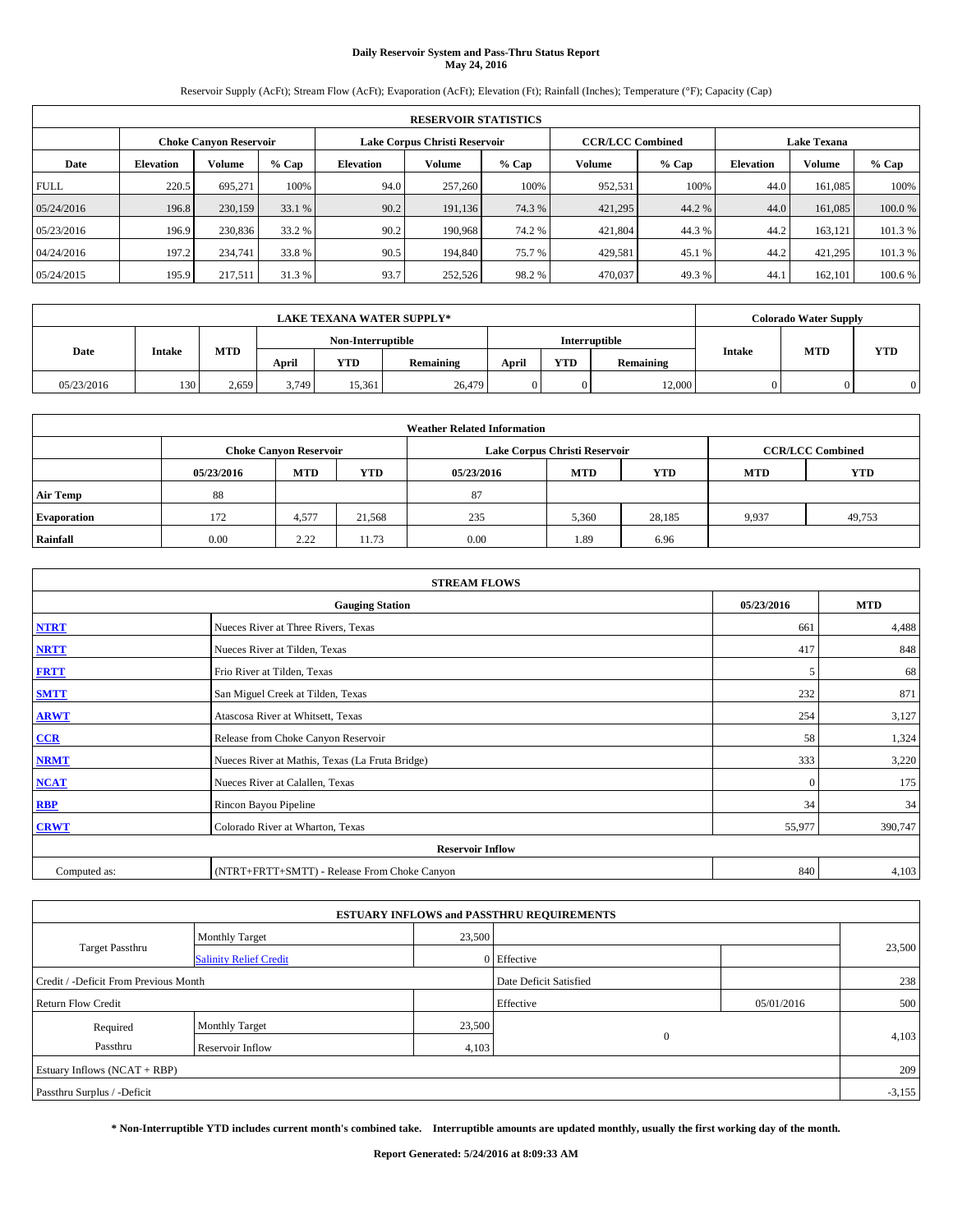# **Daily Reservoir System and Pass-Thru Status Report May 25, 2016**

Reservoir Supply (AcFt); Stream Flow (AcFt); Evaporation (AcFt); Elevation (Ft); Rainfall (Inches); Temperature (°F); Capacity (Cap)

|             | <b>RESERVOIR STATISTICS</b> |                        |         |                               |         |         |                         |         |                    |               |         |
|-------------|-----------------------------|------------------------|---------|-------------------------------|---------|---------|-------------------------|---------|--------------------|---------------|---------|
|             |                             | Choke Canvon Reservoir |         | Lake Corpus Christi Reservoir |         |         | <b>CCR/LCC Combined</b> |         | <b>Lake Texana</b> |               |         |
| Date        | <b>Elevation</b>            | Volume                 | $%$ Cap | <b>Elevation</b>              | Volume  | $%$ Cap | Volume                  | $%$ Cap | <b>Elevation</b>   | <b>Volume</b> | % Cap   |
| <b>FULL</b> | 220.5                       | 695.271                | 100%    | 94.0                          | 257,260 | 100%    | 952,531                 | 100%    | 44.0               | 161.085       | 100%    |
| 05/25/2016  | 196.9                       | 231,506                | 33.3 %  | 90.2                          | 191,472 | 74.4 %  | 422,978                 | 44.4 %  | 44.2               | 163,121       | 101.3%  |
| 05/24/2016  | 196.8                       | 230,159                | 33.1 %  | 90.2                          | 191.136 | 74.3 %  | 421,295                 | 44.2 %  | 44.0               | 161.085       | 100.0%  |
| 04/25/2016  | 197.2                       | 234,470                | 33.7 %  | 90.5                          | 195,009 | 75.8%   | 429,479                 | 45.1 %  | 44.2               | 422,978       | 101.3 % |
| 05/25/2015  | 195.6                       | 217,640                | 31.3%   | 93.6                          | 249,445 | 97.0%   | 467,085                 | 49.0%   | 44.                | 162,101       | 100.6 % |

|            | <b>LAKE TEXANA WATER SUPPLY*</b> |            |       |                   |                  |       |            |               |        |            | <b>Colorado Water Supply</b> |  |  |
|------------|----------------------------------|------------|-------|-------------------|------------------|-------|------------|---------------|--------|------------|------------------------------|--|--|
|            |                                  |            |       | Non-Interruptible |                  |       |            | Interruptible |        |            |                              |  |  |
| Date       | <b>Intake</b>                    | <b>MTD</b> | April | YTD               | <b>Remaining</b> | April | <b>YTD</b> | Remaining     | Intake | <b>MTD</b> | <b>YTD</b>                   |  |  |
| 05/24/2016 | 130                              | 2.788      | 3.749 | 15.491            | 26,349           |       | $\Omega$   | 12,000        |        |            |                              |  |  |

| <b>Weather Related Information</b> |            |                                                                                  |        |      |                               |                         |        |        |  |  |
|------------------------------------|------------|----------------------------------------------------------------------------------|--------|------|-------------------------------|-------------------------|--------|--------|--|--|
|                                    |            | <b>Choke Canyon Reservoir</b>                                                    |        |      | Lake Corpus Christi Reservoir | <b>CCR/LCC Combined</b> |        |        |  |  |
|                                    | 05/24/2016 | <b>YTD</b><br><b>MTD</b><br><b>MTD</b><br><b>YTD</b><br><b>MTD</b><br>05/24/2016 |        |      |                               |                         |        |        |  |  |
| <b>Air Temp</b>                    | 88         |                                                                                  |        | 88   |                               |                         |        |        |  |  |
| <b>Evaporation</b>                 | 141        | 4,718                                                                            | 21.709 | 205  | 5,565                         | 28,390                  | 10,283 | 50,099 |  |  |
| Rainfall                           | 0.00       | 2.22                                                                             | 11.73  | 0.00 | 1.89                          | 6.96                    |        |        |  |  |

| <b>STREAM FLOWS</b> |                                                 |              |            |  |  |  |  |  |  |
|---------------------|-------------------------------------------------|--------------|------------|--|--|--|--|--|--|
|                     | <b>Gauging Station</b>                          | 05/24/2016   | <b>MTD</b> |  |  |  |  |  |  |
| <b>NTRT</b>         | Nueces River at Three Rivers, Texas             | 568          | 5,056      |  |  |  |  |  |  |
| <b>NRTT</b>         | Nueces River at Tilden, Texas                   | 447          | 1,295      |  |  |  |  |  |  |
| <b>FRTT</b>         | Frio River at Tilden, Texas                     |              | 70         |  |  |  |  |  |  |
| <b>SMTT</b>         | San Miguel Creek at Tilden, Texas               | 54           | 924        |  |  |  |  |  |  |
| <b>ARWT</b>         | Atascosa River at Whitsett, Texas               | 103          | 3,230      |  |  |  |  |  |  |
| CCR                 | Release from Choke Canyon Reservoir             | 58           | 1,382      |  |  |  |  |  |  |
| <b>NRMT</b>         | Nueces River at Mathis, Texas (La Fruta Bridge) | 405          | 3,625      |  |  |  |  |  |  |
| <b>NCAT</b>         | Nueces River at Calallen, Texas                 | $\mathbf{0}$ | 175        |  |  |  |  |  |  |
| RBP                 | Rincon Bayou Pipeline                           | 168          | 202        |  |  |  |  |  |  |
| <b>CRWT</b>         | Colorado River at Wharton, Texas                | 25,210       | 415,957    |  |  |  |  |  |  |
|                     | <b>Reservoir Inflow</b>                         |              |            |  |  |  |  |  |  |
| Computed as:        | (NTRT+FRTT+SMTT) - Release From Choke Canyon    |              |            |  |  |  |  |  |  |

| <b>ESTUARY INFLOWS and PASSTHRU REQUIREMENTS</b> |                               |        |                        |            |        |  |  |  |  |  |
|--------------------------------------------------|-------------------------------|--------|------------------------|------------|--------|--|--|--|--|--|
|                                                  | <b>Monthly Target</b>         | 23,500 |                        |            |        |  |  |  |  |  |
| Target Passthru                                  | <b>Salinity Relief Credit</b> |        | 0 Effective            |            | 23,500 |  |  |  |  |  |
| Credit / -Deficit From Previous Month            |                               |        | Date Deficit Satisfied |            | 238    |  |  |  |  |  |
| <b>Return Flow Credit</b>                        |                               |        | Effective              | 05/01/2016 | 500    |  |  |  |  |  |
| Required                                         | <b>Monthly Target</b>         | 23,500 |                        |            |        |  |  |  |  |  |
| Passthru                                         | <b>Reservoir Inflow</b>       | 4,668  | $\Omega$               |            | 4,668  |  |  |  |  |  |
| Estuary Inflows (NCAT + RBP)                     |                               |        |                        |            |        |  |  |  |  |  |
| Passthru Surplus / -Deficit                      |                               |        |                        |            |        |  |  |  |  |  |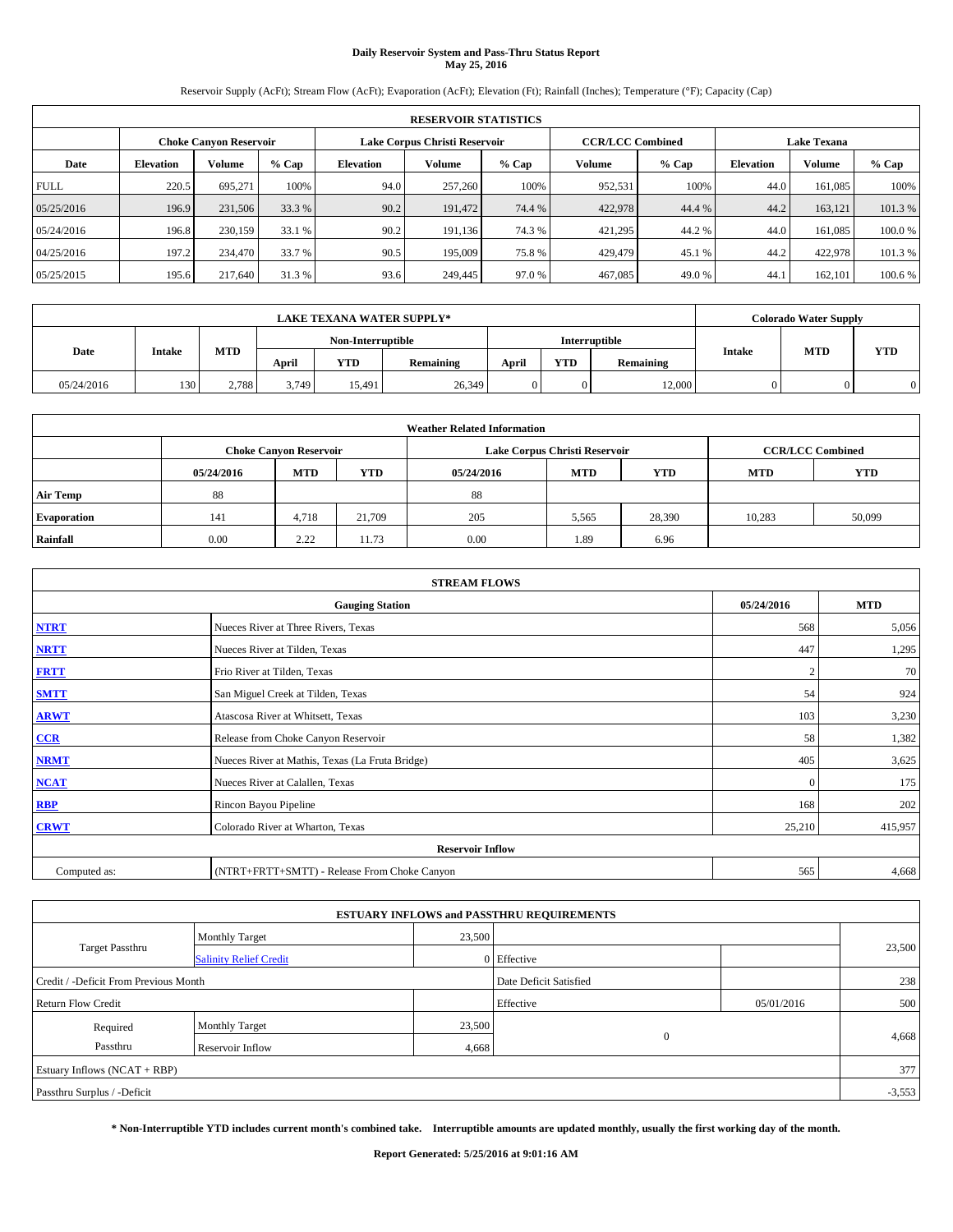# **Daily Reservoir System and Pass-Thru Status Report May 26, 2016**

Reservoir Supply (AcFt); Stream Flow (AcFt); Evaporation (AcFt); Elevation (Ft); Rainfall (Inches); Temperature (°F); Capacity (Cap)

|             | <b>RESERVOIR STATISTICS</b> |                        |         |                               |         |         |         |                         |                    |               |         |
|-------------|-----------------------------|------------------------|---------|-------------------------------|---------|---------|---------|-------------------------|--------------------|---------------|---------|
|             |                             | Choke Canvon Reservoir |         | Lake Corpus Christi Reservoir |         |         |         | <b>CCR/LCC Combined</b> | <b>Lake Texana</b> |               |         |
| Date        | <b>Elevation</b>            | Volume                 | $%$ Cap | <b>Elevation</b>              | Volume  | $%$ Cap | Volume  | $%$ Cap                 | <b>Elevation</b>   | <b>Volume</b> | % Cap   |
| <b>FULL</b> | 220.5                       | 695.271                | 100%    | 94.0                          | 257,260 | 100%    | 952,531 | 100%                    | 44.0               | 161.085       | 100%    |
| 05/26/2016  | 196.8                       | 230,159                | 33.1 %  | 90.2                          | 190,968 | 74.2 %  | 421,127 | 44.2 %                  | 44.1               | 162,101       | 100.6 % |
| 05/25/2016  | 196.9                       | 231,506                | 33.3 %  | 90.2                          | 191.472 | 74.4 %  | 422,978 | 44.4 %                  | 44.2               | 163,121       | 101.3 % |
| 04/26/2016  | 197.1                       | 233.928                | 33.6 %  | 90.4                          | 194,165 | 75.5 %  | 428,093 | 44.9%                   | 44.2               | 421.127       | 101.3 % |
| 05/26/2015  | 196.1                       | 220,239                | 31.7 %  | 93.6                          | 250,169 | 97.2 %  | 470,408 | 49.4 %                  | 44.                | 162,101       | 100.6 % |

|            | <b>LAKE TEXANA WATER SUPPLY*</b> |            |       |                   |                  |       |            |               |        |            | <b>Colorado Water Supply</b> |  |  |
|------------|----------------------------------|------------|-------|-------------------|------------------|-------|------------|---------------|--------|------------|------------------------------|--|--|
|            |                                  |            |       | Non-Interruptible |                  |       |            | Interruptible |        |            |                              |  |  |
| Date       | <b>Intake</b>                    | <b>MTD</b> | April | YTD               | <b>Remaining</b> | April | <b>YTD</b> | Remaining     | Intake | <b>MTD</b> | <b>YTD</b>                   |  |  |
| 05/25/2016 | 129                              | 2.918      | 3.749 | 15.620            | 26,220           |       | $\Omega$   | 12,000        |        |            |                              |  |  |

| <b>Weather Related Information</b> |            |                                                                                  |        |      |                               |                         |        |        |  |  |
|------------------------------------|------------|----------------------------------------------------------------------------------|--------|------|-------------------------------|-------------------------|--------|--------|--|--|
|                                    |            | <b>Choke Canyon Reservoir</b>                                                    |        |      | Lake Corpus Christi Reservoir | <b>CCR/LCC Combined</b> |        |        |  |  |
|                                    | 05/25/2016 | <b>YTD</b><br><b>MTD</b><br><b>MTD</b><br><b>YTD</b><br><b>MTD</b><br>05/25/2016 |        |      |                               |                         |        |        |  |  |
| <b>Air Temp</b>                    | 91         |                                                                                  |        | 90   |                               |                         |        |        |  |  |
| <b>Evaporation</b>                 | 226        | 4.944                                                                            | 21,935 | 244  | 5,809                         | 28,634                  | 10,753 | 50,569 |  |  |
| Rainfall                           | 0.00       | 2.22                                                                             | 11.73  | 0.00 | 1.89                          | 6.96                    |        |        |  |  |

| <b>STREAM FLOWS</b> |                                                 |            |            |  |  |  |  |  |  |
|---------------------|-------------------------------------------------|------------|------------|--|--|--|--|--|--|
|                     | <b>Gauging Station</b>                          | 05/25/2016 | <b>MTD</b> |  |  |  |  |  |  |
| <b>NTRT</b>         | Nueces River at Three Rivers, Texas             | 520        | 5,576      |  |  |  |  |  |  |
| <b>NRTT</b>         | Nueces River at Tilden, Texas                   | 333        | 1,628      |  |  |  |  |  |  |
| <b>FRTT</b>         | Frio River at Tilden, Texas                     | 32         | 101        |  |  |  |  |  |  |
| <b>SMTT</b>         | San Miguel Creek at Tilden, Texas               | 30         | 954        |  |  |  |  |  |  |
| <b>ARWT</b>         | Atascosa River at Whitsett, Texas               | 60         | 3,290      |  |  |  |  |  |  |
| CCR                 | Release from Choke Canyon Reservoir             | 58         | 1,439      |  |  |  |  |  |  |
| <b>NRMT</b>         | Nueces River at Mathis, Texas (La Fruta Bridge) | 437        | 4,061      |  |  |  |  |  |  |
| <b>NCAT</b>         | Nueces River at Calallen, Texas                 | 30         | 205        |  |  |  |  |  |  |
| RBP                 | Rincon Bayou Pipeline                           | 209        | 411        |  |  |  |  |  |  |
| <b>CRWT</b>         | Colorado River at Wharton, Texas                | 19,195     | 435,152    |  |  |  |  |  |  |
|                     | <b>Reservoir Inflow</b>                         |            |            |  |  |  |  |  |  |
| Computed as:        | (NTRT+FRTT+SMTT) - Release From Choke Canyon    | 524        | 5,192      |  |  |  |  |  |  |

| <b>ESTUARY INFLOWS and PASSTHRU REQUIREMENTS</b> |                               |        |                        |            |        |  |  |  |  |  |
|--------------------------------------------------|-------------------------------|--------|------------------------|------------|--------|--|--|--|--|--|
|                                                  | <b>Monthly Target</b>         | 23,500 |                        |            |        |  |  |  |  |  |
| <b>Target Passthru</b>                           | <b>Salinity Relief Credit</b> |        | 0 Effective            |            | 23,500 |  |  |  |  |  |
| Credit / -Deficit From Previous Month            |                               |        | Date Deficit Satisfied |            | 238    |  |  |  |  |  |
| <b>Return Flow Credit</b>                        |                               |        | Effective              | 05/01/2016 | 500    |  |  |  |  |  |
| Required                                         | Monthly Target                | 23,500 |                        |            |        |  |  |  |  |  |
| Passthru                                         | <b>Reservoir Inflow</b>       | 5,192  | $\Omega$               |            | 5,192  |  |  |  |  |  |
| Estuary Inflows (NCAT + RBP)                     |                               |        |                        |            |        |  |  |  |  |  |
| Passthru Surplus / -Deficit                      |                               |        |                        |            |        |  |  |  |  |  |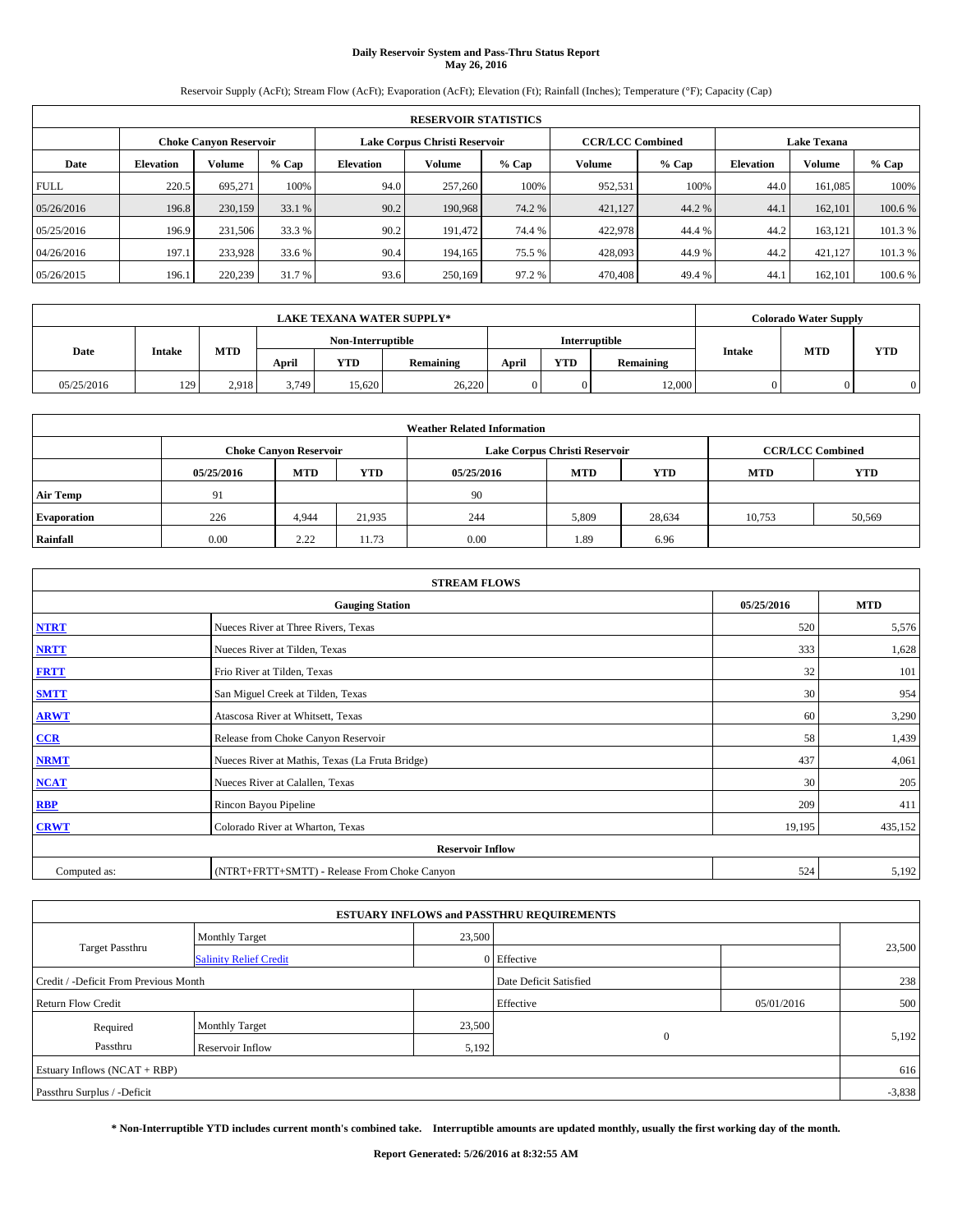# **Daily Reservoir System and Pass-Thru Status Report May 27, 2016**

Reservoir Supply (AcFt); Stream Flow (AcFt); Evaporation (AcFt); Elevation (Ft); Rainfall (Inches); Temperature (°F); Capacity (Cap)

|             | <b>RESERVOIR STATISTICS</b> |                        |         |                  |                               |         |                         |         |                  |                    |         |
|-------------|-----------------------------|------------------------|---------|------------------|-------------------------------|---------|-------------------------|---------|------------------|--------------------|---------|
|             |                             | Choke Canvon Reservoir |         |                  | Lake Corpus Christi Reservoir |         | <b>CCR/LCC Combined</b> |         |                  | <b>Lake Texana</b> |         |
| Date        | <b>Elevation</b>            | Volume                 | $%$ Cap | <b>Elevation</b> | Volume                        | $%$ Cap | Volume                  | $%$ Cap | <b>Elevation</b> | <b>Volume</b>      | % Cap   |
| <b>FULL</b> | 220.5                       | 695.271                | 100%    | 94.0             | 257,260                       | 100%    | 952,531                 | 100%    | 44.0             | 161.085            | 100%    |
| 05/27/2016  | 196.8                       | 229,888                | 33.1 %  | 90.2             | 190,465                       | 74.0 %  | 420,353                 | 44.1 %  | 44.2             | 163,121            | 101.3%  |
| 05/26/2016  | 196.8                       | 230,159                | 33.1 %  | 90.2             | 190.968                       | 74.2 %  | 421,127                 | 44.2 %  | 44.              | 162,101            | 100.6 % |
| 04/27/2016  | 197.2                       | 235,147                | 33.8 %  | 90.4             | 194,503                       | 75.6 %  | 429,650                 | 45.1 %  | 44.3             | 420,353            | 101.9 % |
| 05/27/2015  | 196.2                       | 222,333                | 32.0 %  | 93.7             | 251,256                       | 97.7 %  | 473,589                 | 49.7%   | 44.              | 162,101            | 100.6 % |

|            | <b>LAKE TEXANA WATER SUPPLY*</b> |            |       |                   |                  |               |            |           |        |            | <b>Colorado Water Supply</b> |  |  |
|------------|----------------------------------|------------|-------|-------------------|------------------|---------------|------------|-----------|--------|------------|------------------------------|--|--|
|            |                                  |            |       | Non-Interruptible |                  | Interruptible |            |           |        |            |                              |  |  |
| Date       | <b>Intake</b>                    | <b>MTD</b> | April | YTD               | <b>Remaining</b> | April         | <b>YTD</b> | Remaining | Intake | <b>MTD</b> | <b>YTD</b>                   |  |  |
| 05/26/2016 | 130                              | 3.048      | 3.749 | 15,750            | 26,090           |               | $\Omega$   | 12,000    |        |            |                              |  |  |

| <b>Weather Related Information</b> |            |                               |            |            |                               |                         |            |            |  |
|------------------------------------|------------|-------------------------------|------------|------------|-------------------------------|-------------------------|------------|------------|--|
|                                    |            | <b>Choke Canyon Reservoir</b> |            |            | Lake Corpus Christi Reservoir | <b>CCR/LCC Combined</b> |            |            |  |
|                                    | 05/26/2016 | <b>MTD</b>                    | <b>YTD</b> | 05/26/2016 | <b>MTD</b>                    | <b>YTD</b>              | <b>MTD</b> | <b>YTD</b> |  |
| <b>Air Temp</b>                    | 91         |                               |            | 90         |                               |                         |            |            |  |
| <b>Evaporation</b>                 | 219        | 5,163                         | 22.154     | 342        | 6,151                         | 28,976                  | 11,314     | 51,130     |  |
| Rainfall                           | 0.00       | 2.22                          | 11.73      | 0.00       | 1.89                          | 6.96                    |            |            |  |

| <b>STREAM FLOWS</b> |                                                 |            |         |  |  |  |  |  |
|---------------------|-------------------------------------------------|------------|---------|--|--|--|--|--|
|                     | 05/26/2016                                      | <b>MTD</b> |         |  |  |  |  |  |
| <b>NTRT</b>         | Nueces River at Three Rivers, Texas             | 439        | 6,015   |  |  |  |  |  |
| <b>NRTT</b>         | Nueces River at Tilden, Texas                   | 159        | 1,787   |  |  |  |  |  |
| <b>FRTT</b>         | Frio River at Tilden, Texas                     | 220        | 322     |  |  |  |  |  |
| <b>SMTT</b>         | San Miguel Creek at Tilden, Texas               | 18         | 972     |  |  |  |  |  |
| <b>ARWT</b>         | Atascosa River at Whitsett, Texas               | 42         | 3,332   |  |  |  |  |  |
| $CCR$               | Release from Choke Canyon Reservoir             | 58         | 1,497   |  |  |  |  |  |
| <b>NRMT</b>         | Nueces River at Mathis, Texas (La Fruta Bridge) | 435        | 4,496   |  |  |  |  |  |
| <b>NCAT</b>         | Nueces River at Calallen, Texas                 | 119        | 324     |  |  |  |  |  |
| <b>RBP</b>          | Rincon Bayou Pipeline                           | 205        | 616     |  |  |  |  |  |
| <b>CRWT</b>         | Colorado River at Wharton, Texas                | 17,984     | 453,136 |  |  |  |  |  |
|                     |                                                 |            |         |  |  |  |  |  |
| Computed as:        | 620                                             | 5,812      |         |  |  |  |  |  |

|                                       |                               |        | <b>ESTUARY INFLOWS and PASSTHRU REQUIREMENTS</b> |            |        |  |  |  |
|---------------------------------------|-------------------------------|--------|--------------------------------------------------|------------|--------|--|--|--|
|                                       | <b>Monthly Target</b>         | 23,500 |                                                  |            |        |  |  |  |
| <b>Target Passthru</b>                | <b>Salinity Relief Credit</b> |        | 0 Effective                                      |            | 23,500 |  |  |  |
| Credit / -Deficit From Previous Month |                               |        | Date Deficit Satisfied                           |            | 238    |  |  |  |
| <b>Return Flow Credit</b>             |                               |        | Effective                                        | 05/01/2016 | 500    |  |  |  |
| Required                              | <b>Monthly Target</b>         | 23,500 |                                                  |            |        |  |  |  |
| Passthru                              | <b>Reservoir Inflow</b>       | 5,812  | $\Omega$                                         |            | 5,812  |  |  |  |
| Estuary Inflows (NCAT + RBP)          |                               |        |                                                  |            |        |  |  |  |
| Passthru Surplus / -Deficit           |                               |        |                                                  |            |        |  |  |  |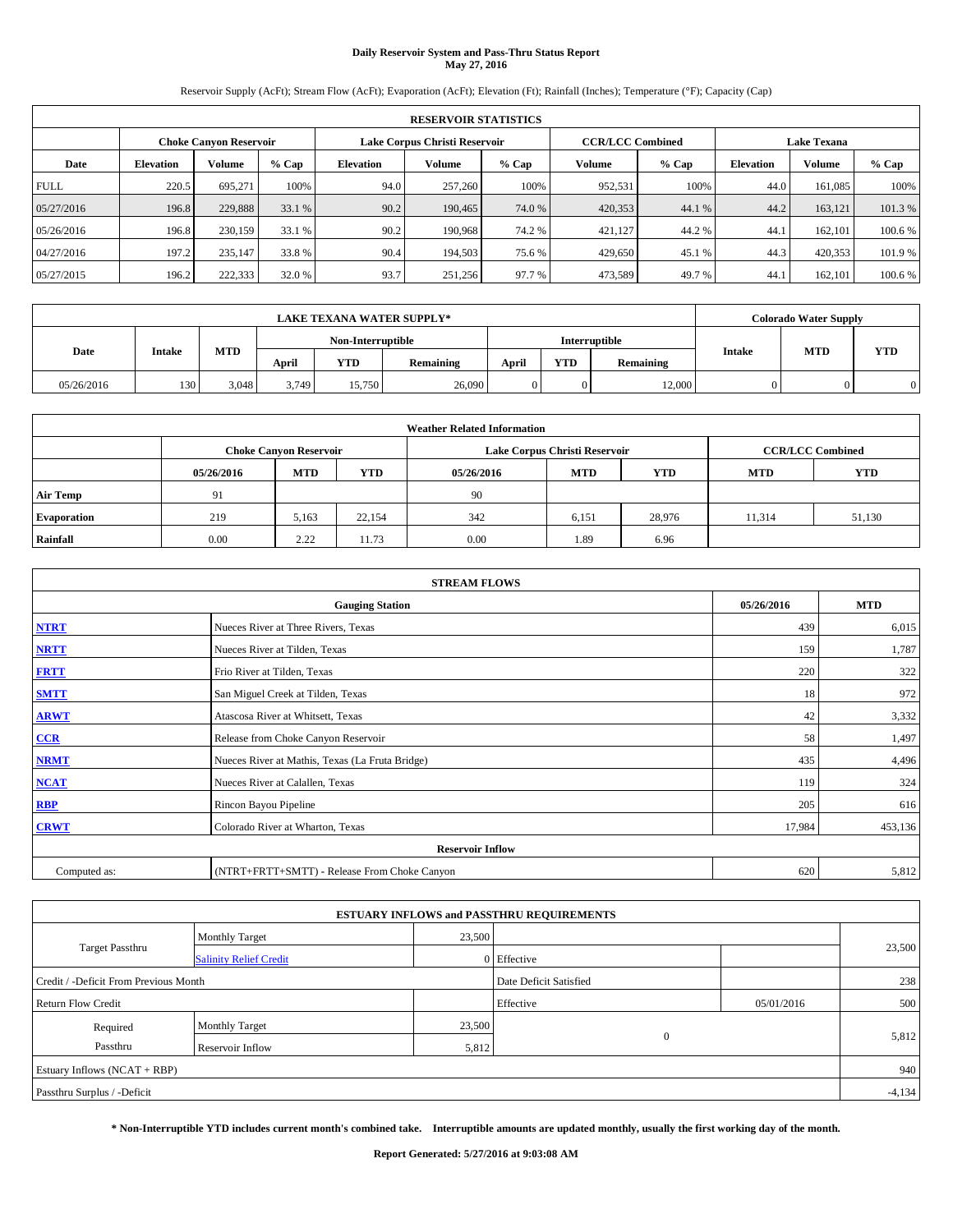# **Daily Reservoir System and Pass-Thru Status Report May 28, 2016**

Reservoir Supply (AcFt); Stream Flow (AcFt); Evaporation (AcFt); Elevation (Ft); Rainfall (Inches); Temperature (°F); Capacity (Cap)

|             | <b>RESERVOIR STATISTICS</b> |                        |         |                  |                               |         |                         |         |                  |                    |         |
|-------------|-----------------------------|------------------------|---------|------------------|-------------------------------|---------|-------------------------|---------|------------------|--------------------|---------|
|             |                             | Choke Canvon Reservoir |         |                  | Lake Corpus Christi Reservoir |         | <b>CCR/LCC Combined</b> |         |                  | <b>Lake Texana</b> |         |
| Date        | <b>Elevation</b>            | Volume                 | $%$ Cap | <b>Elevation</b> | Volume                        | $%$ Cap | Volume                  | $%$ Cap | <b>Elevation</b> | <b>Volume</b>      | % Cap   |
| <b>FULL</b> | 220.5                       | 695.271                | 100%    | 94.0             | 257,260                       | 100%    | 952,531                 | 100%    | 44.0             | 161.085            | 100%    |
| 05/28/2016  | 196.8                       | 230,023                | 33.1 %  | 90.1             | 189,627                       | 73.7 %  | 419,650                 | 44.1 %  | 44.2             | 163,121            | 101.3%  |
| 05/27/2016  | 196.8                       | 229.888                | 33.1 %  | 90.2             | 190,465                       | 74.0 %  | 420,353                 | 44.1 %  | 44.2             | 163,121            | 101.3 % |
| 04/28/2016  | 197.1                       | 233.792                | 33.6 %  | 90.4             | 193,997                       | 75.4 %  | 427.789                 | 44.9%   | 44.2             | 419,650            | 101.3 % |
| 05/28/2015  | 196.8                       | 229,619                | 33.0 %  | 93.6             | 250,350                       | 97.3%   | 479,969                 | 50.4 %  | 44.              | 162,101            | 100.6 % |

| <b>LAKE TEXANA WATER SUPPLY*</b> |               |            |       |                   |                  |       |            |               |        | <b>Colorado Water Supply</b> |            |
|----------------------------------|---------------|------------|-------|-------------------|------------------|-------|------------|---------------|--------|------------------------------|------------|
|                                  |               |            |       | Non-Interruptible |                  |       |            | Interruptible |        |                              |            |
| Date                             | <b>Intake</b> | <b>MTD</b> | April | YTD               | <b>Remaining</b> | April | <b>YTD</b> | Remaining     | Intake | <b>MTD</b>                   | <b>YTD</b> |
| 05/27/2016                       | 132           | 3,180      | 3.749 | 15,882            | 25,958           |       | $\Omega$   | 12,000        |        |                              |            |

| <b>Weather Related Information</b> |            |                               |            |            |                               |                         |            |            |  |
|------------------------------------|------------|-------------------------------|------------|------------|-------------------------------|-------------------------|------------|------------|--|
|                                    |            | <b>Choke Canyon Reservoir</b> |            |            | Lake Corpus Christi Reservoir | <b>CCR/LCC Combined</b> |            |            |  |
|                                    | 05/27/2016 | <b>MTD</b>                    | <b>YTD</b> | 05/27/2016 | <b>MTD</b>                    | <b>YTD</b>              | <b>MTD</b> | <b>YTD</b> |  |
| <b>Air Temp</b>                    | 98         |                               |            | 94         |                               |                         |            |            |  |
| <b>Evaporation</b>                 | 289        | 5,452                         | 22,443     | 429        | 6,580                         | 29,405                  | 12.032     | 51,848     |  |
| Rainfall                           | 0.00       | 2.22                          | 11.73      | 0.00       | 1.89                          | 6.96                    |            |            |  |

| <b>STREAM FLOWS</b> |                                                 |            |         |  |  |  |  |  |
|---------------------|-------------------------------------------------|------------|---------|--|--|--|--|--|
|                     | 05/27/2016                                      | <b>MTD</b> |         |  |  |  |  |  |
| <b>NTRT</b>         | Nueces River at Three Rivers, Texas             | 270        | 6,285   |  |  |  |  |  |
| <b>NRTT</b>         | Nueces River at Tilden, Texas                   | 81         | 1,869   |  |  |  |  |  |
| <b>FRTT</b>         | Frio River at Tilden, Texas                     | 254        | 576     |  |  |  |  |  |
| <b>SMTT</b>         | San Miguel Creek at Tilden, Texas               | 10         | 982     |  |  |  |  |  |
| <b>ARWT</b>         | Atascosa River at Whitsett, Texas               | 32         | 3,363   |  |  |  |  |  |
| CCR                 | Release from Choke Canyon Reservoir             | 58         | 1,554   |  |  |  |  |  |
| <b>NRMT</b>         | Nueces River at Mathis, Texas (La Fruta Bridge) | 453        | 4,949   |  |  |  |  |  |
| <b>NCAT</b>         | Nueces River at Calallen, Texas                 | 81         | 406     |  |  |  |  |  |
| RBP                 | Rincon Bayou Pipeline                           | 198        | 814     |  |  |  |  |  |
| <b>CRWT</b>         | Colorado River at Wharton, Texas                | 17,488     | 470,624 |  |  |  |  |  |
|                     |                                                 |            |         |  |  |  |  |  |
| Computed as:        | (NTRT+FRTT+SMTT) - Release From Choke Canyon    | 476        | 6,288   |  |  |  |  |  |

|                                       |                               |        | <b>ESTUARY INFLOWS and PASSTHRU REQUIREMENTS</b> |            |        |  |  |  |
|---------------------------------------|-------------------------------|--------|--------------------------------------------------|------------|--------|--|--|--|
|                                       | <b>Monthly Target</b>         | 23,500 |                                                  |            |        |  |  |  |
| <b>Target Passthru</b>                | <b>Salinity Relief Credit</b> |        | 0 Effective                                      |            | 23,500 |  |  |  |
| Credit / -Deficit From Previous Month |                               |        | Date Deficit Satisfied                           |            | 238    |  |  |  |
| <b>Return Flow Credit</b>             |                               |        | Effective                                        | 05/01/2016 | 500    |  |  |  |
| Required                              | <b>Monthly Target</b>         | 23,500 |                                                  |            |        |  |  |  |
| Passthru                              | <b>Reservoir Inflow</b>       | 6,288  | $\Omega$                                         |            | 6,288  |  |  |  |
| Estuary Inflows (NCAT + RBP)          |                               |        |                                                  |            | 1,220  |  |  |  |
| Passthru Surplus / -Deficit           |                               |        |                                                  |            |        |  |  |  |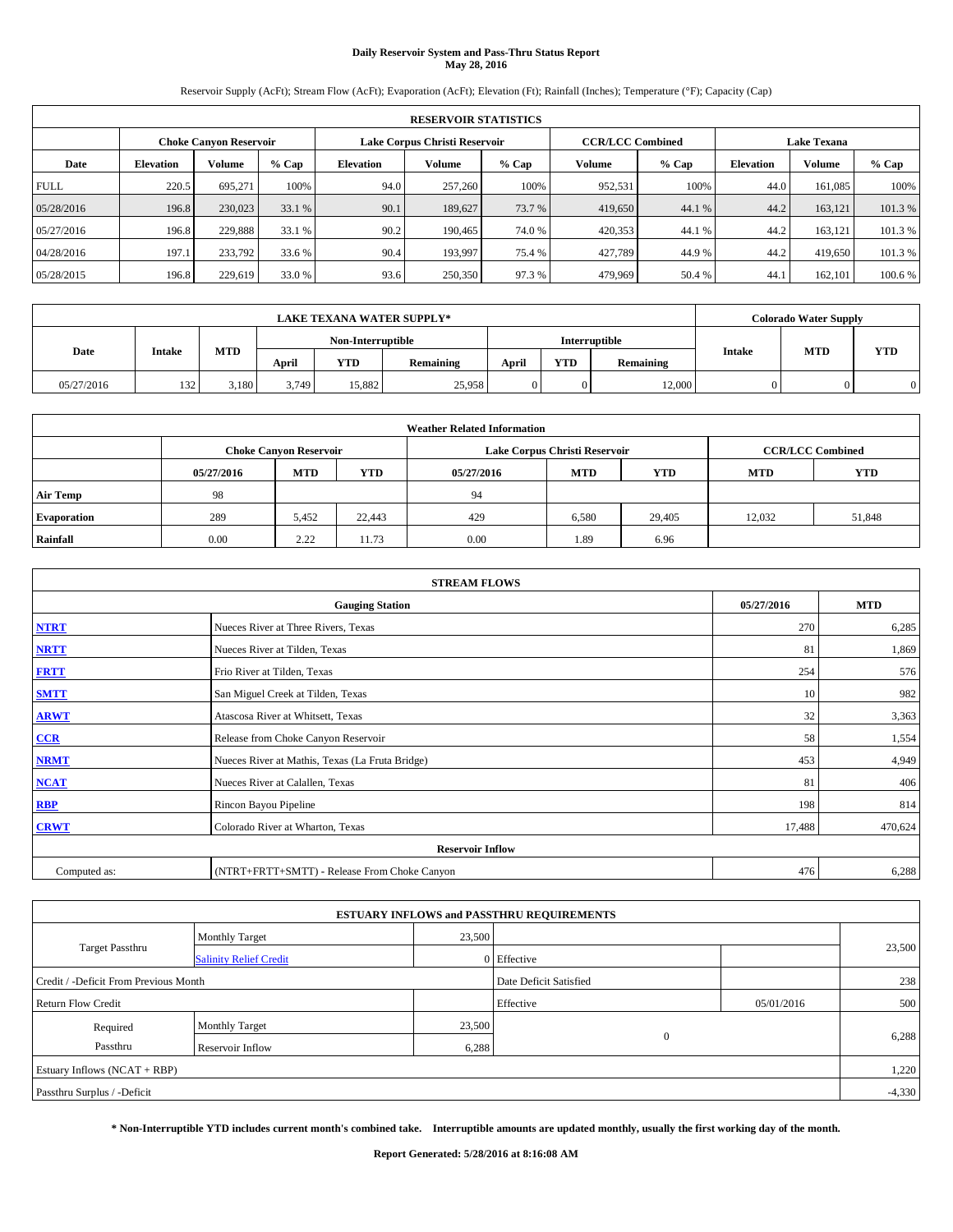# **Daily Reservoir System and Pass-Thru Status Report May 29, 2016**

Reservoir Supply (AcFt); Stream Flow (AcFt); Evaporation (AcFt); Elevation (Ft); Rainfall (Inches); Temperature (°F); Capacity (Cap)

|             | <b>RESERVOIR STATISTICS</b> |                        |         |                  |                               |         |                         |         |                  |                    |         |
|-------------|-----------------------------|------------------------|---------|------------------|-------------------------------|---------|-------------------------|---------|------------------|--------------------|---------|
|             |                             | Choke Canvon Reservoir |         |                  | Lake Corpus Christi Reservoir |         | <b>CCR/LCC Combined</b> |         |                  | <b>Lake Texana</b> |         |
| Date        | <b>Elevation</b>            | Volume                 | $%$ Cap | <b>Elevation</b> | Volume                        | $%$ Cap | Volume                  | $%$ Cap | <b>Elevation</b> | <b>Volume</b>      | % Cap   |
| <b>FULL</b> | 220.5                       | 695.271                | 100%    | 94.0             | 257,260                       | 100%    | 952,531                 | 100%    | 44.0             | 161.085            | 100%    |
| 05/29/2016  | 196.9                       | 230,701                | 33.2 %  | 90.2             | 189,794                       | 73.8%   | 420,495                 | 44.1 %  | 44.2             | 163,121            | 101.3%  |
| 05/28/2016  | 196.8                       | 230,023                | 33.1 %  | 90.1             | 189,627                       | 73.7 %  | 419,650                 | 44.1 %  | 44.2             | 163,121            | 101.3 % |
| 04/29/2016  | 197.0                       | 232,844                | 33.5 %  | 90.4             | 193.322                       | 75.1 %  | 426,166                 | 44.7 %  | 44.2             | 420,495            | 101.3 % |
| 05/29/2015  | 196.9                       | 230,565                | 33.2 %  | 93.5             | 248,722                       | 96.7%   | 479,287                 | 50.3%   | 44.              | 162,101            | 100.6 % |

| <b>LAKE TEXANA WATER SUPPLY*</b> |               |            |       |                   |                  |       |            |               |        | <b>Colorado Water Supply</b> |            |
|----------------------------------|---------------|------------|-------|-------------------|------------------|-------|------------|---------------|--------|------------------------------|------------|
|                                  |               |            |       | Non-Interruptible |                  |       |            | Interruptible |        |                              |            |
| Date                             | <b>Intake</b> | <b>MTD</b> | April | YTD               | <b>Remaining</b> | April | <b>YTD</b> | Remaining     | Intake | <b>MTD</b>                   | <b>YTD</b> |
| 05/28/2016                       | 132           | 3.312      | 3.749 | 16.014            | 25,826           |       | $\Omega$   | 12,000        |        |                              |            |

| <b>Weather Related Information</b> |            |                               |            |            |                               |                         |            |            |  |
|------------------------------------|------------|-------------------------------|------------|------------|-------------------------------|-------------------------|------------|------------|--|
|                                    |            | <b>Choke Canyon Reservoir</b> |            |            | Lake Corpus Christi Reservoir | <b>CCR/LCC Combined</b> |            |            |  |
|                                    | 05/28/2016 | <b>MTD</b>                    | <b>YTD</b> | 05/28/2016 | <b>MTD</b>                    | <b>YTD</b>              | <b>MTD</b> | <b>YTD</b> |  |
| <b>Air Temp</b>                    | 91         |                               |            | 89         |                               |                         |            |            |  |
| <b>Evaporation</b>                 | 250        | 5,702                         | 22,693     | 176        | 6,756                         | 29,581                  | 12,458     | 52,274     |  |
| Rainfall                           | 0.00       | 2.22                          | 11.73      | 0.00       | 1.89                          | 6.96                    |            |            |  |

| <b>STREAM FLOWS</b> |                                                 |            |         |  |  |  |  |  |
|---------------------|-------------------------------------------------|------------|---------|--|--|--|--|--|
|                     | 05/28/2016                                      | <b>MTD</b> |         |  |  |  |  |  |
| <b>NTRT</b>         | Nueces River at Three Rivers, Texas             | 185        | 6,469   |  |  |  |  |  |
| <b>NRTT</b>         | Nueces River at Tilden, Texas                   | 407        | 2,275   |  |  |  |  |  |
| <b>FRTT</b>         | Frio River at Tilden, Texas                     | 195        | 770     |  |  |  |  |  |
| <b>SMTT</b>         | San Miguel Creek at Tilden, Texas               |            | 986     |  |  |  |  |  |
| <b>ARWT</b>         | Atascosa River at Whitsett, Texas               | 26         | 3,389   |  |  |  |  |  |
| CCR                 | Release from Choke Canyon Reservoir             | 58         | 1,612   |  |  |  |  |  |
| <b>NRMT</b>         | Nueces River at Mathis, Texas (La Fruta Bridge) | 492        | 5,441   |  |  |  |  |  |
| <b>NCAT</b>         | Nueces River at Calallen, Texas                 | 123        | 529     |  |  |  |  |  |
| RBP                 | Rincon Bayou Pipeline                           | 209        | 1,023   |  |  |  |  |  |
| <b>CRWT</b>         | Colorado River at Wharton, Texas                | 49,427     | 520,050 |  |  |  |  |  |
|                     |                                                 |            |         |  |  |  |  |  |
| Computed as:        | (NTRT+FRTT+SMTT) - Release From Choke Canyon    | 326        | 6,614   |  |  |  |  |  |

| <b>ESTUARY INFLOWS and PASSTHRU REQUIREMENTS</b> |                               |                        |             |            |          |  |  |  |  |  |
|--------------------------------------------------|-------------------------------|------------------------|-------------|------------|----------|--|--|--|--|--|
|                                                  | <b>Monthly Target</b>         | 23,500                 |             |            |          |  |  |  |  |  |
| <b>Target Passthru</b>                           | <b>Salinity Relief Credit</b> |                        | 0 Effective |            | 23,500   |  |  |  |  |  |
| Credit / -Deficit From Previous Month            |                               | Date Deficit Satisfied |             | 238        |          |  |  |  |  |  |
| <b>Return Flow Credit</b>                        |                               |                        | Effective   | 05/01/2016 | 500      |  |  |  |  |  |
| Required                                         | <b>Monthly Target</b>         | 23,500                 |             |            |          |  |  |  |  |  |
| Passthru                                         | <b>Reservoir Inflow</b>       | 6,614                  | $\Omega$    |            | 6,614    |  |  |  |  |  |
| Estuary Inflows (NCAT + RBP)                     |                               |                        |             |            |          |  |  |  |  |  |
| Passthru Surplus / -Deficit                      |                               |                        |             |            | $-4,324$ |  |  |  |  |  |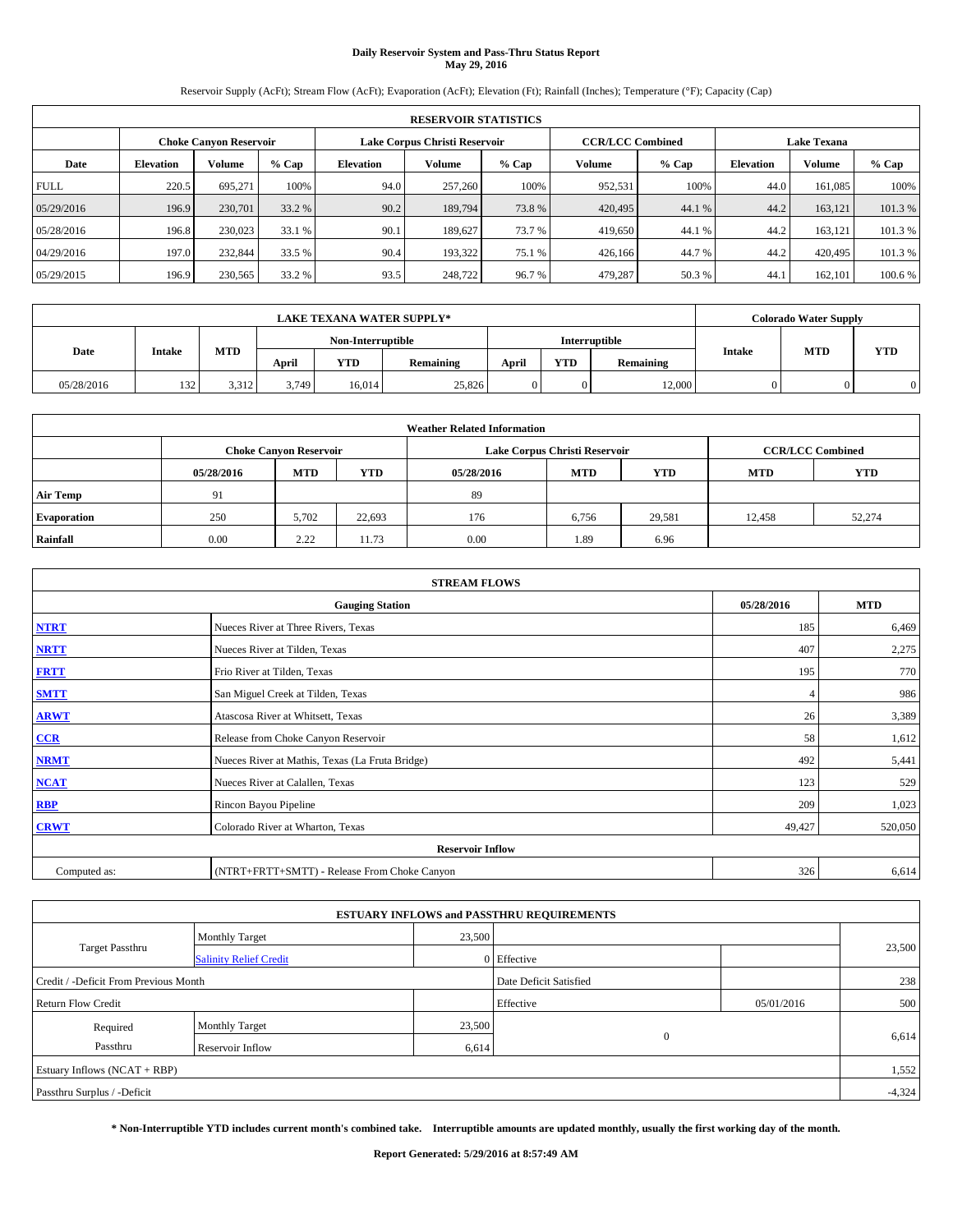# **Daily Reservoir System and Pass-Thru Status Report May 30, 2016**

Reservoir Supply (AcFt); Stream Flow (AcFt); Evaporation (AcFt); Elevation (Ft); Rainfall (Inches); Temperature (°F); Capacity (Cap)

|             | <b>RESERVOIR STATISTICS</b> |                        |         |                               |         |         |                         |         |                    |               |         |  |
|-------------|-----------------------------|------------------------|---------|-------------------------------|---------|---------|-------------------------|---------|--------------------|---------------|---------|--|
|             |                             | Choke Canvon Reservoir |         | Lake Corpus Christi Reservoir |         |         | <b>CCR/LCC Combined</b> |         | <b>Lake Texana</b> |               |         |  |
| Date        | <b>Elevation</b>            | Volume                 | $%$ Cap | <b>Elevation</b>              | Volume  | $%$ Cap | Volume                  | $%$ Cap | <b>Elevation</b>   | <b>Volume</b> | % Cap   |  |
| <b>FULL</b> | 220.5                       | 695.271                | 100%    | 94.0                          | 257,260 | 100%    | 952,531                 | 100%    | 44.0               | 161.085       | 100%    |  |
| 05/30/2016  | 196.9                       | 231,639                | 33.3 %  | 90.1                          | 189,292 | 73.6 %  | 420,931                 | 44.2 %  | 44.2               | 163,121       | 101.3%  |  |
| 05/29/2016  | 196.9                       | 230,701                | 33.2 %  | 90.2                          | 189,794 | 73.8%   | 420,495                 | 44.1 %  | 44.2               | 163,121       | 101.3 % |  |
| 04/30/2016  | 197.1                       | 233.521                | 33.6 %  | 90.4                          | 193.659 | 75.3 %  | 427.180                 | 44.8%   | 44.2               | 420.931       | 101.3 % |  |
| 05/30/2015  | 197.1                       | 234,063                | 33.7 %  | 93.5                          | 247,818 | 96.3%   | 481,881                 | 50.6%   | 44.                | 162,101       | 100.6 % |  |

|            |               |            |       | <b>LAKE TEXANA WATER SUPPLY*</b><br><b>Colorado Water Supply</b> |                  |       |            |               |        |            |            |
|------------|---------------|------------|-------|------------------------------------------------------------------|------------------|-------|------------|---------------|--------|------------|------------|
|            |               |            |       | Non-Interruptible                                                |                  |       |            | Interruptible |        | <b>MTD</b> |            |
| Date       | <b>Intake</b> | <b>MTD</b> | April | YTD                                                              | <b>Remaining</b> | April | <b>YTD</b> | Remaining     | Intake |            | <b>YTD</b> |
| 05/29/2016 | 132           | 3.444      | 3.749 | 16.146                                                           | 25,694           |       | $\Omega$   | 12,000        |        |            |            |

|                    | <b>Weather Related Information</b> |                               |            |            |                               |                         |            |            |  |  |  |  |
|--------------------|------------------------------------|-------------------------------|------------|------------|-------------------------------|-------------------------|------------|------------|--|--|--|--|
|                    |                                    | <b>Choke Canyon Reservoir</b> |            |            | Lake Corpus Christi Reservoir | <b>CCR/LCC Combined</b> |            |            |  |  |  |  |
|                    | 05/29/2016                         | <b>MTD</b>                    | <b>YTD</b> | 05/29/2016 | <b>MTD</b>                    | <b>YTD</b>              | <b>MTD</b> | <b>YTD</b> |  |  |  |  |
| <b>Air Temp</b>    | 91                                 |                               |            | 90         |                               |                         |            |            |  |  |  |  |
| <b>Evaporation</b> | 251                                | 5,953                         | 22.944     | 410        | 7,166                         | 29.991                  | 13,119     | 52,935     |  |  |  |  |
| Rainfall           | 0.00                               | 2.22                          | 11.73      | 0.00       | 1.89                          | 6.96                    |            |            |  |  |  |  |

|              | <b>STREAM FLOWS</b>                             |            |            |  |  |  |  |  |  |  |
|--------------|-------------------------------------------------|------------|------------|--|--|--|--|--|--|--|
|              | <b>Gauging Station</b>                          | 05/29/2016 | <b>MTD</b> |  |  |  |  |  |  |  |
| <b>NTRT</b>  | Nueces River at Three Rivers, Texas             | 294        | 6,763      |  |  |  |  |  |  |  |
| <b>NRTT</b>  | Nueces River at Tilden, Texas                   | 772        | 3,048      |  |  |  |  |  |  |  |
| <b>FRTT</b>  | Frio River at Tilden, Texas                     | 246        | 1,016      |  |  |  |  |  |  |  |
| <b>SMTT</b>  | San Miguel Creek at Tilden, Texas               | 768        | 1,754      |  |  |  |  |  |  |  |
| <b>ARWT</b>  | Atascosa River at Whitsett, Texas               | 28         | 3,417      |  |  |  |  |  |  |  |
| CCR          | Release from Choke Canyon Reservoir             | 58         | 1,669      |  |  |  |  |  |  |  |
| <b>NRMT</b>  | Nueces River at Mathis, Texas (La Fruta Bridge) | 510        | 5,951      |  |  |  |  |  |  |  |
| <b>NCAT</b>  | Nueces River at Calallen, Texas                 | 149        | 678        |  |  |  |  |  |  |  |
| RBP          | Rincon Bayou Pipeline                           | 202        | 1,226      |  |  |  |  |  |  |  |
| <b>CRWT</b>  | Colorado River at Wharton, Texas                | 81,981     | 602,031    |  |  |  |  |  |  |  |
|              | <b>Reservoir Inflow</b>                         |            |            |  |  |  |  |  |  |  |
| Computed as: | (NTRT+FRTT+SMTT) - Release From Choke Canyon    | 1,251      | 7,864      |  |  |  |  |  |  |  |

| <b>ESTUARY INFLOWS and PASSTHRU REQUIREMENTS</b> |                               |                        |             |            |          |  |  |  |  |  |
|--------------------------------------------------|-------------------------------|------------------------|-------------|------------|----------|--|--|--|--|--|
|                                                  | <b>Monthly Target</b>         | 23,500                 |             |            |          |  |  |  |  |  |
| <b>Target Passthru</b>                           | <b>Salinity Relief Credit</b> |                        | 0 Effective |            | 23,500   |  |  |  |  |  |
| Credit / -Deficit From Previous Month            |                               | Date Deficit Satisfied |             | 238        |          |  |  |  |  |  |
| <b>Return Flow Credit</b>                        |                               |                        | Effective   | 05/01/2016 | 500      |  |  |  |  |  |
| Required                                         | <b>Monthly Target</b>         | 23,500                 |             |            |          |  |  |  |  |  |
| Passthru                                         | <b>Reservoir Inflow</b>       | 7,864                  | $\Omega$    |            | 7,864    |  |  |  |  |  |
| Estuary Inflows (NCAT + RBP)                     |                               |                        |             |            |          |  |  |  |  |  |
| Passthru Surplus / -Deficit                      |                               |                        |             |            | $-5,223$ |  |  |  |  |  |